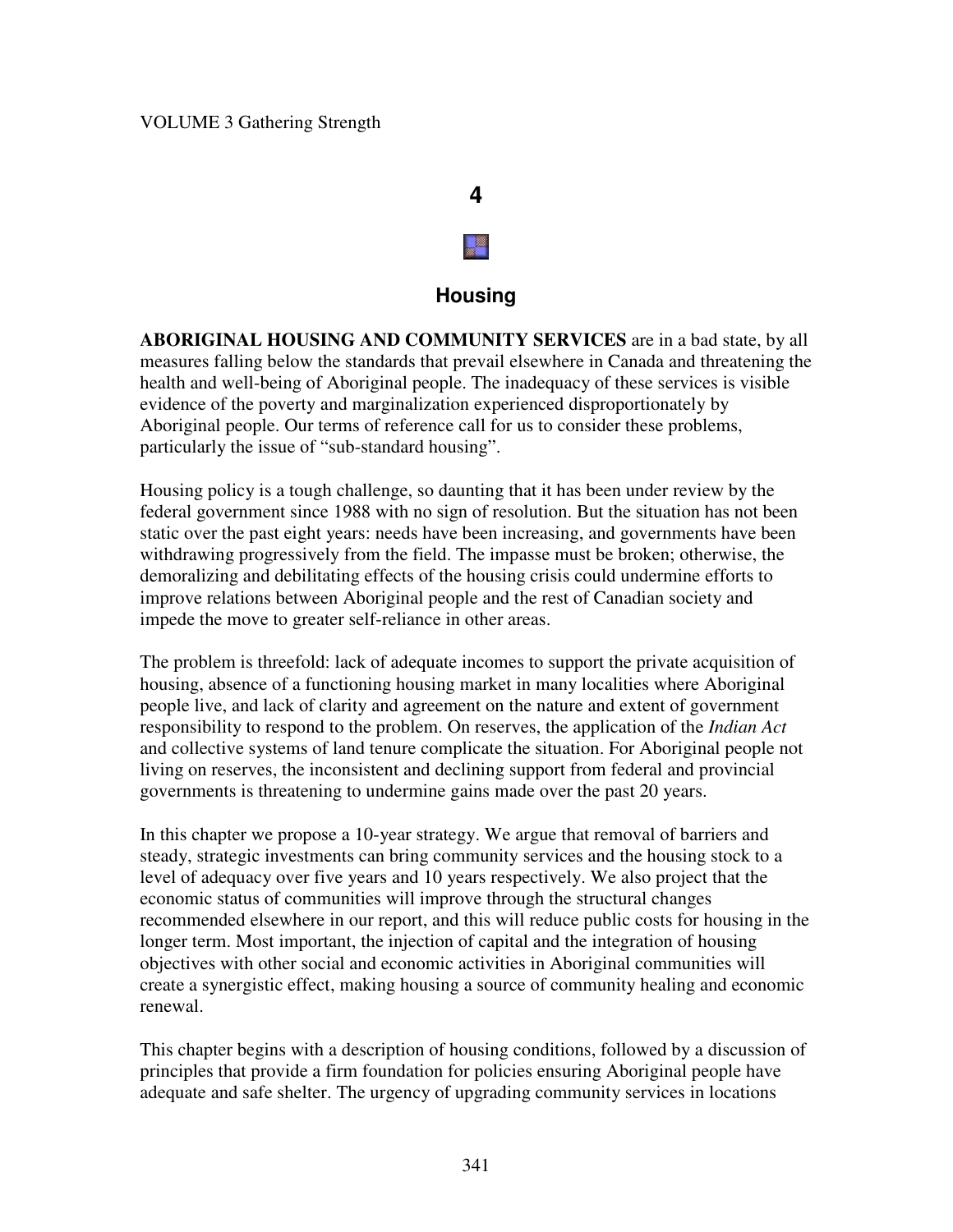where water supply and waste management present serious health hazards is considered next. Housing programs and policies onand off-reserve are treated separately, and an overview of government expenditures required for the proposed strategy is presented. Finally, we explore how housing and community services can contribute to community renewal and economic growth.

### **1. The Intolerable Housing and Living Conditions of Many Aboriginal People**

# **1.1 Aboriginal and Canadian Housing Conditions**

Well over \$2 billion of public funds have been spent and many new dwellings built in Aboriginal communities over the past decade. <sup>1</sup> However, standards of housing available to many Aboriginal households remain measurably below what is required for basic comfort, health and safety. This situation is documented in detail by the Aboriginal peoples survey (APS), the first comprehensive study of Aboriginal housing and living conditions, undertaken in 1991 by Statistics Canada. 2 It is confirmed for registered Indians living on reserves by 1994 data from the Department of Indian Affairs and Northern Development (DIAND). Combining these data sources provides a reasonably complete picture of the current situation among all Aboriginal groups.

Data from the APS omit a substantial number of registered Indian households on reserves, resulting in a count of 39,870 occupied private dwellings on reserves, compared with 73,659 housing units according to DIAND figures. Although it is possible to adjust the APS data to account for refusals and under-reporting on reserves, a substantial difference remains even in the adjusted figures. In this chapter, we use APS data for Indian people living off-reserve, Métis people and Inuit. The source for housing conditions on reserves is DIAND documents, except where extensive comparisons are drawn, as in Tables 4.1 and 4.2.

### TABLE 4.1

### **Comparison of Canadian and Aboriginal Housing Indicators, 1991**

|                                        | Canada     | Aboriginal <sup>1</sup> | <b>Aboriginal Position</b>                               |
|----------------------------------------|------------|-------------------------|----------------------------------------------------------|
| Occupied dwellings                     | 10,018,265 |                         | $239.240$ 2.4% of Canadian households <sup>2</sup>       |
| In need of major repairs               | 9.80%      | 19.60%                  | 2 times as many in need of major repairs                 |
| Built before 1946                      | 17.70%     | 13.60%                  | $ 25\% $ less than the Canada-wide proportion            |
| No piped water supply                  | 0.10%      |                         | $9.40\%$ More than 90 times as many with no piped water  |
| No bathroom facilities                 | 0.60%      |                         | $3.20\%$ More than 5 times as many                       |
| No flush toilet                        | 0.50%      |                         | 5.30% More than 10 times as many                         |
| Average number of persons per dwelling | 2.7        | 3.5                     | About 30% higher than the Canadian average               |
| Average number of rooms per dwelling   | 6.1        | 5.8                     | Slightly smaller                                         |
| Tenant-occupied dwellings              | 37.10%     | 48.70%                  | Almost 1/3 more tenants, not counting band-owned housing |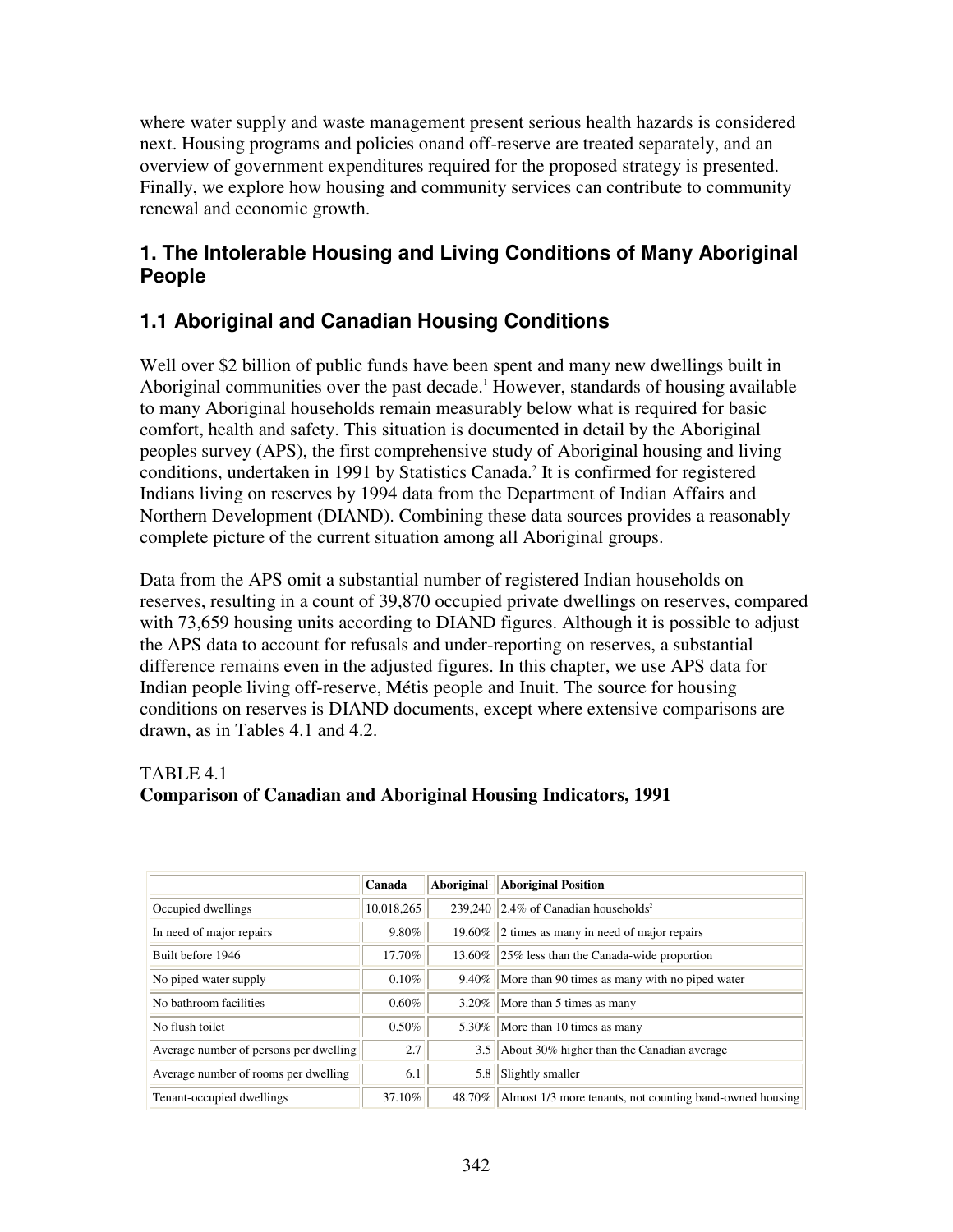| Average gross rent per month            | \$546.00 | $$495.00$ \  \$51 per month lower on average |
|-----------------------------------------|----------|----------------------------------------------|
| Owner-occupied dwellings                | 62.60%   | $41.20\%$ About 34% fewer owners             |
| $\vert$ Owner's major payment per month | \$682    | \$603 \$79 per month lower on average        |

*Notes:*

1. According to the 1991 Aboriginal Peoples Survey (APS).

2. The actual figure is closer to 2.7 per cent of Canadian households, owing to under counting in the APS. Canada data include only non-farm, non-reserve dwellings. The Aboriginal data include all non-farm dwellings, including those on reserves, where at least one of the occupants self-identifies as an Aboriginal person. Note that tenant-occupied dwellings do not include band-owned housing, which is treated as a separate category (see Table 4.2). Owner's major payment per month refers to the average monthly payments made by the owner to secure shelter.

*Source*: See notes 3 and 5 at the end of the chapterr.

In Table 4.1, APS data are compared with indicators of the housing situation for the Canadian population as a whole. <sup>3</sup> We can see that

• houses occupied by Aboriginal people are twice as likely to need major repairs as those of all Canadians. Almost 20 per cent of dwellings — 47,000 homes — are in poor condition according to assessments by occupants. These conditions are present despite the fact that Aboriginal-occupied housing is generally newer than that occupied by other Canadians.

• On reserves alone, DIAND estimates that some 13,400 homes need major repairs and close to 6,000 require replacement, amounting to 26 per cent of the total, or two and a half times the proportion of Canadian dwellings in need of major repairs.

• Some of the most dramatic disparities between the Aboriginal and non-Aboriginal populations occur in the community services associated with dwellings. For example, Aboriginal households are more than 90 times as likely as other Canadian households to be living without a piped water supply. Indeed, most Canadian households without a piped water supply are probably Aboriginal households. On reserves, DIAND data show more than 10,500 dwellings still without indoor plumbing, or 14 per cent of the total.

• Turning to how many people live in each dwelling, the APS finds houses occupied by Aboriginal households are smaller on average than those of Canadians as a whole, yet they tend to have more occupants. Also, 25,890 dwellings (almost 11 per cent) occupied by Aboriginal households require additional bedrooms to accommodate the number of occupants. (There are no comparable figures for Canadian households as a whole. However, other housing indicators suggest that the proportion would be substantially lower.) On reserves, 4.9 per cent of band-owned housing units contain multiple-family households, compared to 1.2 per cent of all occupied dwellings, or more than four times the country-wide proportion.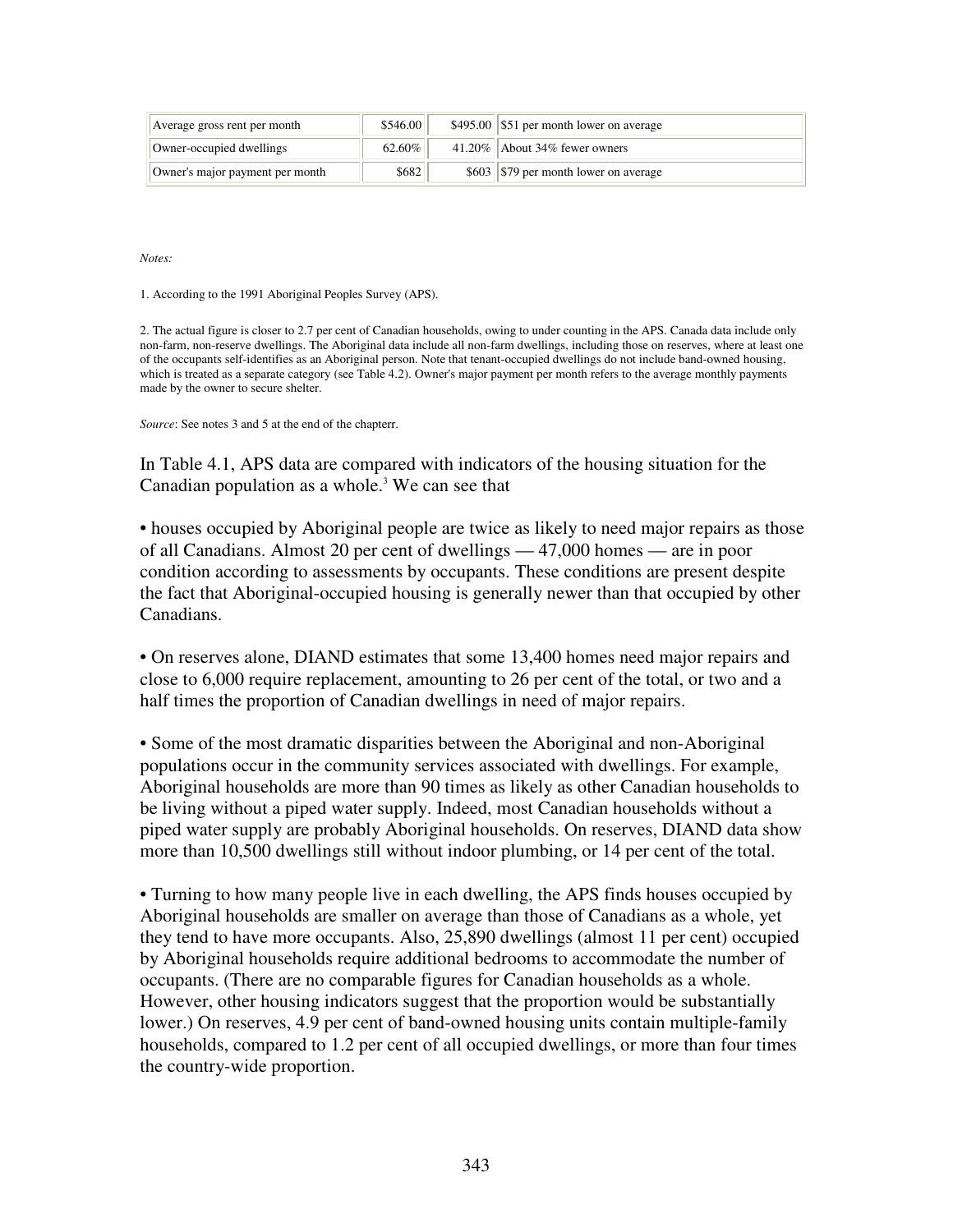• Aboriginal people are substantially more likely to be tenants than Canadians as a whole, and this understates the situation on reserves, where 59 per cent of households live in band-owned housing and tenure is uncertain. Whereas home ownership is the largest single form of wealth enjoyed by the majority of Canadians, it is much less common among Aboriginal people. This reality affects everything from their incentives to upgrade and their ability to modify their dwellings to their future legacy to their children.

#### TABLE 4.2 **Housing Conditions of Aboriginal People, 1991**

|                                           | <b>North American Indians</b> | <b>Métis</b> | Inuit  |        |
|-------------------------------------------|-------------------------------|--------------|--------|--------|
|                                           | On-reserve*                   | Non-reserve  |        |        |
| Occupied dwellings                        | 39,870                        | 137,580      | 65,005 | 9,655  |
| Average number of persons per dwelling    | 4.3                           | 3.3          | 3.3    | 4.3    |
| Average number of rooms per dwelling      | 5.5                           | 5.9          | 5.9    | 5.4    |
| Tenant-occupied dwellings                 | 5,435                         | 77,445       | 33,535 | 7,125  |
|                                           | (13.6)                        | (56.3)       | (51.6) | (73.8) |
| Average gross rent per month $(\$)$       | 362                           | 517          | 505    | 318    |
| Owner-occupied dwellings                  | 10,755                        | 60,025       | 30,893 | 2,510  |
|                                           | (27.0)                        | (43.6)       | (47.5) | (26.0) |
| Average owner's major payment per month   | 207                           | 670          | 607    | 538    |
| <b>Band-owned dwellings</b>               | 23,675<br>(59.4)              |              | 570    |        |
| Available water not suitable for drinking | 9,575                         | 27,620       | 10,855 | 2,430  |
|                                           | (24.0)                        | (20.1)       | (16.7) | (25.2) |
| No electricity                            | 2,585                         | 9,645        | 3,682  | 445    |
|                                           | (6.5)                         | (7.0)        | (5.7)  | (4.6)  |
| No bathroom facilities                    | 4,595                         | 10,530       | 1,425  | 85     |
|                                           | (11.5)                        | (7.7)        | (2.2)  | (0.9)  |
| No flush toilet                           | 7,715                         | 2,880        | 2.230  | 496    |
|                                           | (19.4)                        | (2.1)        | (3.4)  | (5.1)  |
| In need of major repairs                  | 15,445                        | 21.420       | 10.965 | 1.770  |
|                                           | (38.7)                        | (15.6)       | (16.9) | (18.3) |
| Needs of residents not adequately met     | 15,610                        | 22,905       | 12,090 | 3,175  |
|                                           | (39.2)                        | (16.6)       | (18.6) | (32.9) |
| Residents on waiting list for housing     | 5,545                         | 10,065       | 4,070  | 1,255  |
|                                           | (13.9)                        | (7.3)        | (6.5)  | (13.0) |
| Dwellings not covered by insurance        | 19,180                        | 30,710       | 15,200 | 2,760  |
|                                           | (48.1)                        | (22.3)       | (23.4) | (28.6) |

*Notes:*

Data pertain to dwellings where at least one of the occupants identifies as a member of an Aboriginal group. Numbers in parentheses indicate percentage of total number of dwellings for that group.

\* Data from the APS are deficient because of under-reporting but are the only data suitable for comparisons between Aboriginal groups. See note 5 at the end of the chapter.

 $-$  = not applicable.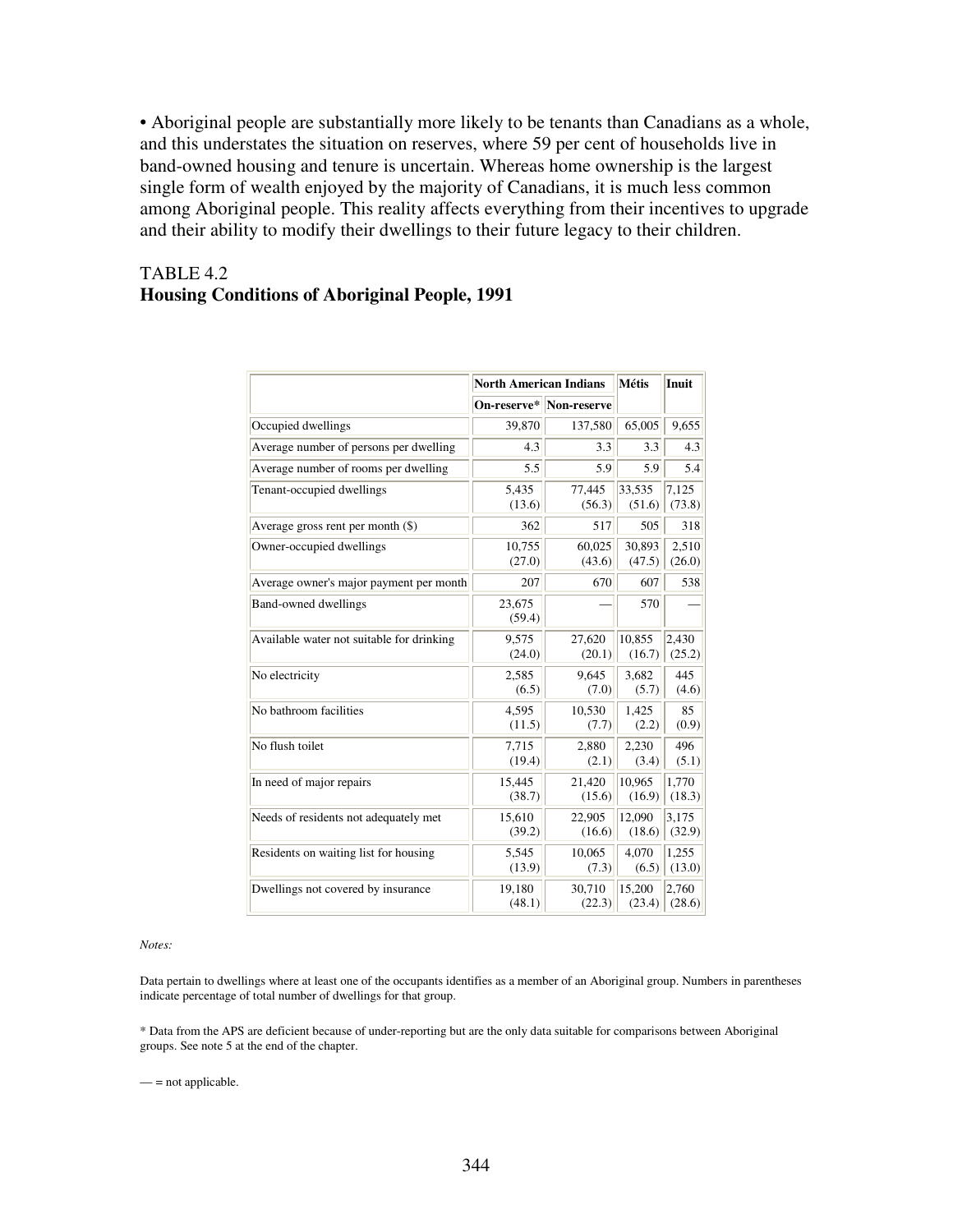*Source*: Statistics Canada, 1991 Aboriginal Peoples Survey, catalogue no. 89-535. See also note 3 at the end of the chapter..

The primary source of the gap between Aboriginal and non-Aboriginal housing is affordability, or the difference between household incomes and the costs of adequate, suitable housing. In 1992, between 11 and 12 per cent of Canadian households — owners and renters — could not afford their dwellings or could not afford to upgrade their living conditions to a reasonable standard of adequacy. These households are said to be 'in core housing need', that is, their housing does not meet today's standards for adequacy, suitability and affordability. These households do not have sufficient income to afford rental accommodation that meets minimum standards, and they spend or would have to spend more than 30 per cent of their income to obtain adequate and suitable accommodation. By contrast, DIAND estimates that, based on household income, only about 16 per cent of the 74,000 on-reserve households can afford the full cost of adequate accommodation. This amounts to about 12,000 households. Of the other 62,000 households on reserves, 15,000 are in houses subsidized by the Canada Mortgage and Housing Corporation (CMHC) that meet their needs. Thus, about 47,000 households on reserves probably cannot afford the full cost of adequate accommodation.

Using data from the 1991 Aboriginal peoples survey, CMHC estimates the total number of Métis, Inuit and off-reserve Indian households that are in core need at 63,000. 4 Combining this estimate with the estimate of on-reserve households that cannot afford the full cost of adequate accommodation suggests that Aboriginal people account for about nine per cent of all Canadian households in housing need, that is, 110,000 out of 1.16 million. <sup>5</sup> However, Aboriginal households comprise only about 2.7 per cent of all Canadian households. In other words, even though Aboriginal people tend to be living in housing that is cheaper and of poorer quality, they are more than three times as likely as other Canadian households to be unable to afford it.

The statistics on housing and living conditions are confirmed by the daily experience of Aboriginal people as presented in testimony to the Commission. Again and again, they told of the problems of overcrowded and substandard dwellings in their communities. For example, Valerie Monague, a social service administrator from Christian Island, Ontario, told Commissioners, "We have families that are doubled and tripled up. We have up to 18 and 20 people sometimes living in a single unit built for one family". <sup>6</sup> Martin Heavy Head, chairman of the Treaty 7 Urban Indian Housing Authority, noted that "low-income Native families…have no other place to go. The slum landlords in town are doing a great business". <sup>7</sup> Matthew Stewart, speaking in Vancouver on behalf of the National Aboriginal Housing Committee, said that for people living off-reserve "the biggest single problem…is affordable housing". 8

Aboriginal housing conditions have been improving gradually, and the conditions described by the statistics are better than they were a decade ago. But the differences between these conditions and those of the general Canadian population remain great.

### **1.2 Contrasts Among Aboriginal Groups and Within Communities**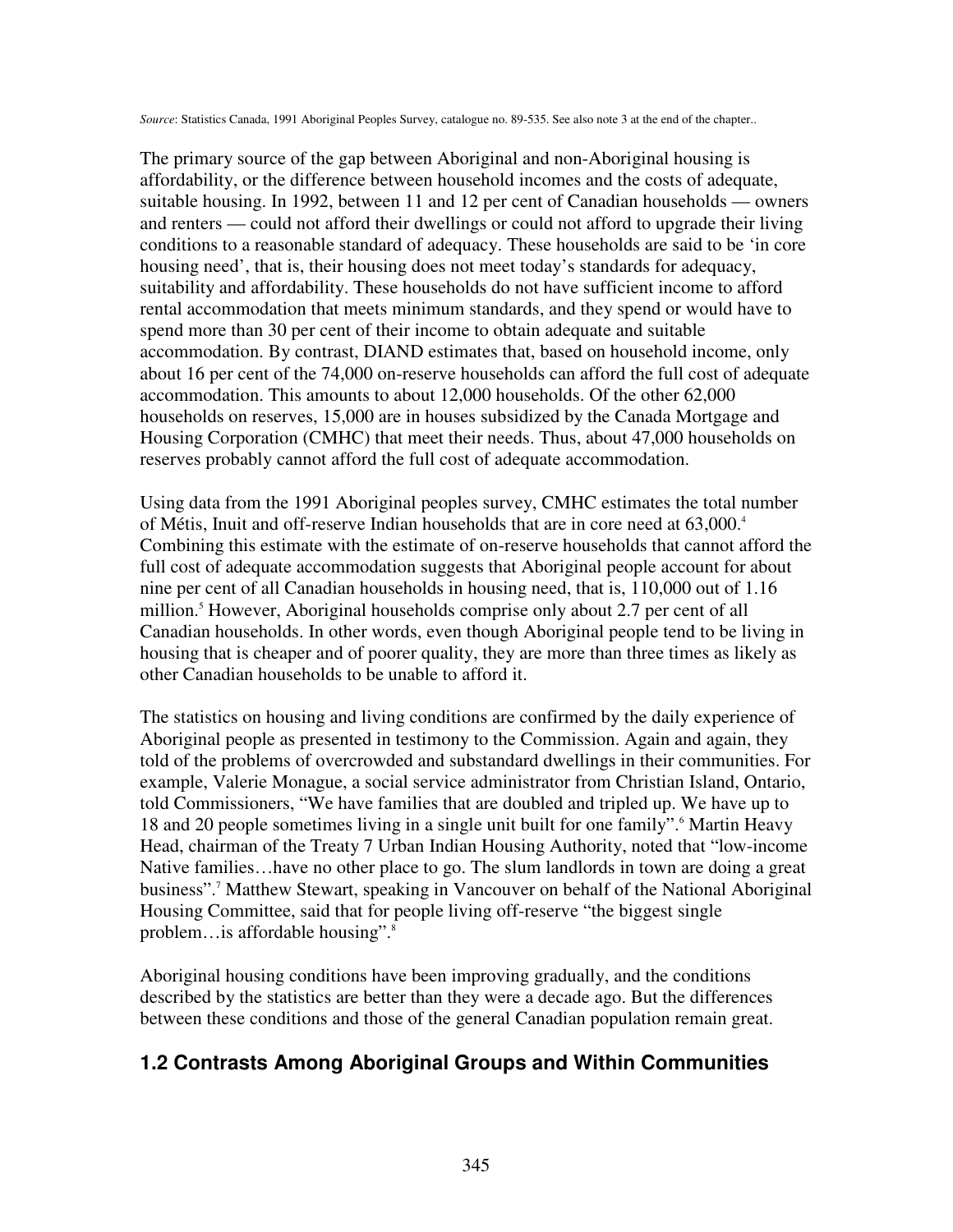Not all Aboriginal people face the same living conditions. A visit to a First Nations reserve near Montreal or in southern Ontario, a Métis community in Saskatchewan, a Denendeh community in the western Arctic, an Inuit community in Labrador, and an Aboriginal neighbourhood of a prairie city would yield an immediate impression of contrasts within the Aboriginal population itself.

In First Nations communities, 60 per cent of dwellings meet the needs of their occupants, in the opinion of the occupant (see Table 4.2). Among the occupants of these dwellings are those who have adequate incomes and finance their homes themselves or who, at their own expense, have made improvements to homes supplied by the band. Also in this group are households that have gained access to the full range of subsidies available. But the other 40 per cent are not so well provided for. In many First Nations communities, a small number of reserve residents are fortunate enough to secure a house each year, but it may be poorly built and they must struggle to maintain it amidst depressed economic circumstances and insecure tenure. There are also a substantial number of people on waiting lists for band-supplied housing.

Among those with at least one household member self-identifying as a North American Indian and not living on-reserve, just under 17 per cent are living in dwellings that do not meet their needs adequately. For Métis people, the number of households in dwellings that do not meet their needs is just under 19 per cent of the total (Table 4.2).

Among Inuit in the North, 33 per cent of households are in dwellings that do not meet their needs, which is close to the rate for Indian people on-reserve, who experience the worst conditions. In the context of a severe winter climate, the several hundred Inuit dwellings without adequate heating or fire protection systems are especially dangerous to the health and safety of their occupants (Table 4.2).

The disparities between and within Aboriginal groups and communities are primarily a result of poverty. Government assistance has provided considerable relief, but in an incomplete manner.

CMHC social housing programs — whether in Métis settlements, First Nations communities, remote communities, the North or cities — offer substantial subsidies to construct dwelling units newly built to National Building Code standards of size and construction quality. These are better built than most others in Aboriginal communities. They are then usually better maintained because mechanisms and funds for maintenance are provided as part of the package. However, they are a minority of the dwellings made available in any given locality. <sup>9</sup> Moreover, about half of all First Nations communities have completely rejected CMHC involvement as a route to housing adequacy.

The government recently terminated new CMHC funding for Aboriginal housing programs off-reserve and reduced the number of new, fully financed homes on-reserve from 1,800 in 1991 to 1,350 in 1994 and to 700 in 1995. (See note 61 regarding new onreserve housing proposals released by the federal government on 25 July 1996.) Unless economic conditions improve rapidly or program funding is reinstated and increased,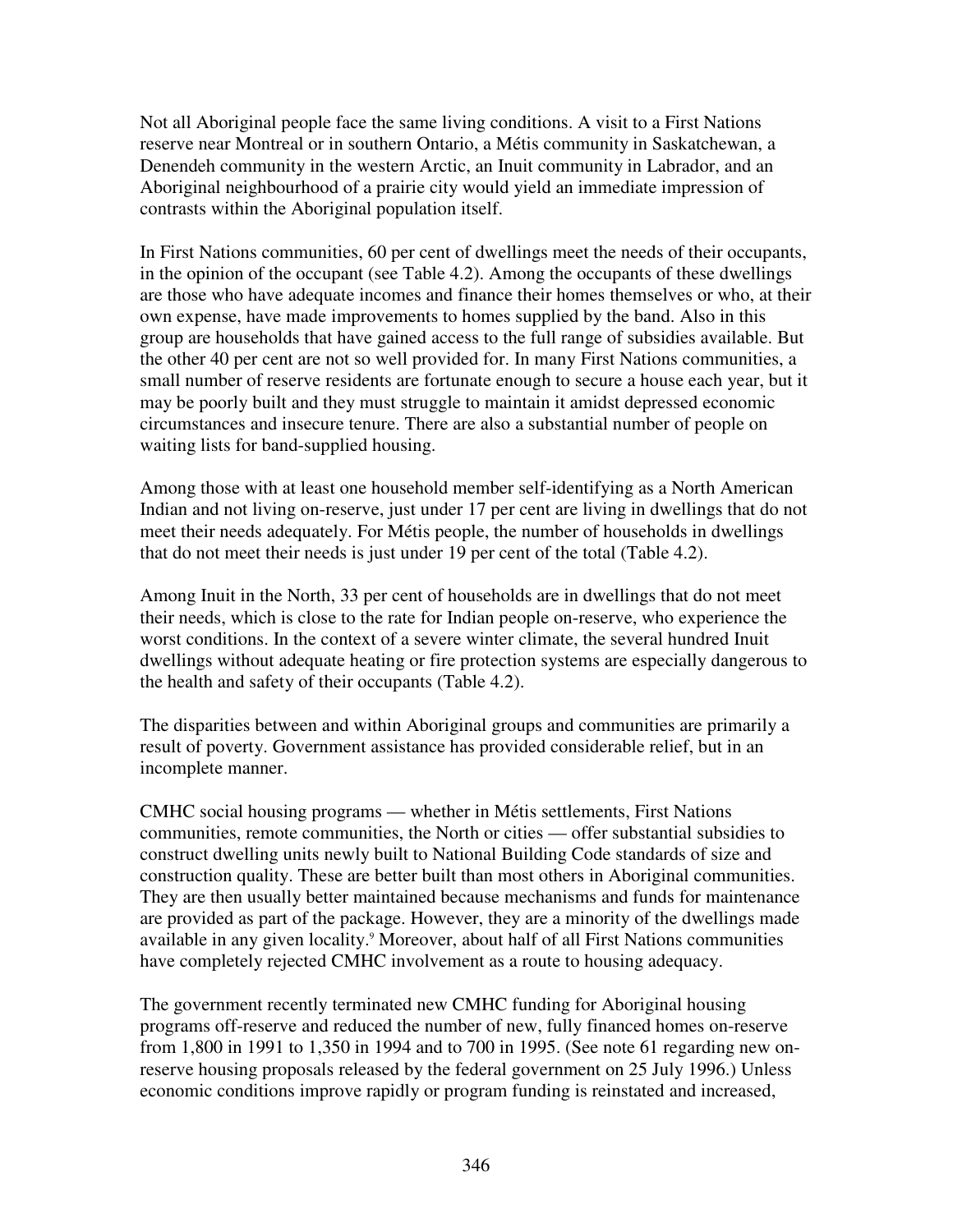fewer Aboriginal people will see their housing needs fully met, and disparities in living conditions between Aboriginal people and non-Aboriginal Canadians will increase.

# **2. Policy Foundations**

# **2.1 Housing and Community Services as Basic Human Needs**

The homes where people are trying to raise families, the water they drink daily, a quiet place for study — these things are vital to health and happiness. Judging by their statements and resolutions at regional and national meetings, Aboriginal leaders recognize that adequate housing and living conditions are vital to solving many other social, economic and political problems. They know that in many rural, remote and northern Aboriginal communities, substandard housing and community services are among the chief contributors to difficulties with health, morale, safety and the environment. These problems in turn create division and sap the capacity to act collectively and decisively. Aboriginal people see housing improvements as means of simultaneously increasing control over their own lives, developing increased capacity to manage complex programs and businesses, providing meaningful jobs, sustaining Aboriginal lifestyles, cultures, and generally better health, and strengthening Aboriginal communities.

The current state of Aboriginal housing and community services poses acute threats to health. Diseases spread by inadequacies of water, sanitation and housing (tuberculosis and infections, for example) are more common among Aboriginal people than among non-Aboriginal people. <sup>10</sup> Dwellings are unsafe, and there is a lack of fire protection services. On reserves, DIAND figures show that 200 dwellings are lost because of fire each year.<sup>11</sup> In the North, solid waste dump sites and lack of sewage treatment create environmental hazards that contaminate country food consumed by Aboriginal people. Such direct threats to health would not be tolerated in other Canadian communities. They must not be allowed to persist among Aboriginal people either.

Since housing and related facilities are so closely intertwined with the rest of life, their quality and appearance are important indicators of a culture as a whole. Many cultures around the world are distinctive because of their immediately recognizable housing forms and styles and for the integration of their housing and community services with other patterns of daily living, economic and social activity. In Canada, unfortunately, the vibrant past of Aboriginal cultures, as embodied in housing, has been largely lost as a result of considerations of cost and administrative convenience. For example, housing designs have often been more typical of suburbia than the rain forests of the British Columbia coast, the tundra of the high Arctic, or the woodlands of rural Quebec. Only in the past decade have designers and builders paid specific attention to the lifestyles and traditional patterns of use for Aboriginal households. (CMHC recently held the first-ever national design competition for housing uniquely suited to the needs of Aboriginal peoples.)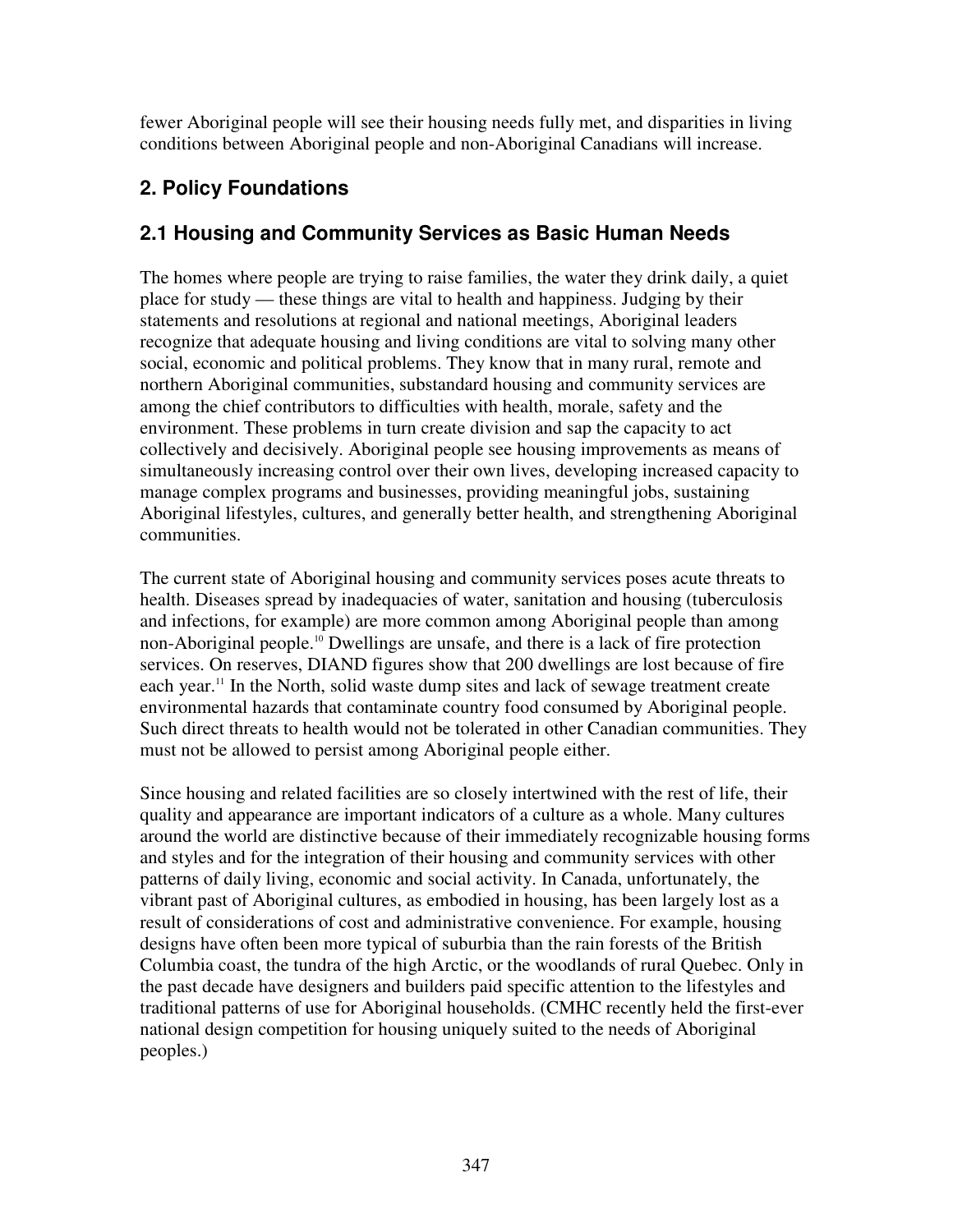As part of its research program, the Commission undertook case studies in four urban communities where urban Aboriginal housing corporations operate. <sup>12</sup> Tenants in these four communities indicated in interviews that their accommodation had the greatest impact on the following areas of their lives:

• Family stability — access to affordable accommodation and basic amenities and a sense of permanence, providing roots in the city while maintaining ties with reserve or rural communities.

• Access to education — the opportunity for children to get a good education in a stable environment, that is, not having to change schools frequently.

Tenants also saw the preservation and reinforcement of cultural identity as a very important need being met within these communities. While meeting basic housing needs, these corporations have allowed other needs such as employment, education and cultural retention to be addressed. In effect, the communities became more identifiable and could be contacted more readily to participate in various social, cultural and recreational activities. In addition, these housing corporations have had, for the most part, a positive impact on relations between Aboriginal and non-Aboriginal people.

An underlying Aboriginal expectation is that better housing and community services, as well as the processes and activities leading to them, will improve community morale and increase every individual's sense of self-worth and identity, and that these services will be a central part of the healing process as people rebuild their lives and their cultures simultaneously, in both social and physical forms.

That adequate housing is a basic human need has also been recognized by the federal government. The 1990 discussion paper, *Laying the Foundations of a New On-Reserve Housing Policy*, states that "the Government *does* firmly believe that all Indian people should have access to adequate, suitable and affordable housing". <sup>13</sup> More recently, the Liberal Party of Canada proposed that "Adequate shelter is a fundamental need of any society and a basic prerequisite for community prosperity….A Liberal government will work with Aboriginal peoples to develop an approach to housing that emphasizes community control, local resources, and flexibility in design and labour requirements".<sup>14</sup>

Housing policy must begin with the determination to meet the need for a healthy and suitable environment for all families and households. The removal of acute threats to health and safety is the most urgent requirement.

# **2.2 A Right to Housing**

The combination of a sense of crisis and the inadequacy or failure of past policies has contributed to demands to transfer both authority and resources for housing and community services to Aboriginal governments. For some years, organizations representing First Nations have contended that housing is part of compensation owed to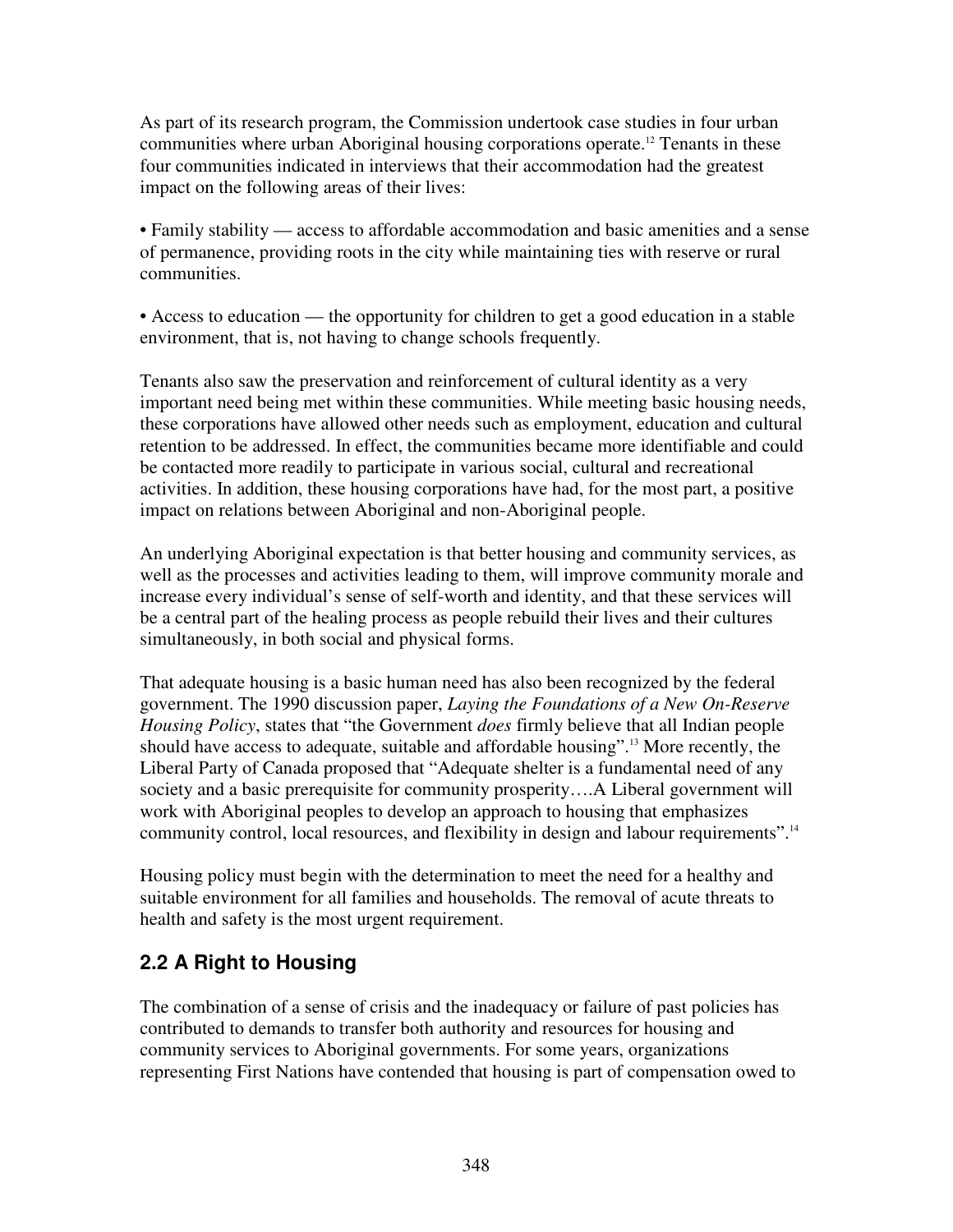them in return for giving up effective use of the bulk of the Canadian land mass, either through formal treaties or by other less formal means.

For instance, in a submission to the Standing Committee on Aboriginal Affairs in 1992, the Assembly of First Nations (AFN) asserted that "housing is a federal responsibility which flows from the special relationship with the federal Crown created by section 91(24) of the British North America Act of 1867 and treaty agreements themselves".<sup>15</sup> In its brief to this Commission, the AFN called for a process to address housing rights: "The federal government must work jointly with First Nations to establish a forum for bilateral discussion to resolve issues relating to Aboriginal and treaty rights to housing". 16

The Federation of Saskatchewan Indian Nations stated that

[S]helter in the form of housing, renovations, and related infrastructure is a treaty right, and forms part of the federal trust and fiduciary responsibility. [This position derives] from the special Indian-Crown relationship dating back to the *Royal Proclamation of 1763*, enhanced by section 91(24) of the *Constitution Act, 1867* and sections 25 and 35 of the *Constitution Act, 1982*. 17

These organizations argue that, if the resources associated with the lands now occupied by non-Aboriginal Canadians were still in the hands of its original possessors, there would be few serious housing problems among Aboriginal people today. They would have the resources to solve the problems themselves.

To date, the federal government has not recognized a universal entitlement to government-financed housing as either a treaty right or an Aboriginal right. It has taken the position that assistance for housing is provided as a matter of social policy, and its Aboriginal housing policy has been based on this premise. Thus, assistance has been based on 'need'. Federal, provincial, territorial and local governments have made a major commitment to assistance for housing for all Canadians, and as recently as 1993-94 they spent \$3.9 billion on housing policy, most of it on assistance to Canadians in need.<sup>18</sup>

That the government has not recognized a general Aboriginal right to housing is an important issue in the minds of many Aboriginal people that has important practical consequences today. Many First Nations communities do not participate in the CMHC social housing program because it requires financial contributions by occupants and the assumption of long-term financial obligations for repayment of loans by the band. Some First Nations individuals living in CMHC-subsidized social housing also refuse to pay rent, because they believe they have an entitlement to housing provided by the government. The result of this outlook is that less money is available for housing onreserve than is possible or desirable, and fewer homes are built. The lack of progress in developing a new housing policy for residents of reserves can be traced in part to these different perspectives on the part of First Nations leadership and the federal government regarding what constitutes treaty and Aboriginal rights.<sup>19</sup>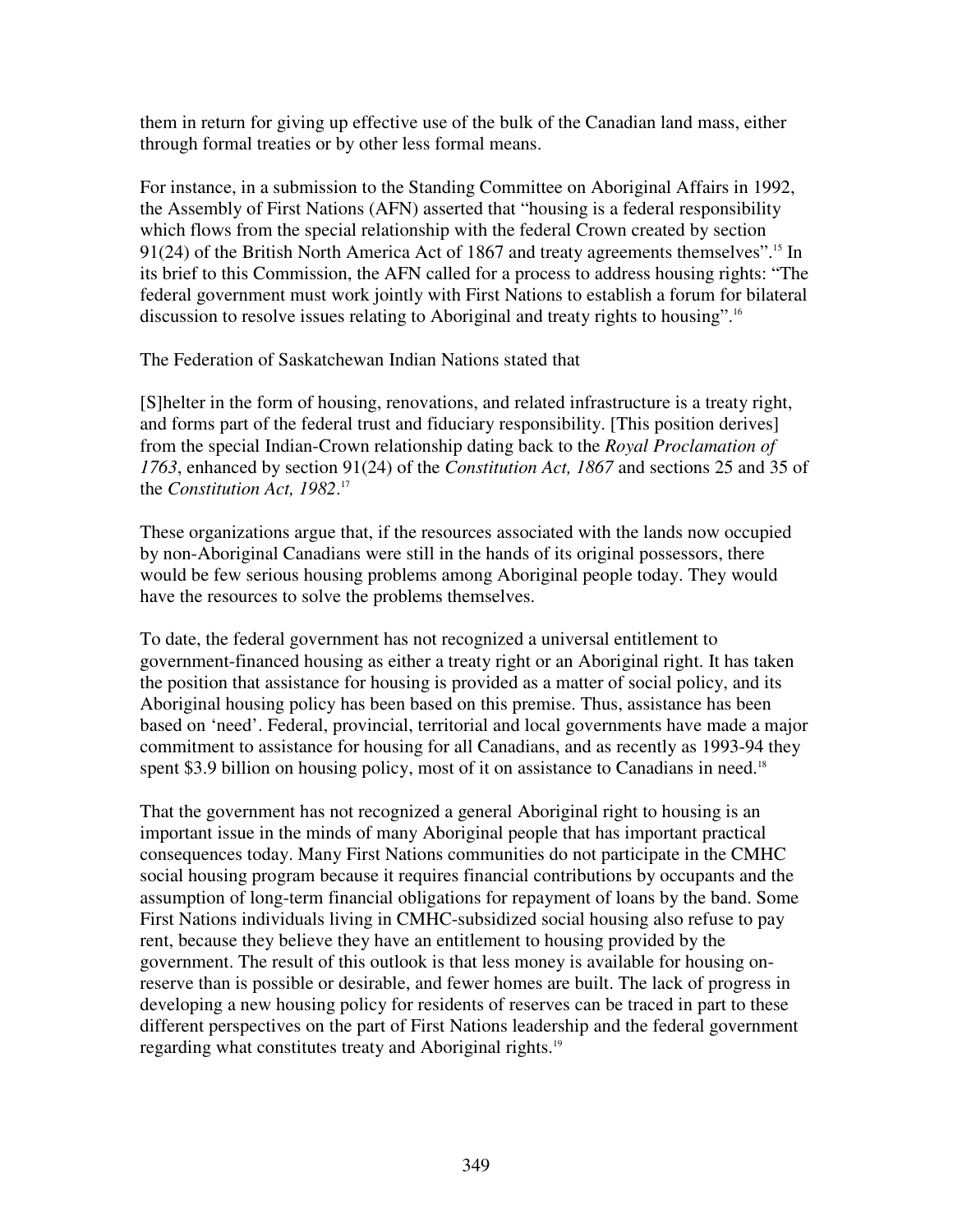Therefore, we believe it is essential to start our discussion of solutions to Aboriginal housing problems by sorting through the factors and consequences associated with a right to housing or a right to shelter. We share the view that Aboriginal people have a right to housing, based on two complementary arguments.

First, adequate shelter has been recognized as a fundamental social right. In its brief to the Commission, the National Aboriginal Housing Committee stated that "the federal government has a moral, ethical and legal responsibility to continue funding Native housing both on- and off-reserve, until at least such time as parity in living conditions between Natives and non-Natives is achieved". <sup>20</sup> The committee pointed out that Canada is a signatory of the International Covenant on Economic, Social and Cultural Rights, adopted by the General Assembly of the United Nations on 16 December 1966. Article 11 of the covenant recognizes "the right to an adequate standard of living…including adequate food, clothing and housing; and the right to the continuous improvement of living conditions".<sup>21</sup> In fact, the covenant is one of several international instruments such as the Universal Declaration of Human Rights (United Nations, 1948) and the conventions of the International Labour Organization that express social and economic rights, including a right to housing. The covenant is a treaty and as such is part of international law. Implementation of the covenant is based on the principles of 'progressive realization'. States undertake to take steps, within available resources, progressively to achieve full realization of the rights.<sup>22</sup>

The provisions of these international agreements are not necessarily enforceable in a court of law, but they have moral force. They serve as an expression of shared values and aspirations. Social and economic rights are also found in the constitutions of a number of countries, and some go so far as to impose specific legislative measures and social programs. Section 36(1) of the *Constitution Act, 1982* provides that "Parliament and the legislatures, together with the government of Canada and the provincial governments, are committed to (a) promoting equal opportunities for the well-being of Canadians; (b) furthering economic development to reduce disparity in opportunities; and (c) providing essential public services of reasonable quality to all Canadians". Since housing is an important aspect of well-being and an instrument for improving opportunity for the disadvantaged, it is reasonable to read section 36(1) as affirming a right of Canadians to decent and adequate housing.

Second, in this report we have emphasized that governments have a duty to work toward the economic self-reliance of Aboriginal people. At the root of the housing problem is the poverty that has resulted from the dispossession of Aboriginal people from their ancestral lands and their exclusion from mainstream economic activity, with the added complications on reserves of a lack of clarity about ownership rights and ineffective government programs. In Volume 2, Chapter 4, we argued that because of the Crown's historical obligation to protect Aboriginal lands and resources, governments have an obligation to restore a land and economic base for Aboriginal people. In Volume 2, Chapter 2 we concluded that a fiduciary obligation exists on the part of all Crown institutions to reverse the condition of dependency and foster self-reliance and selfsufficiency among Aboriginal nations.<sup>23</sup> The evident failure of governments to make such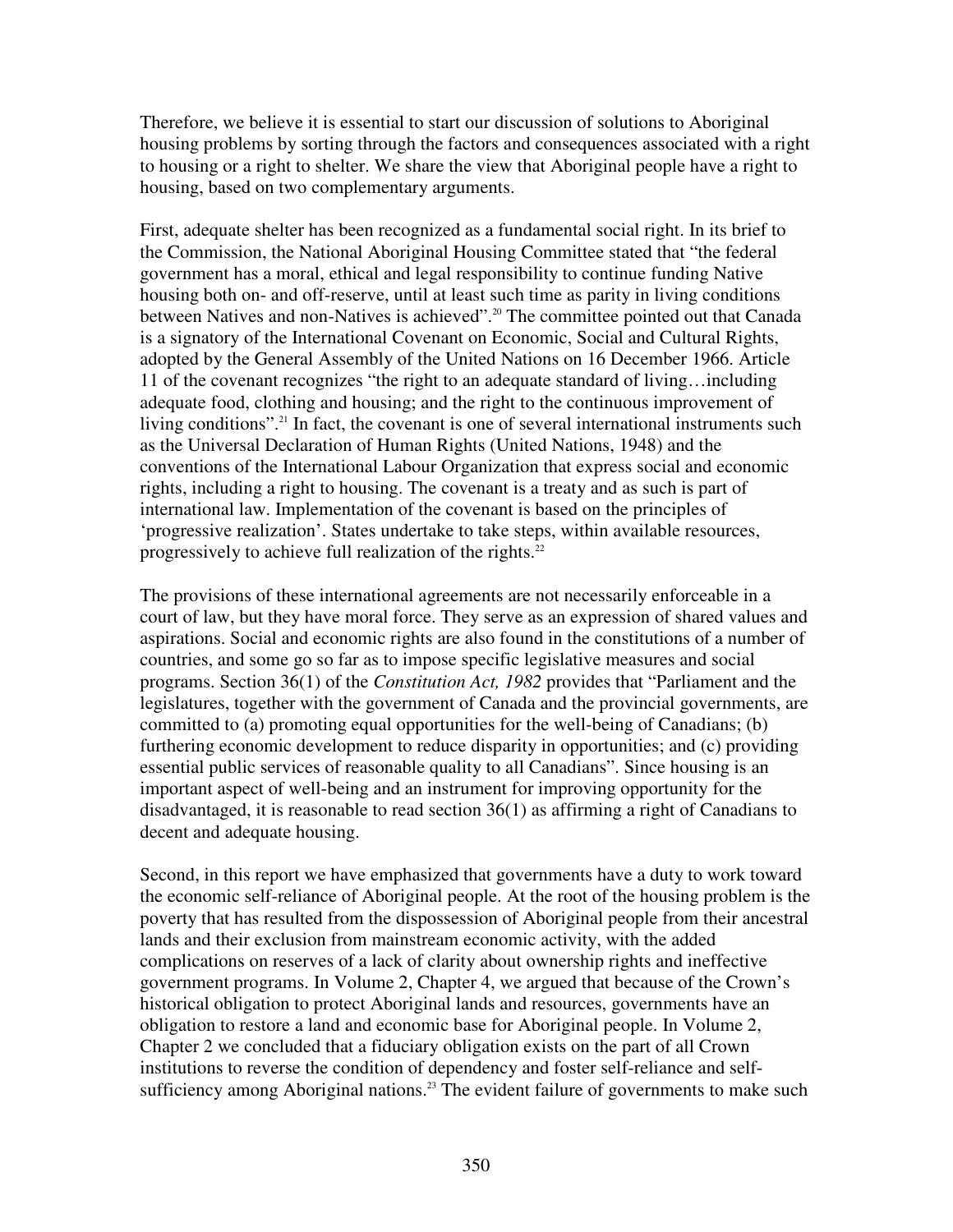an economic base available to Aboriginal people, in accordance with their obligations, adds force to the argument that governments should bear the main burden of financing adequate shelter for these communities until such time as this economic base is restored.<sup>24</sup>

In addition to this general obligation on the part of the governments to ensure that Aboriginal people have the means to afford adequate housing, there may be obligations with respect to housing based on specific treaties. At this time, apart from provisions reached in recent land claims agreements, no such obligations are being recognized by governments. The treaties process proposed by the Commission provides an avenue for treaty nations to pursue entitlement to housing related to treaties (see Volume 2, Chapter 2).

In our view, the particular duties of governments to Aboriginal people and the notion of housing as a fundamental social right impose an obligation on governments to ensure that Aboriginal people have adequate shelter. This obligation remains unfulfilled. Not only have governments failed to create the circumstances for Aboriginal people to become economically self-reliant and meet their own housing needs, but the federal government has not provided assistance to the same degree as to other Canadians. First, specific needs of Aboriginal people, whether on- or off-reserve, were recognized only in 1974, more than two decades after social housing programs began in Canada in 1949. Second, First Nations people on-reserve have not enjoyed the same degree of support in relation to need as other Canadians. Specifically,

• capital subsidy support to low-income Aboriginal people living on reserves has not been sufficient to provide adequate housing, whereas the needs of other Canadians for adequate housing have generally been met;

• the shelter component of social assistance has been withheld from the poorest reserve residents except those occupying social housing; and

• financial support for social housing to meet the needs of low-income reserve residents has not been as generous as that offered elsewhere in Canada since 1986.

One result is that the actual housing conditions of Aboriginal people, in particular on reserves, remain well below Canadian standards. To remedy these conditions we propose that governments adopt new policies and carry out their responsibility to provide housing to Aboriginal people within the following framework.

• Governments have an obligation to ensure that Aboriginal people have adequate shelter.

• Governments should ensure that Aboriginal people have the means to provide for their own housing needs by restoring a land and economic base that will enable Aboriginal people to become economically self-reliant.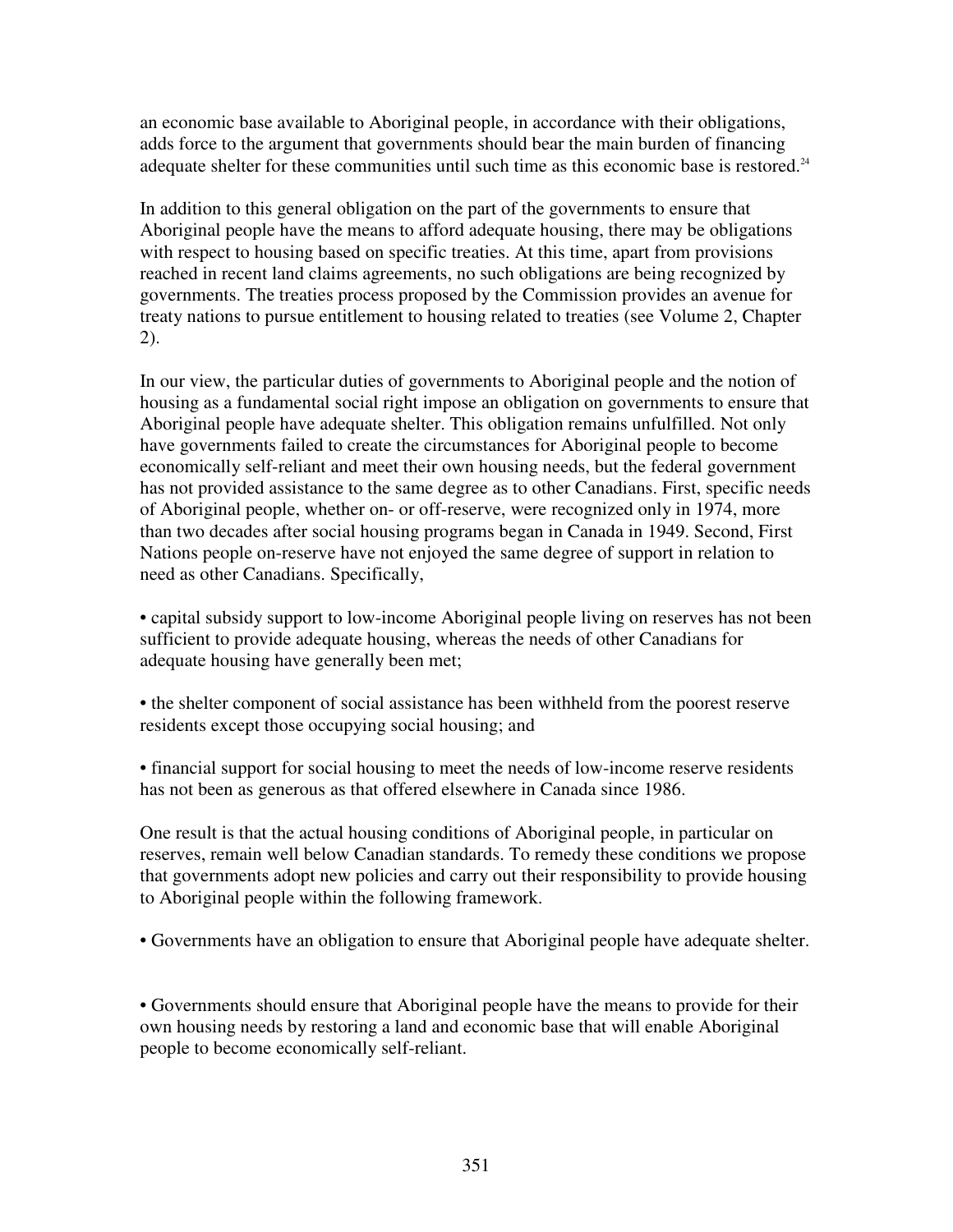• In the meantime, and to complement economic development measures, governments should provide financial assistance to all Aboriginal people and communities according to need so that all will have their housing needs met.

• At the same time, Aboriginal people have a responsibility to contribute to the cost of building and maintaining their own dwellings, whether as individuals or collectively, according to their ability to do so.

• The federal government has a responsibility to clarify with treaty nations a modern understanding of existing treaty terms as they apply to housing.

At a practical level this framework implies that governments should finance a catch-up program based on need to make adequate housing available to all Aboriginal people within a given period of time. We believe it is possible and desirable to achieve adequate housing for Aboriginal people in 10 years. In the remainder of this chapter, we examine what needs to be done to accomplish this. We have concluded that, with the right level of financial assistance from governments, Aboriginal people will be able to expand, repair and maintain their housing stock and to develop the necessary strategies and institutions. We believe that governments can provide the financing needed. We consider Aboriginal housing a priority for governments for several reasons: governments have important obligations to Aboriginal people and people in need; and improvement and expansion of the housing stock will contribute to better health and greater opportunities, as well as to healing and revitalizing Aboriginal households and communities. Moreover, as they assume jurisdiction, Aboriginal governments should not have to take over a stock of physical assets that is too small and in poor repair. They deserve a better start.

# **2.3 Aboriginal Self-Government**

The advent of Aboriginal self-government provides a unique opportunity to recast Aboriginal housing policies. Housing is among the core areas of self-government jurisdiction for Aboriginal governments on their own territories because it is a matter of vital concern to the life and welfare of Aboriginal peoples and has no major impact on adjacent jurisdictions; nor is it otherwise the object of compelling federal or provincial concern. Future policies should be based on this principle.

As in other areas of policy, Aboriginal people feel constrained by the administrative criteria and processes of DIAND and CMHC, and many briefs from organizations expressed the view that Aboriginal institutions could do a better job of designing and delivering programs. We see potential for improvement and consider the advantages of Aboriginal control of housing in the following sections. Particularly significant is the opportunity afforded by self-government to clarify arrangements relating to home ownership and land tenure on First Nations territories.

In practice, individual communities will probably deal with day-to-day housing and community services matters. However, many Aboriginal communities are too small to maintain the full range of technical capabilities for effective housing program design,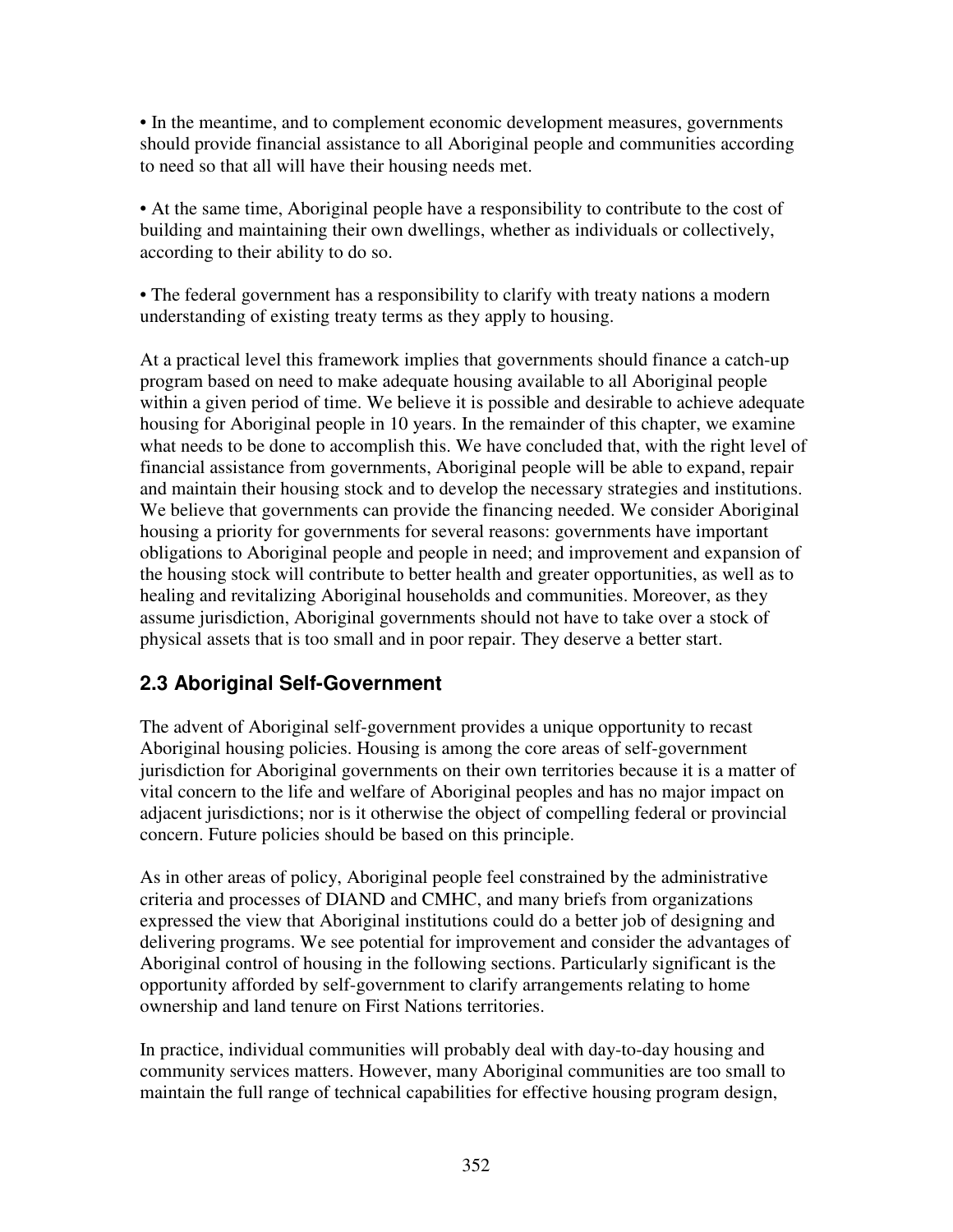delivery and management. The development of expertise at the level of the Aboriginal nation or region will make for greater effectiveness and provide an important building block in the development of governments of Aboriginal nations. In other situations, particularly in urban centres, existing Aboriginal housing institutions can be the vehicle for greater Aboriginal control.

### **Recommendations**

The Commission recommends that

### **3.4.1**

Federal and provincial governments address Aboriginal housing and community services on the basis of the following policy principles:

(a) Governments have an obligation to ensure that Aboriginal people have adequate shelter, water and sanitation services.

(b) Governments have a responsibility to restore an economic base to Aboriginal people that enables them to meet their needs.

(c) Aboriginal people, individually and collectively, are responsible for meeting their housing needs according to their ability to pay or contribute in kind.

(d) Governments must supplement the resources available to Aboriginal people so that their housing needs are fully met.

(e) Aboriginal nations should assume authority over all housing matters as a core area of self-government jurisdiction.

(f) Acute risks to health and safety should be treated as an emergency and targeted for immediate action.

### **3.4.2**

The government of Canada clarify with treaty nations a modern understanding of existing treaty terms regarding housing.

### **3.4.3**

The government of Canada make resources available over the next 10 years to ensure that housing for Aboriginal people on-reserve is fully adequate in quantity and quality and engage the governments of the provinces and territories to reach the same goal in rural and northern communities and in urban areas.

# **3. Community Services: A Health Hazard**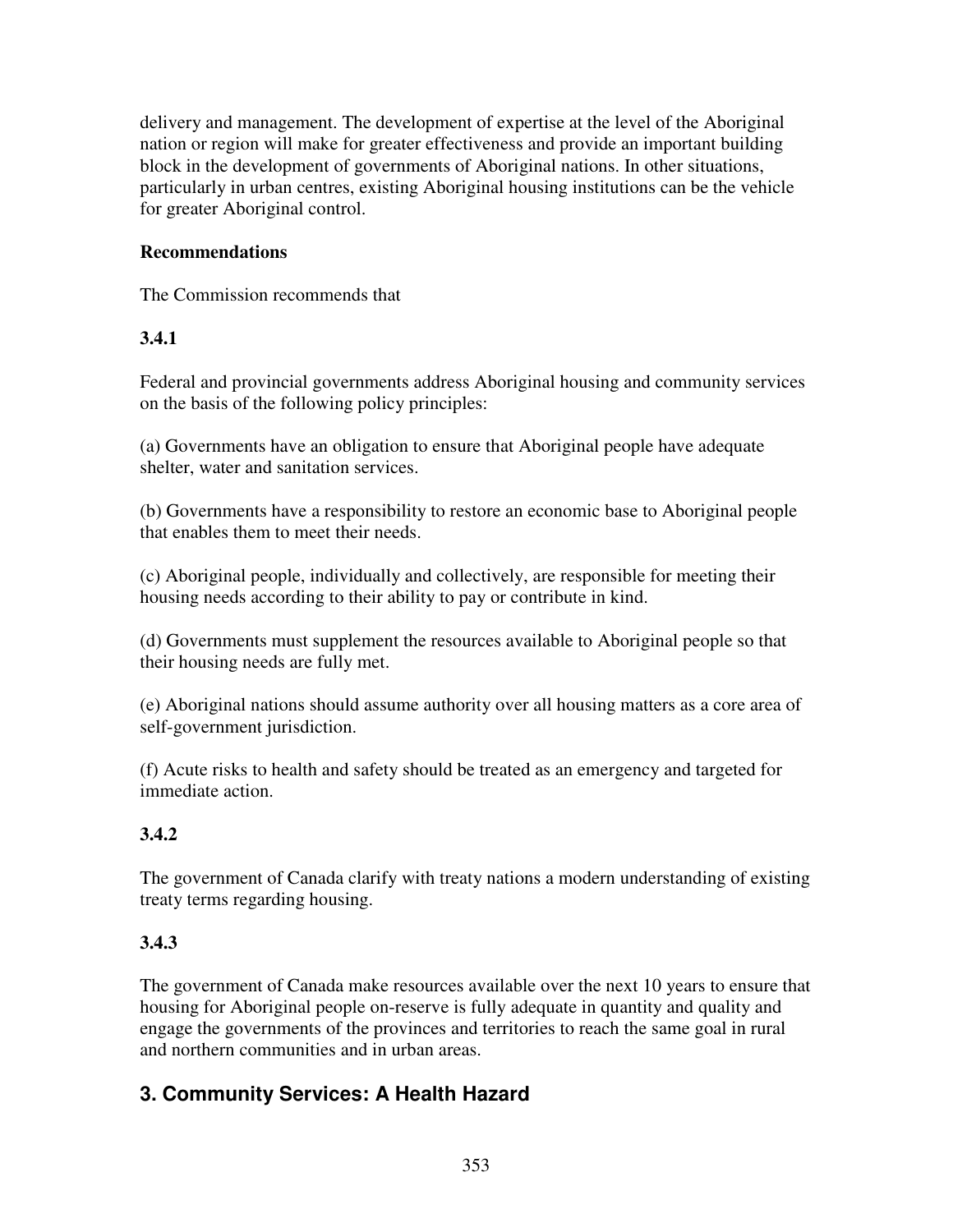There is authoritative evidence that community services in First Nations communities are a direct threat to health. In July 1995, Health Canada and DIAND issued a special survey assessing the adequacy of water and sewage systems in First Nations communities. <sup>25</sup> Of the 863 community water systems examined, 211 were defective:

• 20 per cent (171) have the potential to affect the health and safety of the community if problems are not addressed; and

• another 5 per cent (40) are in need of repair or improved maintenance because they could pose a health risk should they malfunction before the problem is addressed.

Of the 425 community sewage systems examined, 64 were deficient:

• 9 per cent (39) were defective and had the potential to affect the health and safety of the community; and

• another 6 per cent (25) were in need of equipment repairs or improved maintenance practices and could pose a health risk if a malfunction were to occur.

The source of the problems ranges from inadequate or overloaded facilities to poor operations and maintenance.

In the vast majority of Canadian communities, specialized municipal departments or agencies are charged with installing and maintaining adequate water and sewage services, funded by the property-tax base. This is not the case in most First Nations communities. Physical infrastructure is built at considerable expense to the federal government<sup>26</sup> more than \$90,000 per dwelling unit in some cases — but subsequently systems may not perform adequately because of insufficient attention to effective operating systems and procedures. Devolution of service delivery to communities appears to have left a vacuum: the government withdrew without ensuring that communities had the awareness, resources and skills to take over.

Missing or inadequate services of one type often affect the performance of another. For example, a community water source may be affected by the lack of solid waste disposal or by improperly operated sewage treatment facilities. Fire services may be hampered by the lack of piped water at sufficient levels of pressure.

In Chapter 3 we examined the health problems associated with poor water quality and supply and inadequate sewage treatment. While there have been few studies of the relationship between substandard water supplies and sanitation facilities for Aboriginal people in Canada, it is well-established that people living in Aboriginal communities experience more illness and death from infectious diseases than do Canadians generally. A recent study of a shigellosis epidemic in Manitoba, which affected First Nations people disproportionately (69 per cent of the cases, even though only 8 per cent of the provincial population are registered Indians), concluded that 90 per cent of infections would have been preventable if water, sanitation and housing facilities had been adequate.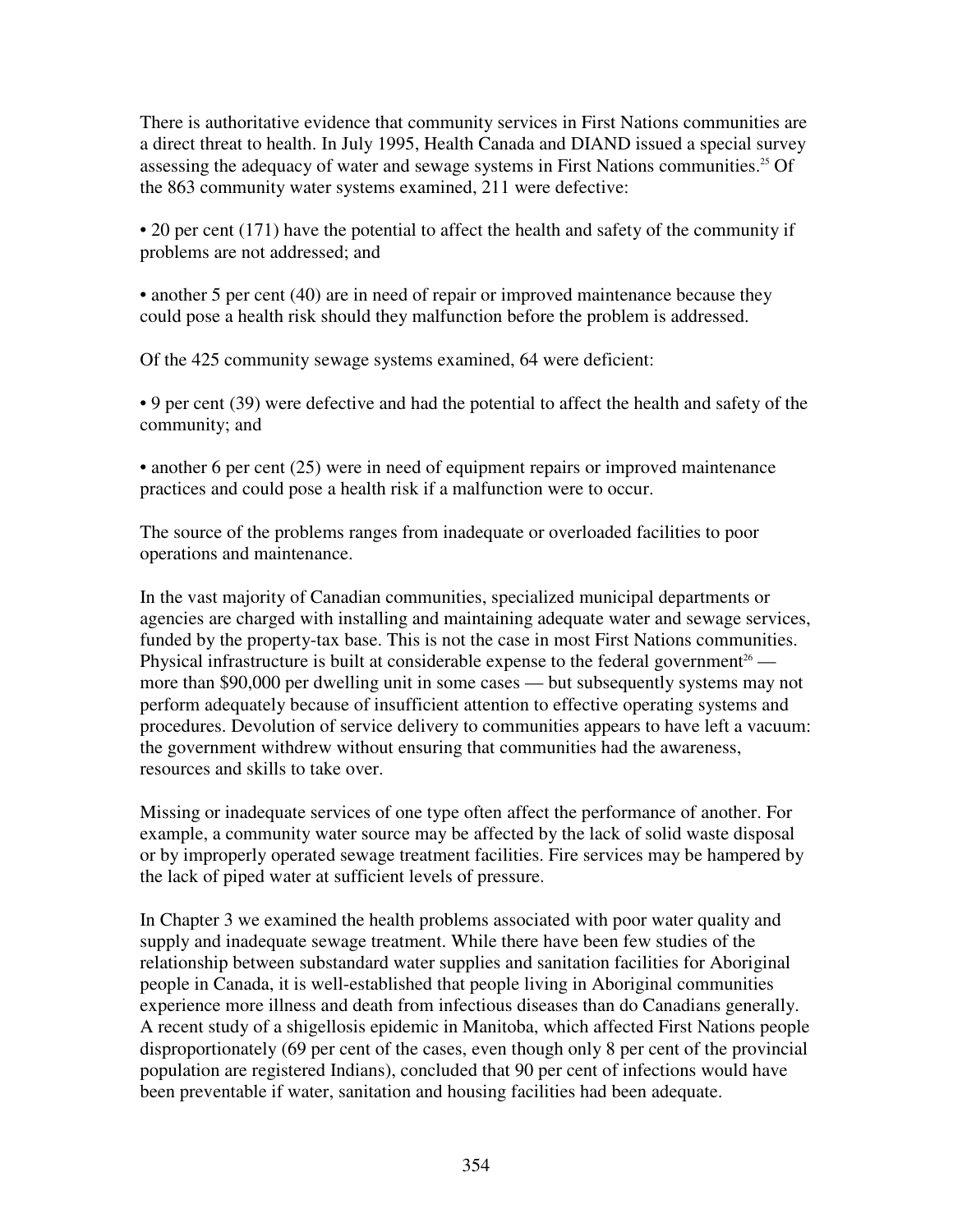In addition to concerns about human health, environmental effects are also a problem. In the North, for example, some communities discharge raw or primary-treated sewage into the aquatic environment. Others have sewage lagoons or holding ponds, but these frequently overflow, or sewage leaches into surface drainage systems. These wastes take years to degrade because of the extremely slow rate of decomposition in the Arctic environment. In addition, virtually all Arctic communities are coastal, resulting in the potential for leaching of contaminants into the marine environment and affecting the quality of country foods consumed by Aboriginal people. <sup>27</sup> Apart from sewage lagoons, there are 1,246 solid waste dump sites in Canada's North, 200 of which are suspected of containing hazardous waste. <sup>28</sup> Again, these tend to persist and to pose continuing hazards to people and wildlife.

During fiscal years 1991-92 to 1994-95, some progress was made in improving community facilities under the Green Plan initiative, which provided \$275 million above and beyond previous levels of funding for water and sewage services on reserves. <sup>29</sup> The government spent \$487.6 million in total during these years to install systems as well as to expand existing facilities, and the number of homes with adequate water and sewage facilities increased by more than 15,000.<sup>30</sup> In 1990-91, 86.4 per cent of houses on-reserve had water services, rising to 92.1 per cent in 1993-94. The population of households with sewage services rose from 80 per cent to 85.6 per cent.<sup>31</sup>

The 1995 Health Canada-DIAND study *Community Drinking Water and Sewage Treatment in First Nations Communities* suggests the need for continuing funding to correct inadequacies. With respect to the 211 communities where water systems were found to be deficient, the study estimates that, to complete remedial work to correct drinking water quality will require \$214 million for 99 communities where work is either now under way or the required engineering studies have been completed. Work has been completed or operating and maintenance problems are being addressed in 36 communities. The remaining 76 water systems require engineering studies before estimates can be prepared.

With regard to the 64 sewerage systems found to be deficient, remedial measures for 36 systems where projects are under way or engineering studies have been completed are estimated to cost \$57 million. Work has been completed or operations and maintenance problems are being addressed in 12 communities, and engineering studies for the remaining 16 sewage systems are required to determine the cost of remedial work.

These estimates suggest a cost in the order of \$460 million or more for remedial measures for all systems, including installation of adequate systems where they do not exist.<sup>32</sup> The government intends to spend more than \$500 million over the next three years for remedial action and to meet growth requirements. With approximately one-third of expenditures going to inadequately performing systems, it will take up to nine years to complete remedial measures at this rate of spending. <sup>33</sup> We regard this delay as too long, given the threats to health, and urge that remedial work be completed in five years at an estimated extra cost of \$50 to \$60 million per year.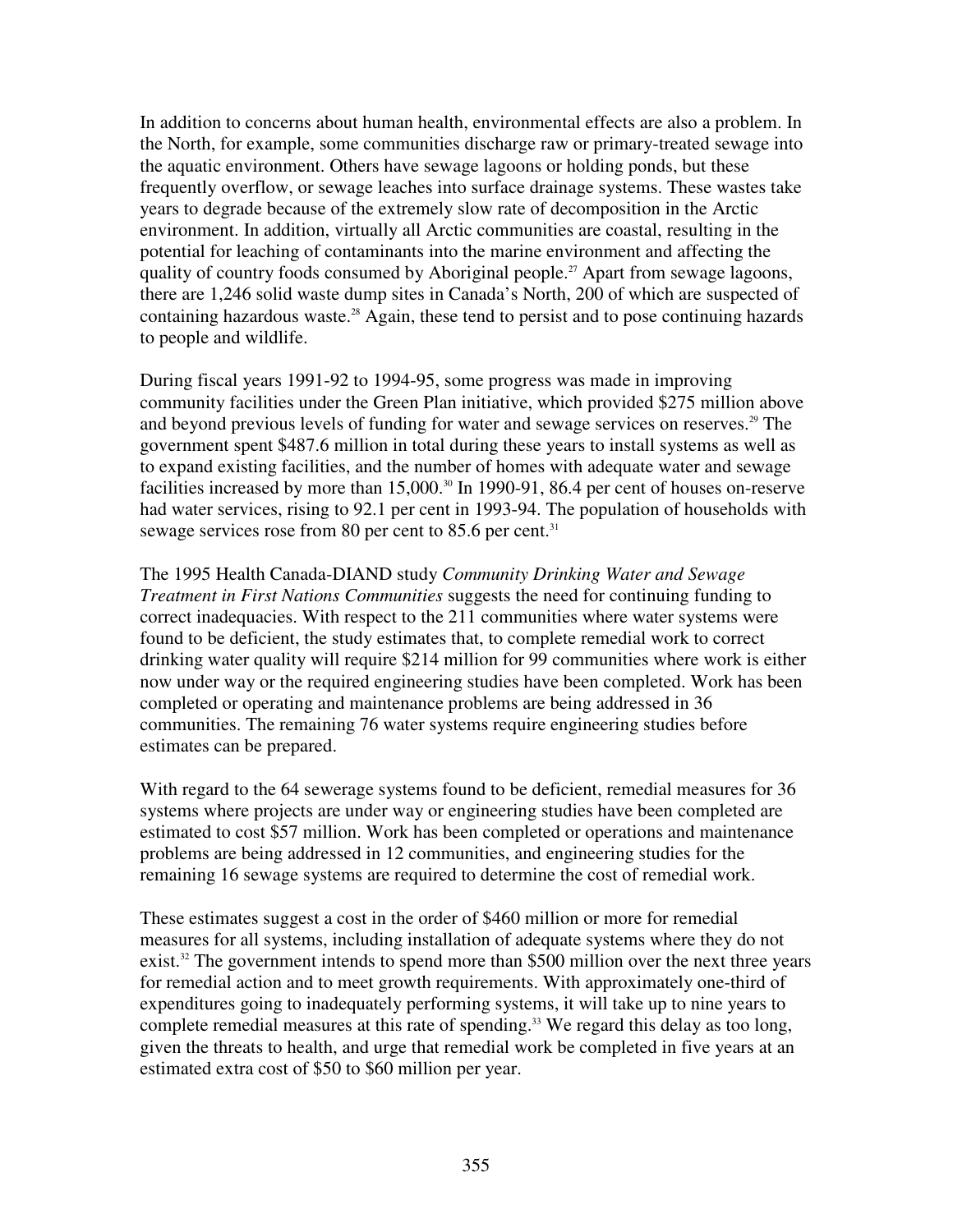Sanitation facilities that remain to be installed will probably be more expensive to construct than the ones already in place. <sup>34</sup> Therefore, it is important that all opportunities to make community services more cost-effective be pursued. Community services technologies — for water, sewers, electricity and garbage collection — have not always been appropriate to the practical needs and environmental circumstances of Aboriginal communities. For example, in several regions, full suburban-style services have been constructed in dispersed settlements at great cost per dwelling serviced.

There is scope for innovation in the construction and management of community services to reduce costs without compromising quality and to free funds for remedial work or extension of services to more dwellings. In the United States, for example, a wide range of new and less costly technologies are being developed for purifying water, treating sewage, and managing solid waste in smaller centres. Aboriginal people will need to acquire this kind of expertise and apply it to their own needs if they are to avoid continuing problems of health, safety and costs. Strategic alliances could be formed with the U.S. organizations engaged in work on 'small community flows', 35 building on the one that already exists between Environment Canada and the Water Environment Federation of the United States.

The lack of sewage treatment facilities is not the only challenge. There are serious operating and maintenance problems. What is needed is regular, competent operation and maintenance coupled with periodic testing. Health Canada currently tests water every three months, and sewage systems are monitored by DIAND on request from First Nations communities. The results from the Health Canada-DIAND survey suggest a need for improvement. The survey report observes:

While the most common problem is the absence of adequate systems, a significant problem in small communities is a lack of adequate training for the systems operators of water treatment and sewage treatment facilities. Many of the operators are people with some technical background but not necessarily with a strong background in the requirements for water treatment or sewage plant operations.<sup>36</sup>

Community services technologies have become more complex and difficult to maintain without investments in organization and staff training to manage and operate them. In addition to funding operations, DIAND funds tribal councils to provide advice and expertise to communities on planning, construction and maintenance of water and sewage systems.<sup>37</sup> Under Health Canada's drinking water safety program, a Green Plan initiative with \$25 million in funding over six years, sampling and testing of water has been increased, health awareness is being promoted, and advice is being given to First Nations communities and DIAND. A number of initiatives have been launched in collaboration with First Nations, including

• a pilot project to train water treatment plant operators in 14 First Nations communities in northern Ontario;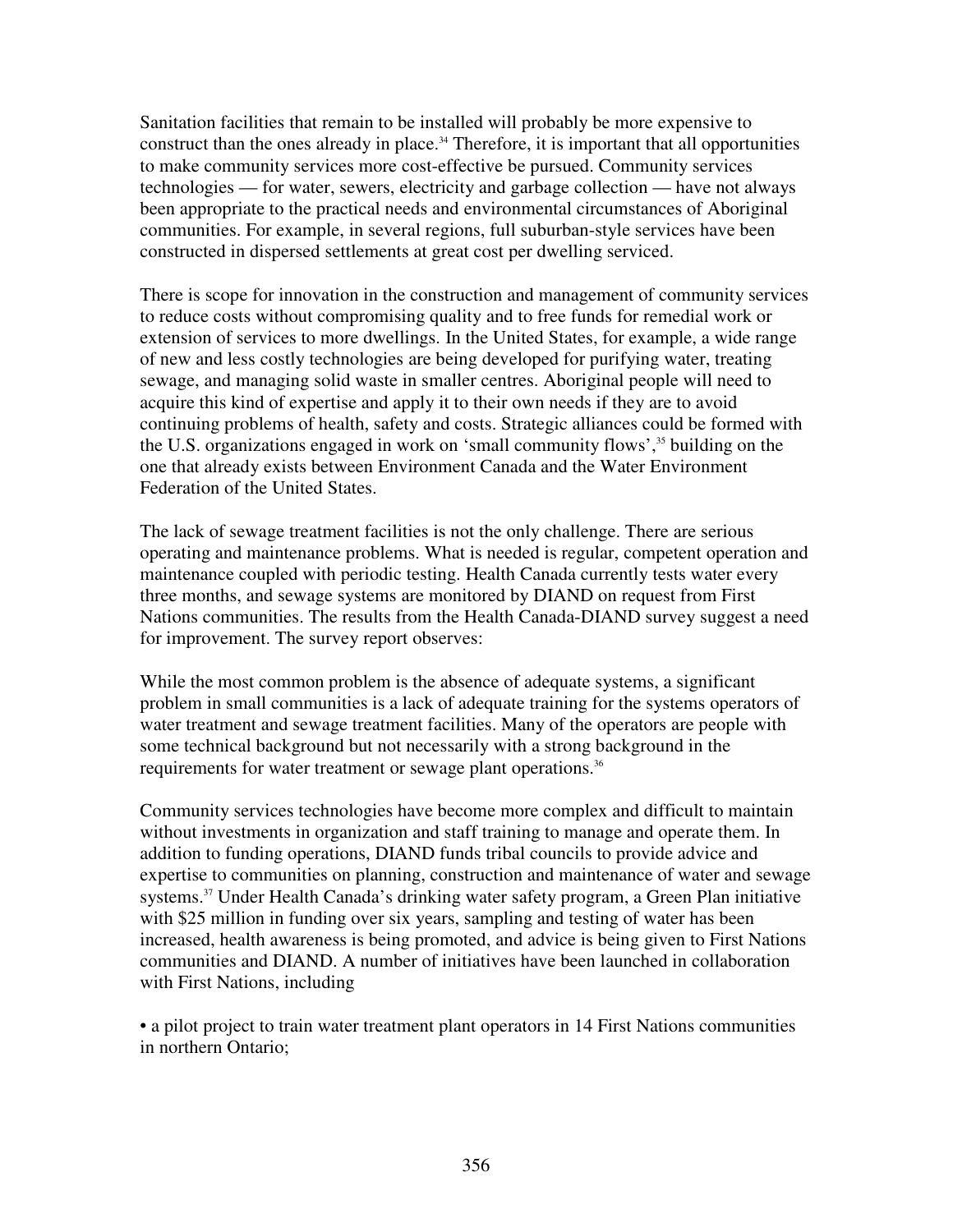• the creation of the Ontario First Nations water treatment plant operators association by the chiefs of Ontario;

• the establishment of a training centre by the Split Lake Cree community in Manitoba for water-quality technicians; and

• a computerized system to track drinking water quality, and numerous pilot projects to enable tribal councils to use the system. 38

This is a good start. The government should move quickly from pilot projects to comprehensive action and continue to apply resources after the drinking water safety program expires. The Commission agrees with the recommendations of the Health Canada-DIAND survey to give high priority to training First Nations personnel and strengthening co-operation among First Nations, DIAND and Health Canada. We would, however, go further than what is recommended in that report. We see a significant need to build the capacity of First Nations to operate and maintain water and sewage systems. This could be done through the creation of a First Nations community services corporation to fulfil much the same functions in First Nations communities that the Ontario Clean Water Corporation does in smaller municipalities in that province. OCwC helps small communities with technical expertise and financing for the planning, development and implementation of water systems and encourages joint projects between communities. It operates on a cost-recovery basis. Another option would be for Aboriginal communities to link up with provincial and territorial agencies like OCwC, which may be a cost-effective option for these technical services.

Adequate housing, sewer, water and waste management services at the community level do not happen by accident or as a result of on-again-off-again arrangements. Most Aboriginal people now live in communities of at least a few hundred people. Such communities do not require large-scale complicated housing and community services technologies or organizations, but they do require attentive and knowledgeable people and dedicated expert organizations to operate safe and reliable systems.

### **Recommendations**

The Commission recommends that

### **3.4.4**

The government of Canada provide additional resources for construction, upgrading and operation of water and sewage systems to ensure that adequate facilities and operating systems are in place in all First Nations communities within five years.

### **3.4.5**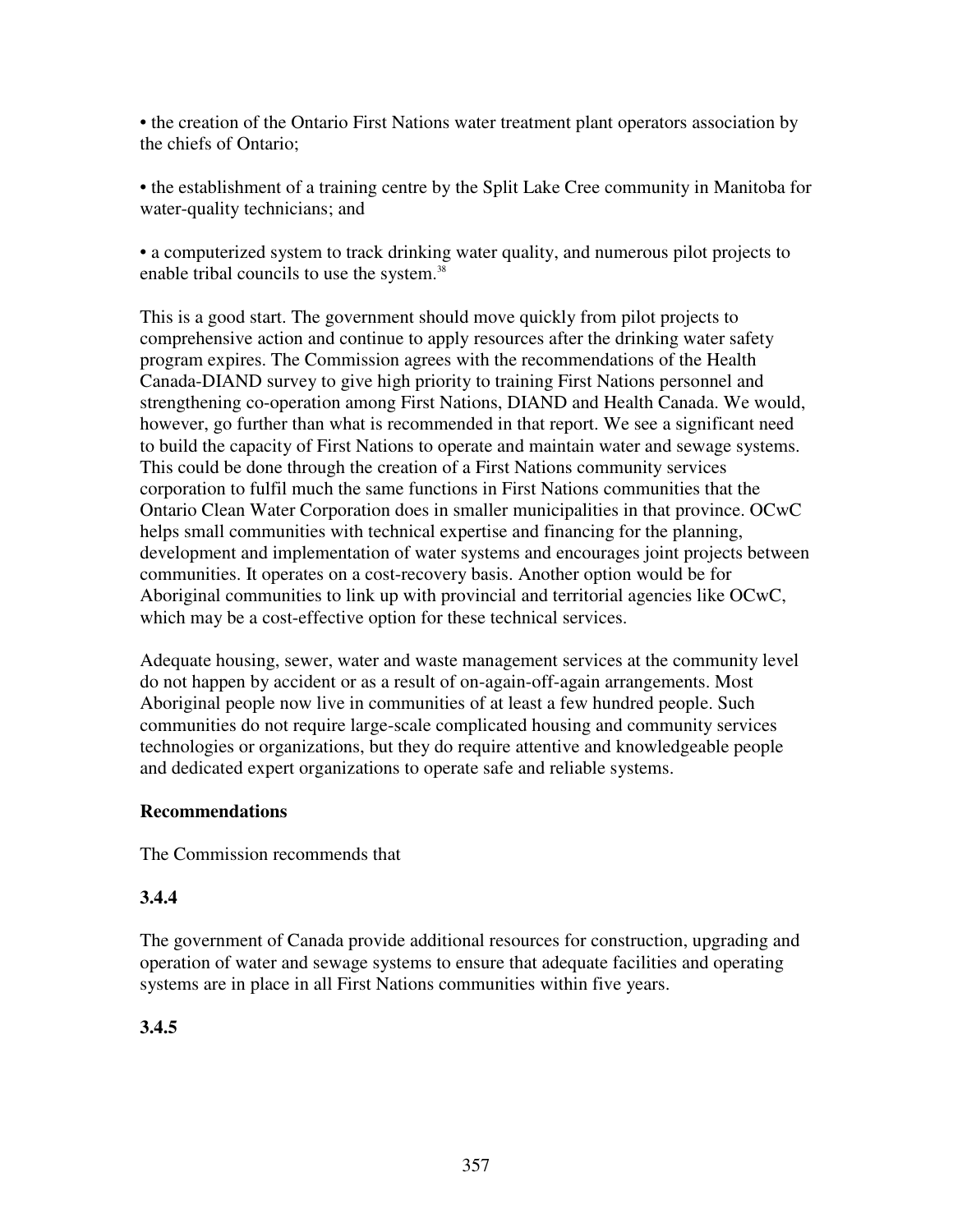The government of Canada provide funding and technical support to First Nations governments to operate and maintain community water and sewer systems and to establish technical support institutions as required.

# **4. Housing on Reserves**

Obstacles to ensuring an adequate housing stock on reserves are embedded in the structures of governance, land tenure and subsidy programs. Unless there are fundamental changes in all of these, progress will be difficult, and every initiative will start out with three strikes against it. What is required is clarification of authority and responsibility, establishment of effective ownership or lease arrangements, and renewed efforts to marshall sufficient resources to address the housing problem. This means reform of government policy as well as new approaches and greater responsibility for Aboriginal people.

To recap, there are about 74,000 dwellings on reserves. Of these, 6,000 are unsalvageable and need replacement; 13,000 need major repair (that is, an investment of up to \$30,000 for a new roof or exterior shell, insulation, electrical or plumbing systems); and 21,000 need minor renovations. In addition, 11,000 more dwellings are needed to meet pent-up demand. <sup>39</sup> That these conditions have been allowed to persist is evidence of serious inequities in programs and policies.

Although DIAND provided subsidies to build and repair over 45,000 dwellings between 1988-89 and 1993-94, by the end of that period, fewer than 9,000 additional units were assessed as adequate by DIAND staff. The proportion of dwellings in this category rose from 42 per cent to just 46 per cent of the total stock, instead of 95 per cent as might have been expected given the number of units financed. It appears that 36,000 homes either did not achieve adequacy or fell below it during the five-year period. This points to serious deficiencies in the quality and maintenance of dwellings.

# **4.1 Federal Housing Programs on Reserves**

The government provides assistance through two agencies, DIAND and CMHC:

• DIAND provides funding for housing on reserves in the form of subsidies for capital costs (construction of dwellings and renovations), certain operating costs for persons on welfare, and program administration costs borne by First Nations communities. It does not make loans for housing, but it guarantees loans by private lenders insured by CMHC and also loans made directly by CMHC.

• CMHC's on-reserve rental housing program provides First Nations with a subsidy up to an amount that would bring the interest rate on housing loans down to two per cent. First Nations borrow from private lending institutions for the cost of construction minus DIAND capital subsidies, at prevailing interest rates and with a typical repayment period of 25 years. The loans are insured under the *National Housing Act* and are guaranteed by the minister of Indian affairs. First Nations enter into agreements with CMHC that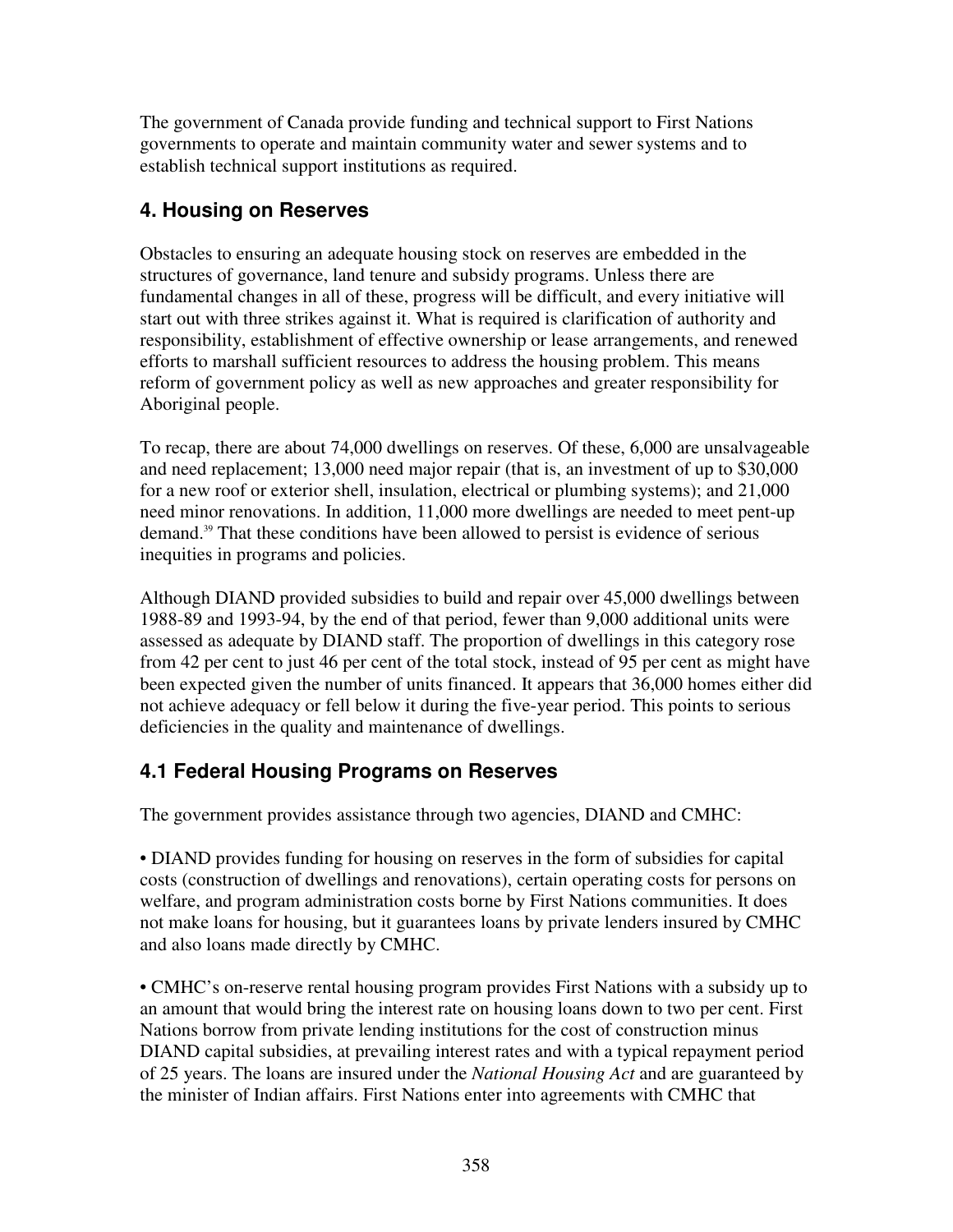stipulate the levels of rents to be charged and the maintenance regime to be followed. Also available from CMHC is the homeowner residential rehabilitation assistance program (homeowner RRAP), which provides loans of up to \$25,000, of which a maximum of \$5,000 to \$8,250 can be forgiven, depending on income and geographic zone. 40

The base budget for DIAND's capital subsidy housing program was set at \$93 million in 1983 and has not changed since. This amount is supplemented by funding related to Bill C-31 (\$43 million in 1994). These amounts are intended to support construction of 3,600 homes and 3,900 renovations.

CMHC assistance declined from 1,800 new units in 1991 to 1,350 units in 1994 and an expected 700 units in 1995. In addition, 1,200 units were repaired each year with CMHC subsidies; in 1995, the number was 600. As a rule, assistance from CMHC is added to the capital subsidy from DIAND to increase the amount available per dwelling rather than to finance more dwellings. In combination with a limited number of homes that are financed without government subsidies, this means that each year up to 4,000 new homes are constructed and a similar number are repaired or renovated. The programs are discussed more fully below.

Table 4.3 provides a picture of DIAND and CMHC funding as of 1994-95 and cumulatively over the past 12 years.

### TABLE 4.3 **Federal Government Expenditures on Housing in First Nations Communities**

|                                                                                                                         | 1994-95<br>\$ millions      |
|-------------------------------------------------------------------------------------------------------------------------|-----------------------------|
| <b>DIAND</b>                                                                                                            |                             |
| Housing construction and renovation (base budget of \$93 million, \$43 million related to<br>Bill C-31)                 | 136                         |
| Heating and utilities cost for social assistance recipients                                                             | 66                          |
| Shelter component of social assistance for rents paid by those in loan-financed<br>$ $ (CMHC-insured and other) housing | 38                          |
| Support for administration of program and training costs of First Nations                                               | 5                           |
| Total <sup>1</sup>                                                                                                      |                             |
| <b>CMHC</b>                                                                                                             |                             |
| On-Reserve Rental Housing Program                                                                                       | 94                          |
| Residential Rehabilitation Assistance Program on reserves                                                               | 9                           |
| <b>Total</b>                                                                                                            | 103                         |
| Cumulative program activity by the federal government, 1982-1993                                                        |                             |
| DIAND housing construction subsidies                                                                                    | \$935 million, 33,000 units |
| DIAND housing rehabilitation subsidies                                                                                  | \$200 million, 38,000 units |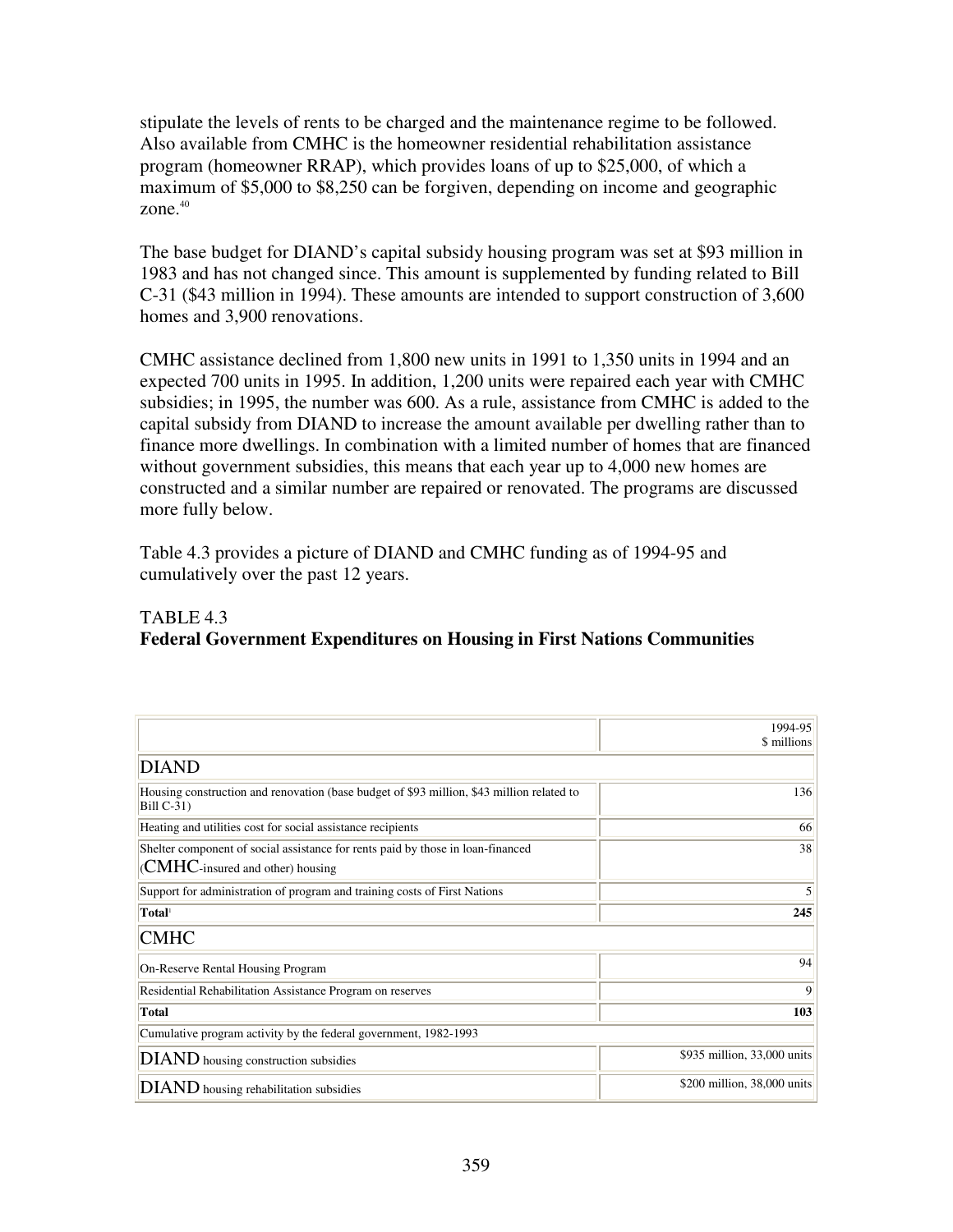| $ $ CMHC social housing subsidies on-reserve | \$543 million, 16,000 units built and<br>22,000 renovated |
|----------------------------------------------|-----------------------------------------------------------|
| $T$ otal <sup>2</sup>                        | $$1,678$ million                                          |

*Notes:*

1. The amounts paid through the social assistance program are estimated. DIAND also incurs expenditures for site preparation and servicing relating to construction of dwellings and installation of new water and sewer systems. These are included in its capital budget for infrastructure.

2. The total number of units is smaller than the sum of the units under each program, since DIAND and CMHC subsidies are often combined for the same units, and some units have been built and repaired.

*Source*: Data obtained from various DIAND documents..

#### *Capital subsidies*

DIAND offers different amounts of per unit capital subsidies toward the cost of building homes for registered Indians. The amounts range from \$19,000 to \$46,000, with an average of \$30,000. They are set according to the different regions of the country established by DIAND, with more for northern and remote locations to reflect higher transportation and other costs. These amounts have not changed since 1983 and today can buy just over half what they could then. Today, the price of a standard newly constructed home is \$90,000 or more. A basic kit of materials alone would cost about \$35,000, without shipping, interior finishing materials or basic household equipment. (This amount is based on commercial quotations for housing kits shipped to locations in central Canada.) The DIAND capital subsidy, therefore, pays for only part of the cost of a home.

Another DIAND program offers subsidies of \$6,000 per unit for rehabilitation, an amount that was also set in 1983. As most Canadian homeowners are aware, substantial renovation jobs today would cost about \$20,000 or more.

The result is that there is often not enough money to build a solid, durable dwelling unit. Unless additional funding is available through CMHC-backed loans or from revolving loan funds, the community has to draw on other resources such as job creation programs and training funds to cover labour costs. Access to commercial financing has been restricted because of the inalienability of Indian property on-reserve. (Barriers to access to capital are discussed more fully in Volume 2, Chapter 5.)

Since 1983, all DIAND-subsidized units are supposed to have been constructed according to National Building Code standards. However, neither adequate financing nor enforcement and inspection systems were in place, other than for CMHC social housing projects. Therefore, it is unlikely that dwellings with only DIAND subsidies were up to standard in all or even a majority of cases. Moreover, the code is intended to provide a minimum that is insufficient for durable homes in all parts of the country and does not anticipate the intensity of use resulting from larger households in Aboriginal communities. Most reputable Canadian builders claim to build well in excess of code requirements.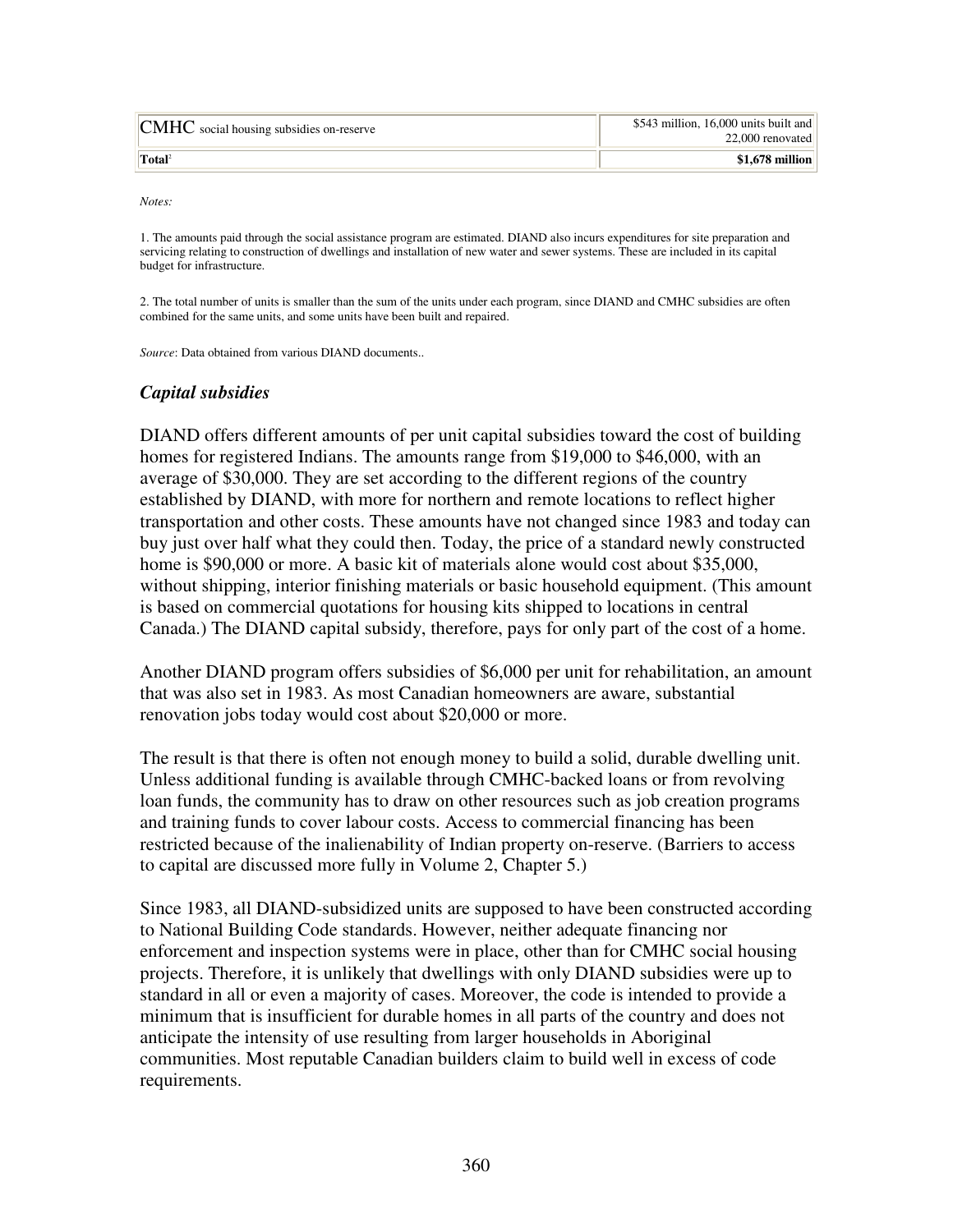If the cap of \$46,000 on the DIAND subsidy were removed, it might be possible to build fully adequate homes. Although fewer houses would be built, this might be better in the long run than building a larger number of dwellings that do not last.

A handful of communities in Ontario and Quebec have set up revolving loan funds to finance construction. DIAND subsidies and loan payments from owner-occupants are deposited in these funds. The legal status of such mechanisms is unclear, but they have been successful in creating community-based capital pools for housing loans.

#### *Social assistance and inadequate maintenance*

DIAND pays \$66 million annually to social assistance recipients for the cost of utilities. It also provides \$38 million in subsidies for debt servicing ('shelter allowances') to households dependent on social assistance who live in dwelling units financed by loans. Almost all of these units are CMHC units. 41

In presentations to the Commission it was suggested that a federal social policy commitment to equality of benefits for those whose degree of need is similar has not been honoured. People receiving welfare off-reserve are given a shelter component to cover the cost of rent, including maintenance and insurance. People receiving social assistance who live in dwellings financed only with DIAND construction subsidies (about 30 per cent of on-reserve households) $42$  are effectively not eligible for contributions to the maintenance and insurance costs of their homes.

The main argument for this policy, which dates from 1983, is that bands do not charge rent for band-owned housing and thus cannot be paid rent on behalf of social assistance recipients by DIAND. <sup>43</sup> DIAND has indicated that it will consider paying the shelter component of social assistance if a band charges rent for all its units. However, this policy has not been designed in detail or promoted with First Nations communities, partly because on-reserve housing policies have been under review since 1988 and no major changes have been made since that time. The feasibility of introducing rents has not been tested through pilot projects. Clearly, simply withholding maintenance and insurance funds from so many social assistance recipients on reserves will not push bands into community-wide rental charges. Meanwhile, the housing stock is deteriorating because no resources are being mustered for maintenance and repair. Even simple repairs, such as replacing roof tiles to prevent leaks, are not being done.

Overall, this policy has had the perverse effect of providing the least amount of financial support to those with lowest incomes living in the worst housing. Within the last decade alone, several hundred million dollars that would otherwise have been provided to social assistance recipients for their housing costs were withheld, causing people to suffer and resulting in a rapid deterioration of capital assets because of lack of maintenance.<sup>44</sup> Governments that have generally looked after the housing requirements of Canadians in need, in particular in urban centres, have failed to provide for this basic human need on reserves.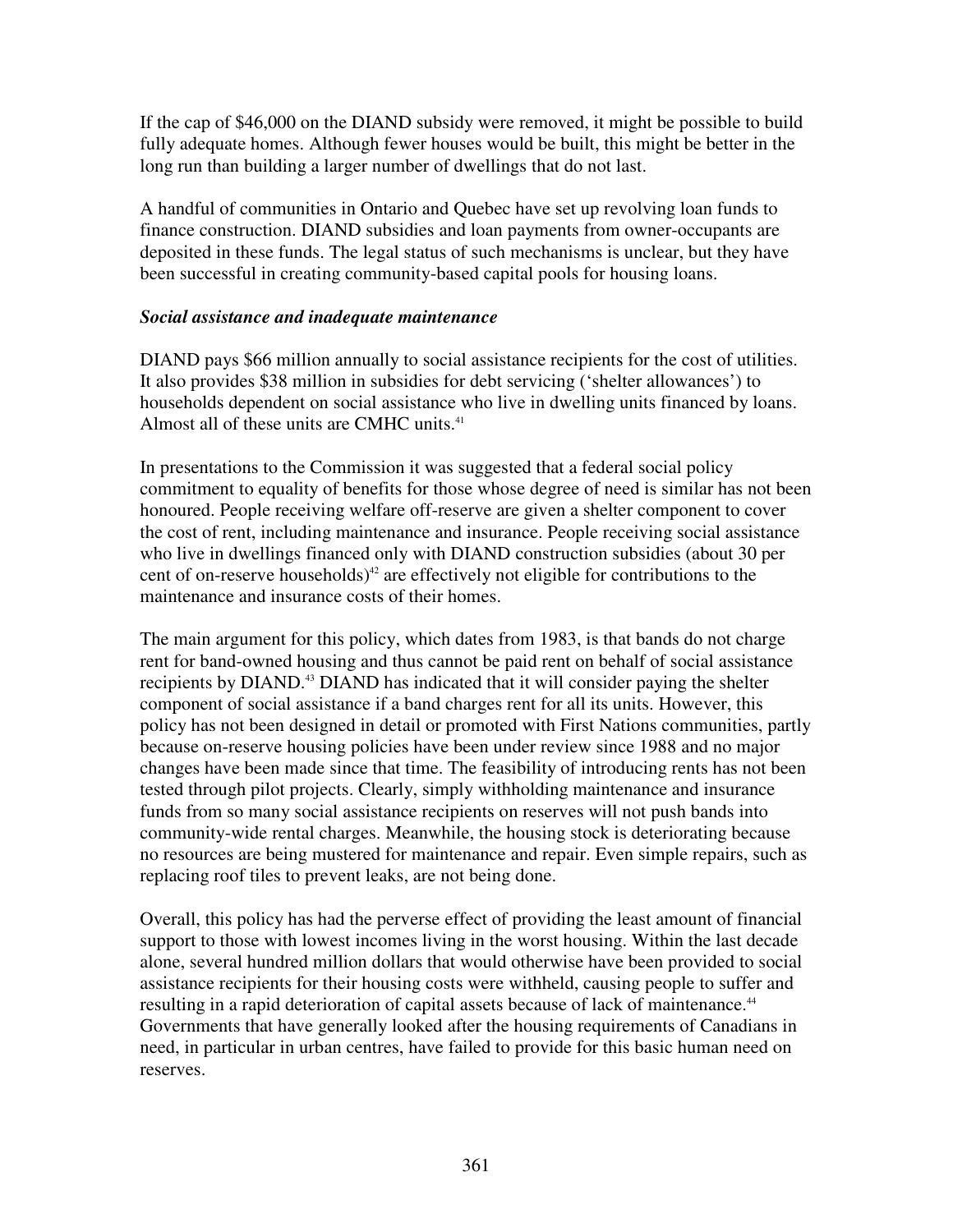It is little wonder that houses on reserves have been estimated to last, on average, half as long as houses built elsewhere in Canada.<sup>45</sup> If this is to change, certain conditions are essential: dwellings must meet standards of completion and durability appropriate for their location and use technologies that are related to local skills and resources; residents need sufficient income from earnings or social assistance to finance maintenance; and questions of ownership and responsibility must be resolved.

### *Financial difficulties for bands using CMHC'S Rental Housing Assistance Program*

Figures published by DIAND show that dwellings financed by CMHC and receiving continuing subsidies of operating and maintenance costs have likely represented the bulk of real improvements in recent years. However, many bands that used the CMHC program have become mired in financial problems.

In part, this is a result of the way the CMHC subsidy is determined and because of a decline in interest rates. Funding arrangements for CMHC social housing units on reserves are not as favourable as those for identical dwellings elsewhere in the country. Since 1986, CMHC has subsidized social housing, including non-profit housing and cooperative housing, in such a way as to cover the gap between actual operating costs and revenues received from tenants or co-operative members. Under the old program that remained in place on reserves, CMHC subsidies, both for debt servicing and for operating costs and maintenance, were tied to interest rates. As the inflation rate dropped in the latter part of the 1980s, so did interest rates. Average subsidies from CMHC dropped substantially as a result. Many social housing projects on reserves — perhaps half were pushed into financial difficulty because of these reduced subsidies.<sup>46</sup>

There were other problems as well. Some of the projects were barely viable financially to begin with, with little or no margin for error. Bands also experienced difficulties in collecting rents. Arrears have now mounted into the hundreds of thousands of dollars in several cases and have stymied any further activity by these bands, as well as threatening other band programming. 47

Thus, the chief mechanism for fully financing housing on reserves fell into disrepute in a number of First Nations communities, some of which had entered into loan-financing arrangements only reluctantly in the first place. About half of all bands have been placed in debt management arrangements by DIAND at one time or another, and excessive housing debts were a key factor in a majority of cases. As noted already, about half of all bands, including some of the poorest with the greatest housing need, have simply refused debt financing and thus failed to gather sufficient finances to meet their requirements.

### *Conclusion*

We have shown that the full cost of building and maintaining adequate housing was not addressed by DIAND. The department limited itself to setting a formal requirement that housing built with its subsidies must meet the National Building Code, without determining how this could be accomplished in practice and without effective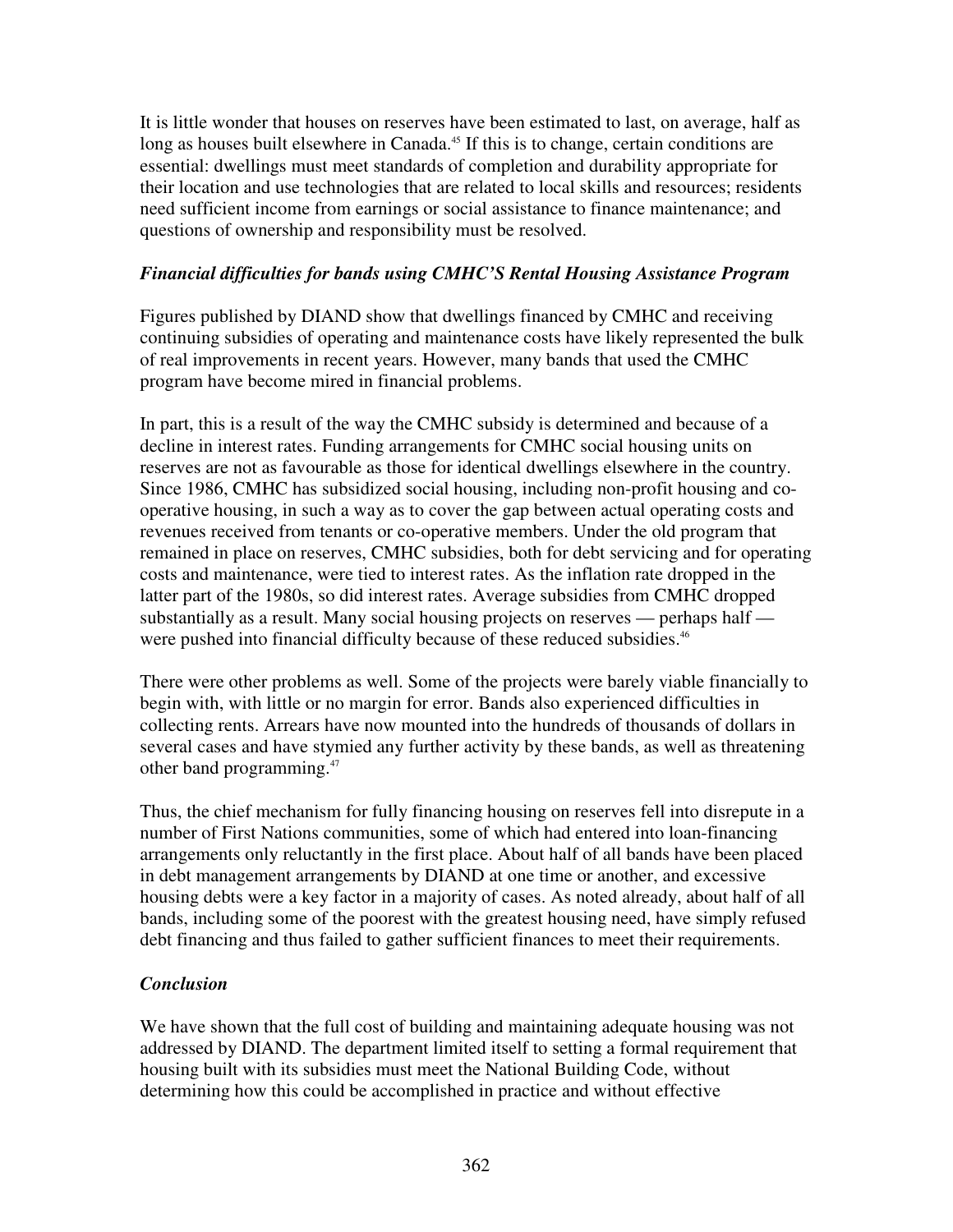enforcement. The program was such that moneys for construction of dwellings and major repairs were spread thinly over many units, which generally were poorly built and deteriorated quickly. Nor, as we have seen, did DIAND settle as a matter of policy exactly how people receiving a fraction of the full cost of maintaining, repairing and insuring their homes would cope. Given the structure of the program on reserves and the late arrival of full financing through CMHC, many reserve residents came to expect that cheaply built housing was simply a stop-gap measure for which no significant maintenance support was available. The results are evident: on-reserve housing conditions are worse than those of any other Aboriginal group, despite the construction of many housing units.

We have pointed to two specific instances of inequitable treatment of households onreserve: the lack of shelter allowances for social assistance recipients and the manner in which the CMHC subsidy is calculated. The former alone implies a shortfall of financial support of hundreds of millions of dollars during the past decade. What is disturbing about these two aspects of government programs is that they have been so counterproductive by limiting resources for maintenance and discouraging loan financing. More effective programs would have gone a long way to addressing the housing challenge on reserves with the amount of funding made available.

The ineffectiveness of programs and the attitudes they have fostered have combined with another problem — the lack of a clear legal regime to define rights and obligations relating to dwellings on reserves — to worsen the housing problem.

# **4.2 The Legal Regime and Tenure**

Formal authority for virtually everything associated with housing and residential development on reserves remains in the hands of either the governor in council or the minister of Indian affairs. The minister's responsibilities under the *Indian Act* include ownership of land and real property and control over their use, regulations concerning housing conditions, and financing and programming relating to housing and community services. First Nations lack the legal capacity to regulate land use, dwelling possession and use, landlord-tenant relations, buying and selling, site servicing and a host of other matters taken for granted by provinces and municipalities.

The department of Indian affairs is not fully exercising its current wide authority under the law. The department is reducing staff with expertise in housing. But a process to give First Nations greater authority and responsibility in housing and community services is lacking. The result is an absence of effective governance, a policy vacuum that has led in turn to a lack of clarity about ownership and the respective responsibilities of occupants, bands and the government. DIAND's discussion paper, published in 1990, put the issues this way:

The lack of clarity of housing occupancy and ownership rights of individuals and First Nations prevents some communities and individuals from investing in new and better housing. People are reluctant to invest in housing if they cannot be sure that they can live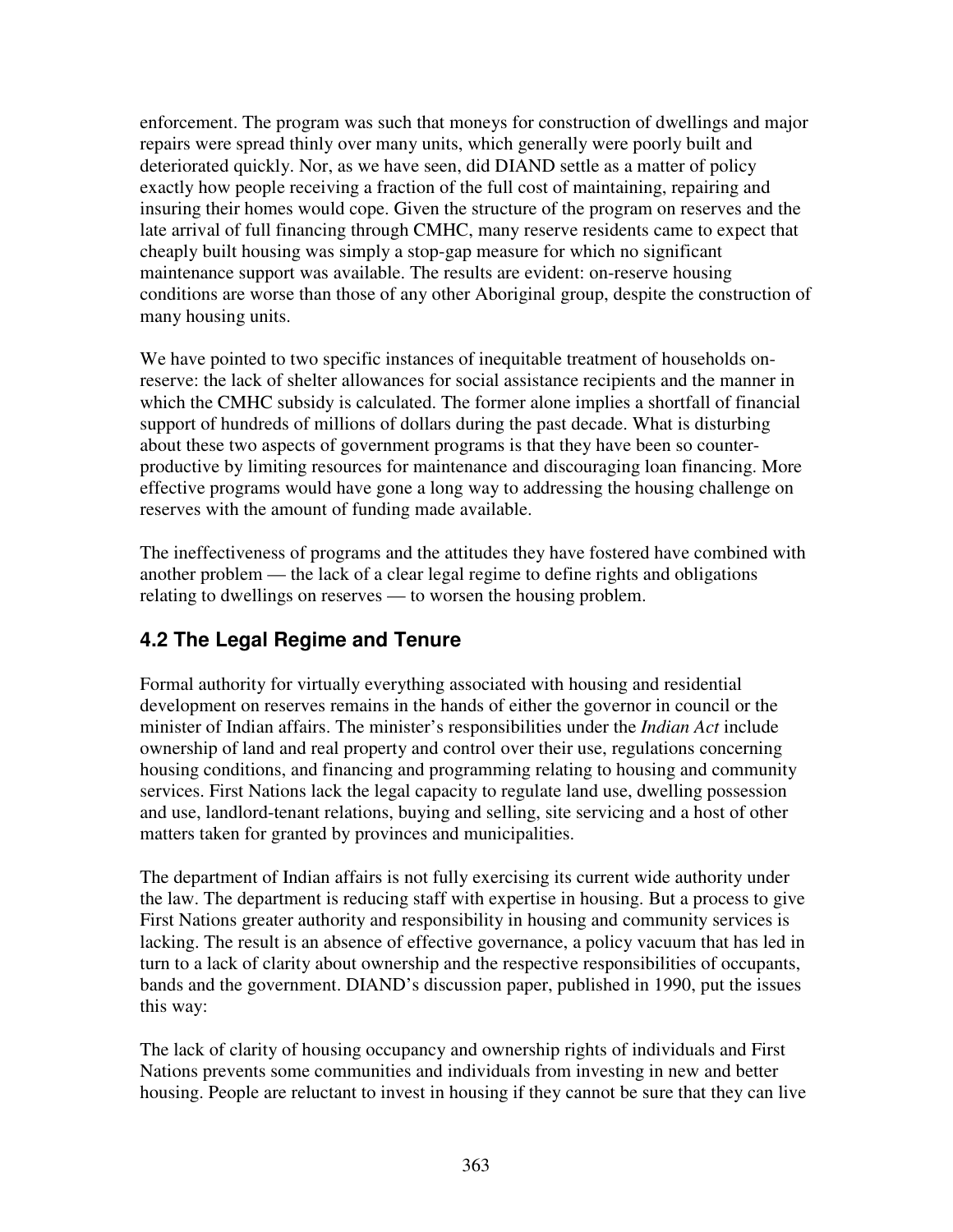in the housing for as long as they want, or sell or transfer it to someone else when they wish. Bands themselves are uncertain about their authority to regulate the development, construction, allocation, occupancy, use and maintenance of housing on their reserves. Many bands do not have clear review or appeal mechanisms by which individuals can appeal band decisions affecting their security of tenure. These problems are standing in the way of Indian people taking control of housing assets, and making investments that will improve housing conditions and increase the durability of the stock.<sup>48</sup>

At present, band members can gain possession of a house and use a defined portion of reserve land according to the custom of the band or by being allotted a portion of land by the band council and given a certificate of possession or occupation by the minister. Many reserves in British Columbia and central and eastern Canada have opted to use these certificates, which amount to deeds. Among First Nations like the Dene, the Crees of Quebec, the Algonquin and the Six Nations, individual ownership is common, with positive results. Even so, certificates are generally used for only a fraction of the houses in the community. Other residents live in band-owned dwellings, without defined rights and responsibilities. Certificates of possession are not widely used in northern Ontario and the prairie provinces, where occupants' rights are defined by custom. Customary rights have not been legally tested and remain uncertain. For the majority of houses on reserves, the rights of the occupant and the band are only vaguely defined.

Individual home ownership does not guarantee care and maintenance of a dwelling. But where there is no clear responsibility and accountability, either individual or collective, it is not surprising if little care is taken. At a time of serious resource constraints, it is essential to create certainty to ensure that needed investments will occur, whether by individuals, bands, Aboriginal housing authorities or other sources in addition to the federal government's contribution.

Because of the desire to preserve and indeed expand the Aboriginal land base, First Nations may need to explore home ownership regimes that do not threaten to alienate the land. Over the past two decades, various instruments of ownership that are detached from clear title to the land underneath a building have been developed in non-Aboriginal communities. The range of possibilities includes condominiums, equity co-operatives and leasehold arrangements. Provinces have passed legislation to separate title to land from title to structures on it to permit condominium ownership arrangements. Similar legislation could be developed for reserves. Within the framework of such instruments, it would be possible to encourage home ownership on reserves through innovative approaches like the development of an equity stake through rental payments over time and buy-back guarantees by the band where the re-sale market is limited. For those who cannot afford to own homes or where there is a preference for communal property, rental regimes will be needed to clarify tenants' rights (security of occupancy, regular upkeep) and responsibilities (for example, provisions for sanctions when obligations such as rent and care of the rental unit are not met).

The key aspects of security of tenure have to do with the dwelling unit itself rather than the land on which it rests. Owners cannot be evicted as long as they meet their financial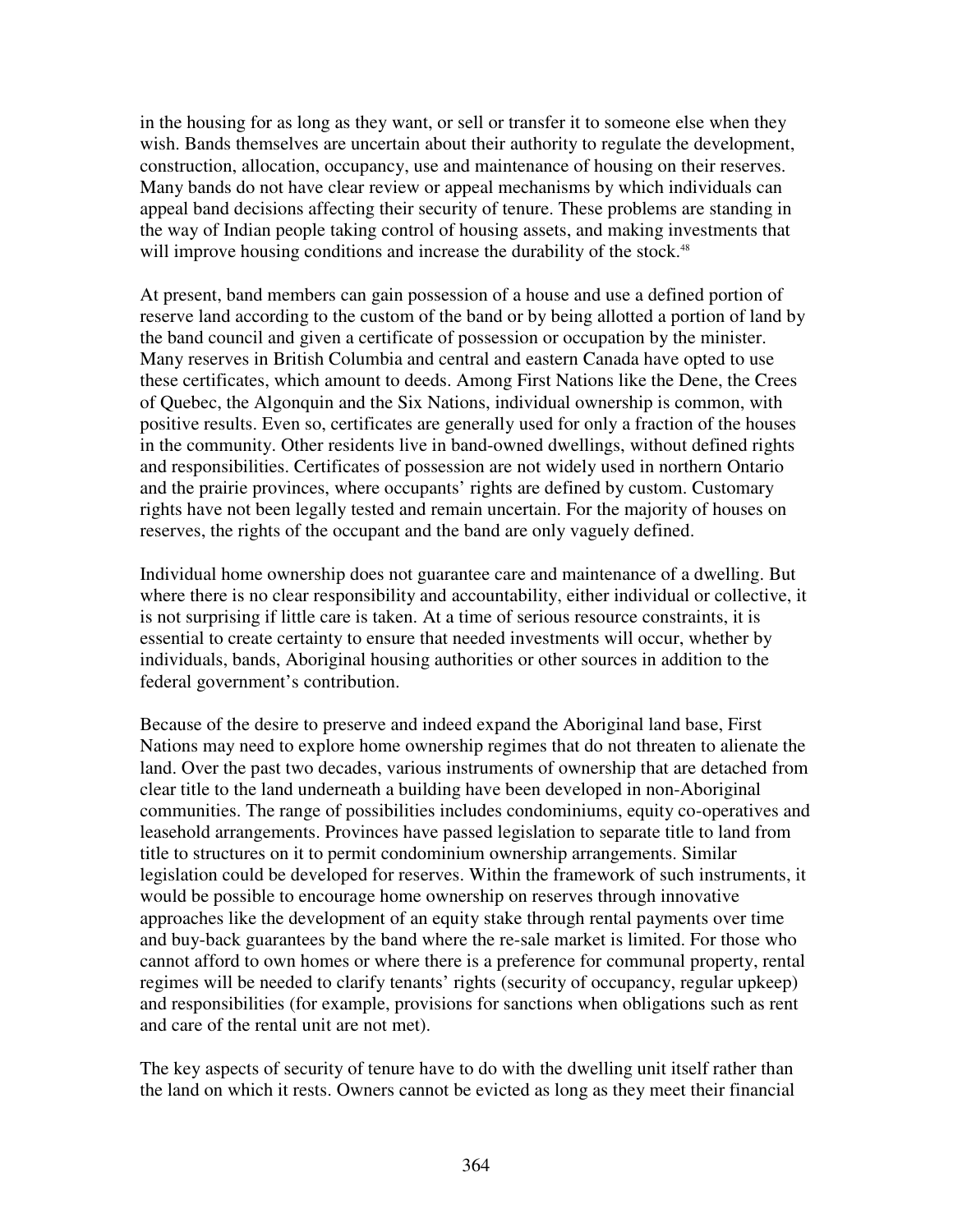obligations. Owners can typically make major changes to the unit they occupy entirely at their own initiative. They can determine who will occupy their home in the future. They can benefit from a difference between purchase or construction price and sale price. They can capture the financial benefits of renovations and improvements if the buyer is willing. All these benefits of home ownership could be conferred on reserve residents, even though they cannot hold title to a specific piece of land.

Under landlord and tenant legislation and common or civil law, tenants also have certain rights, such as the right not to be evicted without notice and due process. They can decorate their dwellings and generally use them as they see fit, as long as others are not bothered. All of these positive features of security of tenure can be provided by Aboriginal governments on reserves using a variety of tenure options such as those mentioned above.

Greenland may provide some examples of the kinds of arrangements that may be possible. There we see collective ownership of land, but because improvements to the land can be bought and sold, there is an active market in housing and commercial properties.

The Commission believes that Aboriginal self-government offers an unprecedented opportunity for First Nations to assume full authority with respect to housing and land use. Under self-government, Aboriginal nations should have clear legal powers to regulate tenure and home ownership, and they can then create an environment favourable to investment in housing and maintenance by establishing effective ground rules. First Nations should prepare for the future by examining alternative tenure regimes and making choices among them, and by building capacity at the level of the nation to exercise their powers over housing and implement effective regimes. The federal government should actively support such measures.

As explained in Volume 2, Chapter 3, Aboriginal nations can exercise law-making capacity in core areas. We would expect housing and tenure to be among the first areas to be taken up as nations begin to govern themselves. To prepare themselves and to clarify tenure as much as possible in the interim, we suggest that First Nations communities move forward in ways they judge appropriate. Greater certainty about tenure can be created by extending the use of certificates of possession. First Nations can introduce maintenance charges or rental fees on the basis of their current powers under the *Indian* Act.<sup>49</sup> It may be possible to clarify the rights and responsibilities of tenants and First Nations communities by introducing a system for the registration of leases, as suggested in the 1990 DIAND discussion paper. <sup>50</sup> Such approaches will work best where there is broad support in the communities and where there is a strong sense that the new approaches are a step toward self-government. The federal government can offer encouragement by providing financial incentives for communities that institute rental and maintenance regimes, for example, by contributing on behalf of social assistance recipients. More generally, the government could express support for communities that introduce more explicit tenure systems and indicate that it will not interfere with such systems.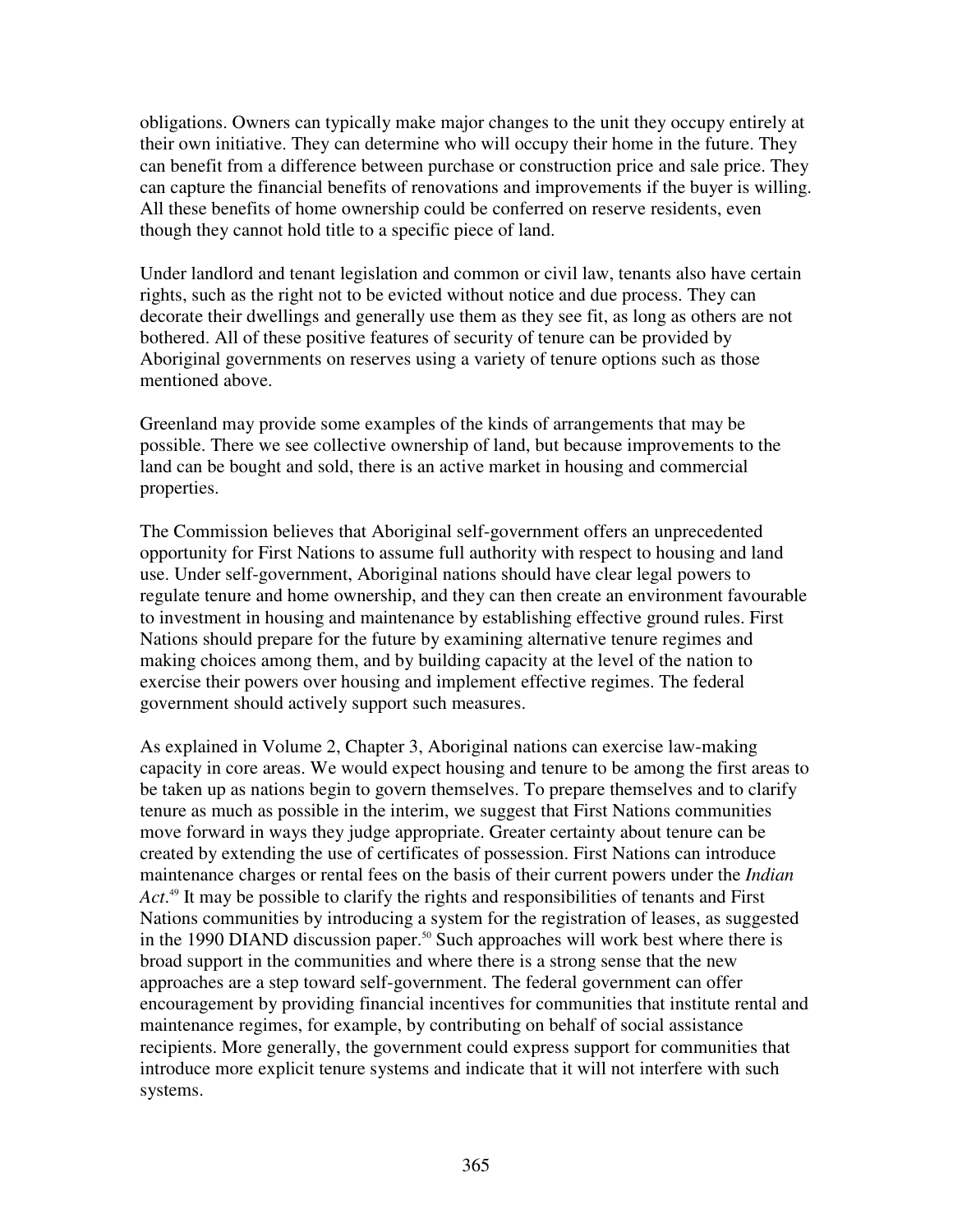### **4.3 Rallying Resources to Meet the Need for Adequate Shelter**

### *Debt financing*

Mortgages are used so universally to finance construction of dwellings that their advantages seem too obvious to mention. What people need from a house, first and foremost, are shelter and comfort. They receive these over time, so it makes sense to pay for them as they are being enjoyed by the occupant, whether through rents or monthly instalments on a loan. Few households anywhere have enough capital to pay cash for a home before they move in.

Debt financing also has considerable appeal as a way to address shortages of adequate housing on-reserve. It would make it easier to launch a campaign to make on-reserve housing stocks fully adequate to the needs of Aboriginal people. Construction can be accelerated if it is financed by loans and if program funds are then applied as needed to repay loans and interest over time. In fact, if construction were financed entirely by loans, the amounts DIAND now provides in the form of capital subsidies would be sufficient to launch a catch-up program. Only several years from now would the budget need to be increased to meet rising debt payments. A loan financing approach enables the government to do more in the short run while it faces fiscal constraints.

Both the federal government and First Nations are reluctant to adopt a debt financing strategy. To make the long-term commitments required in the face of uncertainty about future economic growth and pressing fiscal problems is difficult for the government. For their part, First Nations communities have analogous concerns about their economic base. As well, they have experienced financial difficulties with the CMHC program or are aware of other communities having such problems, and the view that housing is a treaty right also holds them back.

In our view, this reluctance to use debt financing should be overcome. As we have argued, housing is so important to individual and community well-being that effective approaches must be found. If tenure arrangements are clarified and all parties assume their responsibilities, a catch-up strategy in which debt financing plays an important role will be quite feasible.

But debt financing alone is not the answer. The amount of debt relating to housing would keep on increasing over the years, and so would debt servicing payments. Faced with limited resources and many competing demands, the government would at some point be forced to refrain from adding to the budget for housing. Construction would then be sharply reduced, and improvements in housing conditions might be eroded over time. Only economic development will generate the Aboriginal incomes and savings required to keep on constructing dwellings and to reduce the burden on governments in the longer run. We believe that progress can and should be made to strengthen First Nations' economic base and that economic development will follow. We have concluded that a catch-up program for housing on reserves, financed in part through loans, is feasible and attractive on that basis. Properly managed to secure maximum local involvement,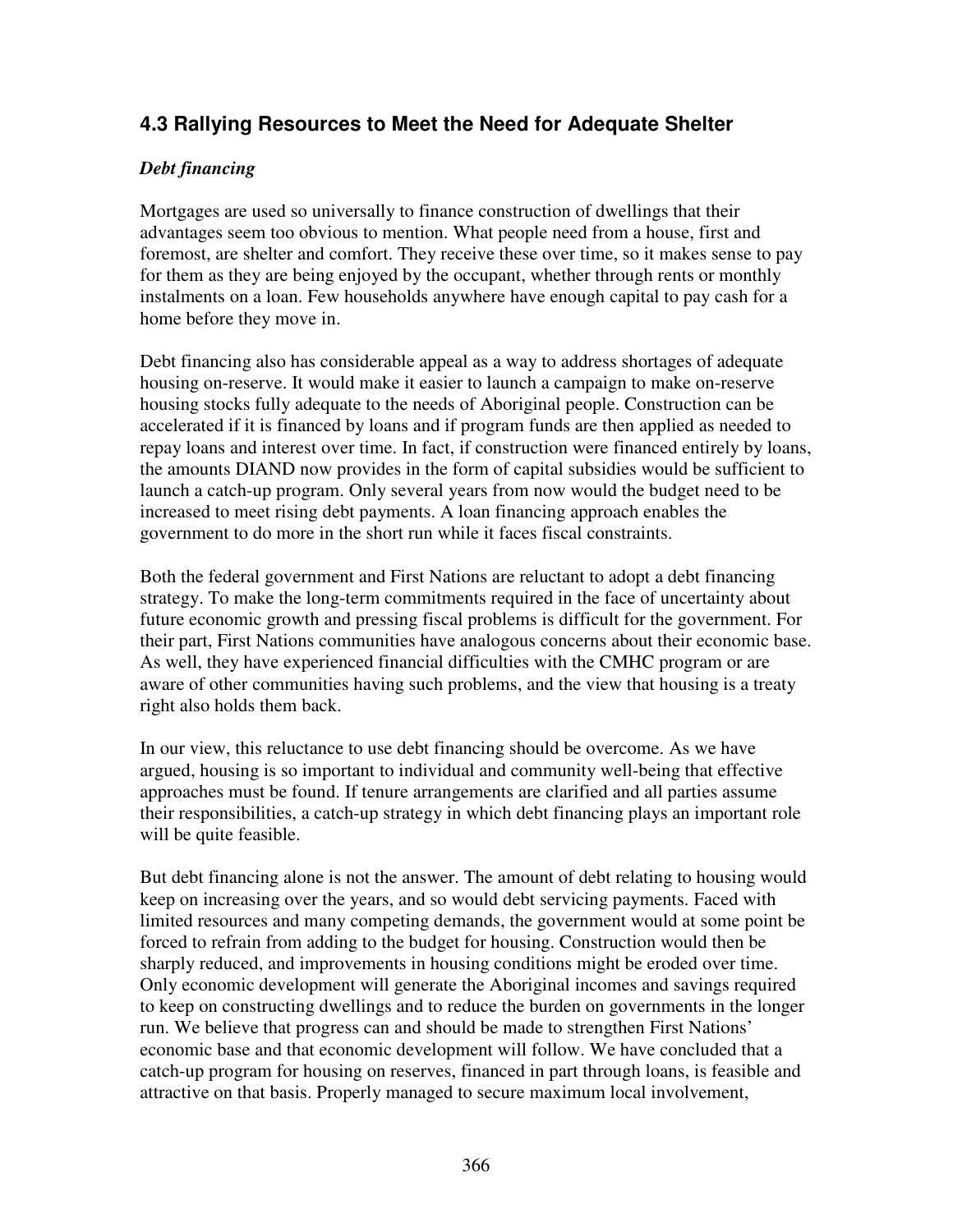housing construction and repair can be a leading economic activity that helps to galvanize the energies of communities and the move toward greater self-reliance.<sup>51</sup>

### *Rallying local resources*

First Nations can generate more resources for the housing sector in three main ways: reducing capital costs through contributions of labour and materials; increasing the financial contributions made by individuals through rental charges; and giving people the option of carrying a mortgage as an alternative to paying rent.

In Aboriginal communities, it is often possible to substitute local materials for standard construction supplies, log homes being the most obvious example. If communities work together to create larger markets, take advantage of new technologies and produce their own designs, they may be able not only to meet their own housing needs more efficiently but also to gain access to larger markets.

A greatly underused resource is the ample pool of unemployed labour in many communities. Although not everyone has the skills required in the construction trades, many can contribute in some fashion. Self-building and self-maintenance will reduce borrowing requirements and increase Aboriginal equity in projects.

First Nations communities frequently combine the inadequate DIAND housing subsidy with other program funds, such as training allowances, to cobble together the resources to build houses. In some cases, members of the community contribute their time without compensation. But this practice is not as common as it could be. A generation or two ago, communities often worked together to build homes for those who needed them. For instance, in 1963, 20 log houses were built by welfare recipients in a single construction season in La Loche, Saskatchewan, with the use of a sawmill supplied by the local church. <sup>52</sup> The homes are not luxurious, but they are adequate and durable and a source of considerable community pride. We heard similar stories elsewhere, stories of resourceful people putting together the building materials and trades like electrical wiring and plumbing by bartering their own skills. Today, such practices are less common. Prospective occupants may contribute their own labour and family members may help out. But others often expect to be paid, as they were paid when housing subsidies were more adequate in the early 1980s, and through a succession of make-work and training programs available on reserves, such as the Work Opportunities Program and the New Employment Expansion Development Program. Thus, Habitat for Humanity, a charitable organization that provides low-cost housing to those in need by relying on volunteer labour and donated materials, has had a mixed reception in some communities. The homes constructed were adequate, but the process was not seen to generate sufficient economic benefit. In urban areas, the experience of Habitat for Humanity with Aboriginal people has been different, with notable successes. This initial experience does not mean that Aboriginal communities have given up on the Habitat for Humanity approach.<sup>53</sup>

There may be some scope for securing greater contributions from prospective occupants. 'Sweat equity' contributions could be encouraged by giving priority to those who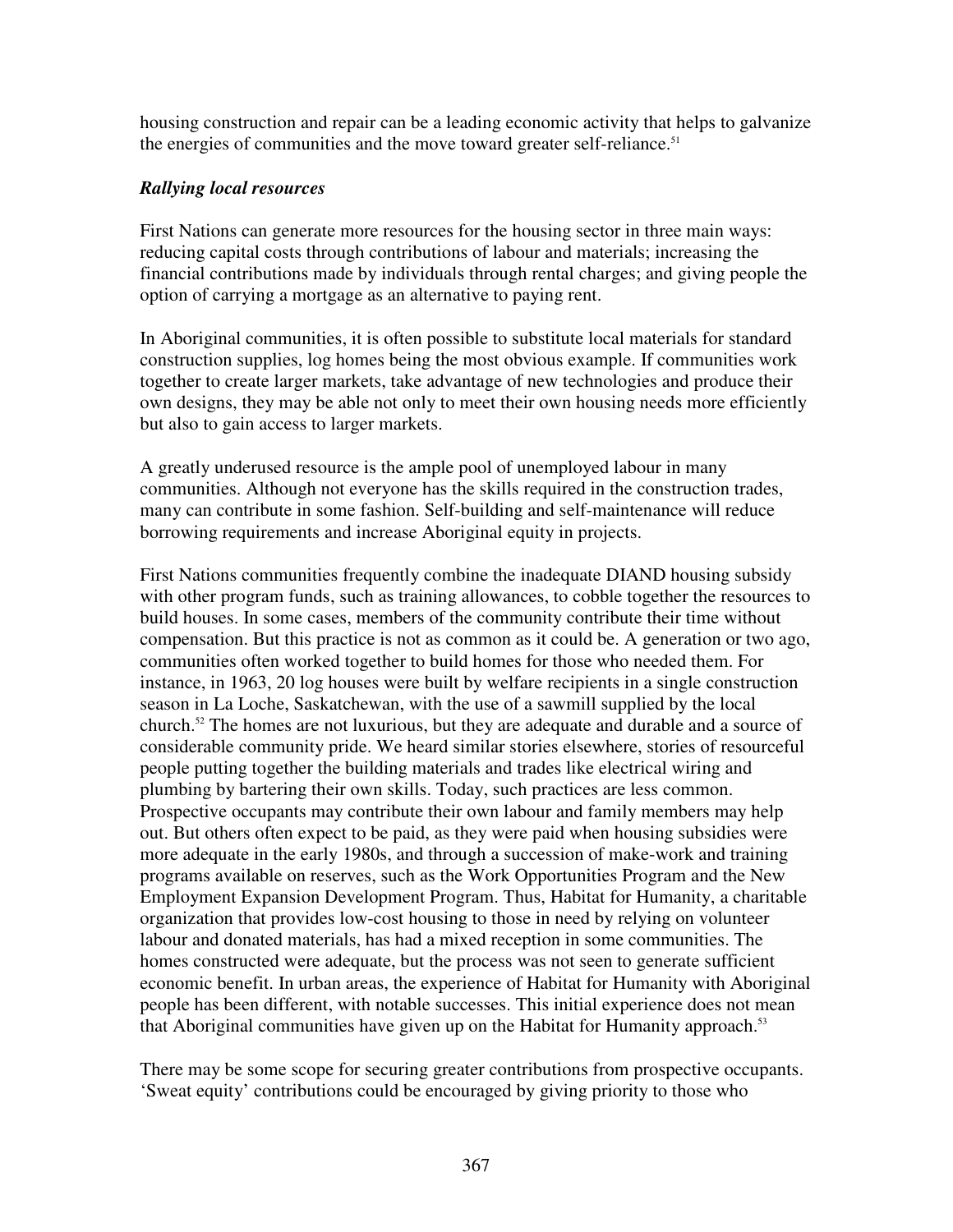undertake to make large contributions, something that is already being done. And financial charges to the occupants can be adjusted to reflect the effort they have put in. If tenure is clarified, occupants may be more willing to contribute to the construction and upkeep of their dwellings, since they would have a clear claim on the benefits.

But to elicit greater contributions from community members generally, First Nations communities will need to have the freedom to adjust social assistance to their own particular circumstances. Until now they have not been allowed to do so. Social assistance in First Nations communities has to conform to the rules and criteria of the province in which the community is located. Thus, communities have not been able to use income support transfers to mobilize labour for activities such as housing construction and maintenance. In First Nations communities, there have been various training and employment programs over the years, funded in part by transfers of funds from the social assistance budget. However, the communities have not had the authority to reallocate funds or change the rules for social assistance.

We believe that the proposals for social assistance reform presented in Volume 2, Chapter 5 will enable First Nations to make much greater use of local labour in a catchup effort over 10 years to construct houses in Aboriginal communities. There we examined two approaches to reforming social assistance, both of which could be used to provide income support while generating economic and/or social development. The first approach retains the existing basis of individual entitlement with modifications to permit individuals to participate in economic or social development and personal development activities. The second approach is based on community entitlement, which would enable Aboriginal governments to use social assistance dollars to generate employment through economic and social development projects. <sup>54</sup> With either approach, the key would be to combine housing and social assistance funds to stimulate productive contributions to housing from members of the community.

Such approaches would build equity with money that is already coming into communities in the form of welfare payments. They would build the skills base needed for continuing maintenance and for spin-off businesses. And they would create a sense of greater control over the well-being of the community and of ownership of the housing stock as a valuable asset and source of pride.

The second way Aboriginal communities can generate more resources is to increase the financial contributions made by the community and individual households. At present, apart from CMHC units, two extremes coexist: homes that are entirely or largely financed by the occupants, either independently or with a guarantee from the band, and the majority of houses for which the band charges no rent. (Charges covering part of the cost of community services and utilities are common.) Rental charges of 25 per cent of income — a standard approach used in social housing in non-reserve communities  $55$  with a maximum reflecting rents in the regional market should be used to build up capital for major renovations and new homes. An exemption could be provided for a substantial base amount of earnings in a manner analogous to a personal income tax exemption to ensure that people are not discouraged from becoming self-reliant.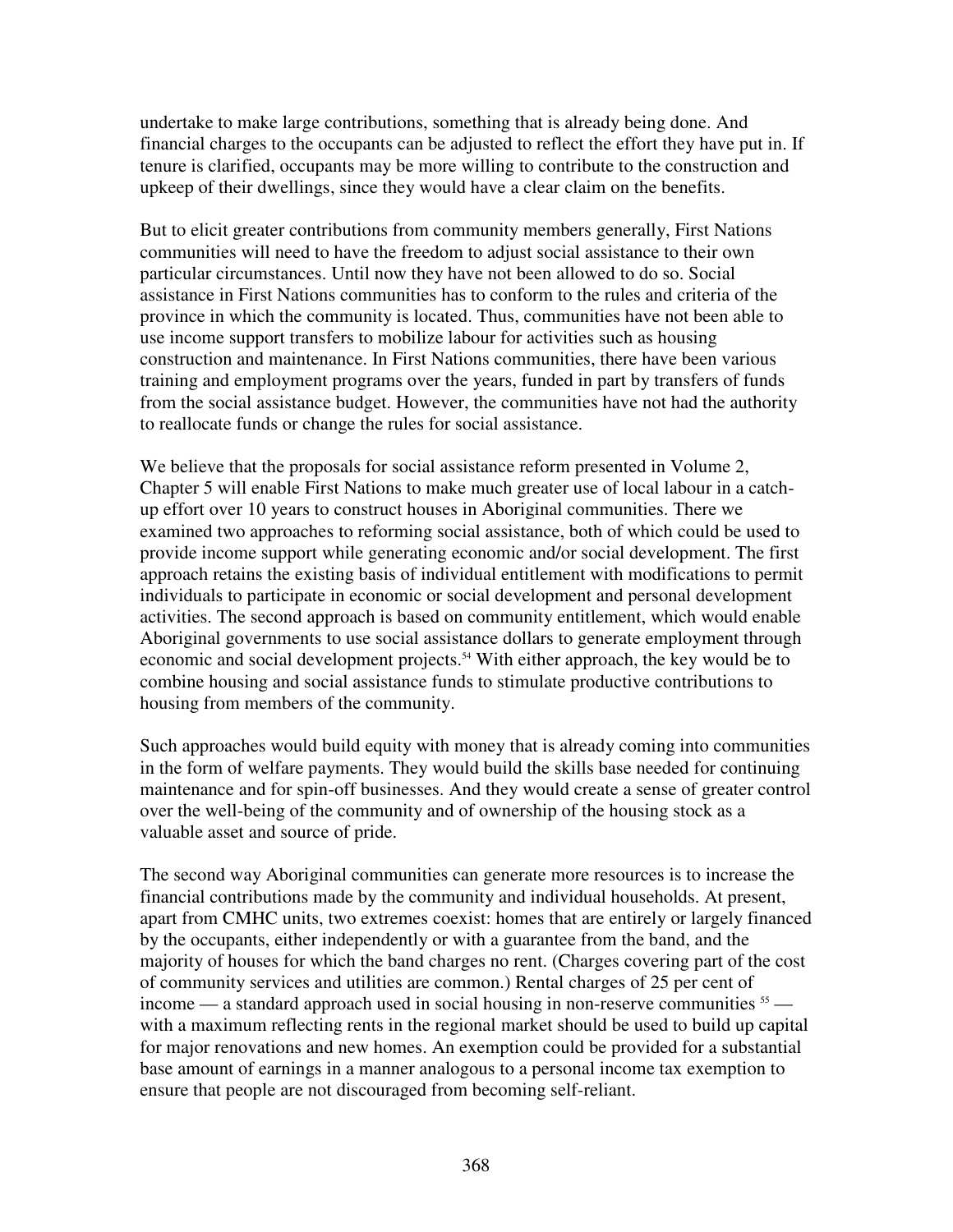Introducing rental charges where none apply today will not be easy for First Nations communities. Charges could be introduced gradually, with an initial emphasis on maintenance and repair, so that occupants enjoy some immediate benefits as a result of their contributions.

Maintenance fees and rents would become a far more attractive proposition if the federal government paid shelter allowances for social assistance recipients living in band houses. In fact, this would amount to a continuation of a policy that is now in abeyance because of budgetary pressures. We believe the government should be offering to supplement community resources with shelter allowances for social assistance recipients. The government could encourage the staged approach that many communities may want to take by offering to pay shelter allowances up to a level required to create a financial reserve for maintenance of existing homes. Timely maintenance will slow the deterioration of the housing stock and is a most effective way of improving living conditions. Shelter allowances for maintenance and insurance would cost approximately \$40 million a year (see Table 4.4, later in the chapter).

#### TABLE 4.4 **Additional Annual Federal Expenditures Required to Achieve Adequate Housing On-Reserve over 10 Years with Partial Debt Financing**

|                                                                      | 1997               | 2006   | 2007   |
|----------------------------------------------------------------------|--------------------|--------|--------|
|                                                                      | <b>\$</b> millions |        |        |
| Construction of new dwellings and major repairs                      |                    |        |        |
| 1. Capital subsidies                                                 | 169                | 169    | 90     |
| 2. Debt servicing (including maintenance)                            | 23                 | 230    | 242    |
| 3. Heating, electricity and utilities (\$1400 per unit)              | 7                  | 72     | 75     |
| 4. Program delivery                                                  | 15                 | 15     | 15     |
| 5. Government expenditures on new and repaired dwellings $(1+2+3+4)$ | 214                | 486    | 422    |
| 6. Maintenance and insurance on existing stock                       | 40                 | 40     | 40     |
| Total federal expenditures $(5+6)$                                   | 254                | 526    | 464    |
| Less existing expenditures                                           | $-141$             | $-141$ | $-141$ |
| Increase in federal expenditures                                     | 113                | 385    | 323    |

*Notes:*

The cost of constructing a new dwelling is assumed to be \$90,000; major repair or renovation, \$30,000; and heating, electricity and utilities, \$2,000. These assumed costs of construction, repair and operations of dwellings are similar to those presented by DIAND in Laying the Foundations of a New On-Reserve Housing Program, discussion paper (Ottawa: Supply and Services, 1990). The amounts in the table reflect only the federal share, which is two-thirds of total costs. Maintenance and insurance costs are assumed to be \$1,800 per year per new unit. Debt servicing combined with maintenance and insurance is calculated at one per cent of the amount of the loan per month. Subtracted from total federal expenditures are amounts the federal government spends on new housing on-reserve: capital subsidies by DIAND (\$136 million) plus an estimated \$5 million in loan subsidies by CMHC during 1995-96. Note that DIAND and CMHC will also incur costs related to debt servicing, maintenance and operation of the existing stock of dwellings on-reserve during the next 10 years, in the amounts indicated in Table 4.3.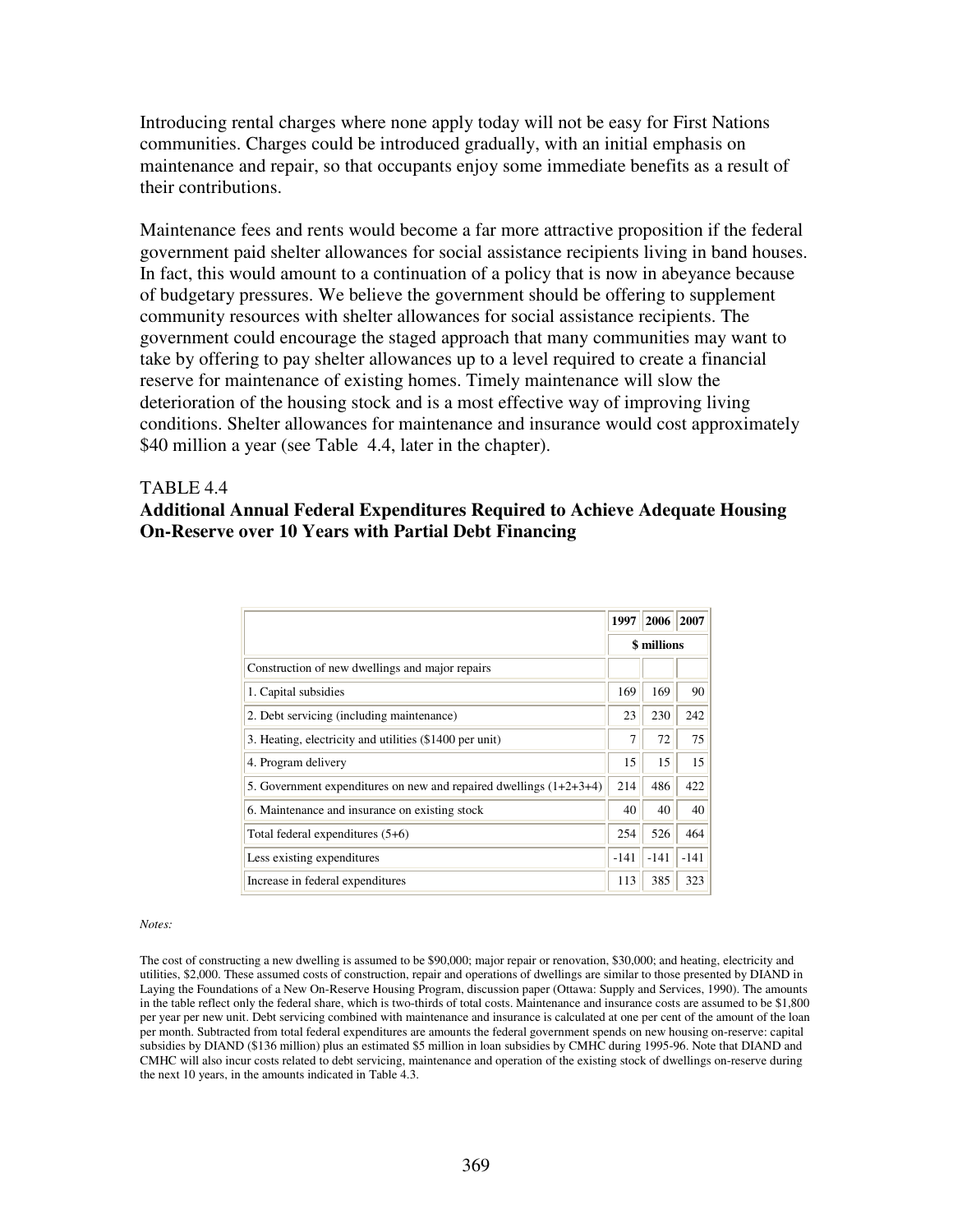A third way to rally resources would be to give people who can and wish to exercise it the option of carrying a loan and acquiring an ownership interest in the home they occupy. Many households may be willing to invest more in their home if they can be sure of enjoying the benefits of doing so or realize a gain upon transfer of ownership. At the same time, many households will need financial assistance, and this could be provided in the form of incentives for ownership. Many approaches are possible in this regard, such as interest subsidies, partly forgivable loans and up-front equity subsidies. <sup>56</sup> We recommend that such approaches be actively pursued by First Nations and governments.

#### *Success stories*

To meet their housing needs, First Nations communities have to put together funding, labour and supplies from a variety of sources. They can learn from each other how to make the most of their situation. Some communities have been quite creative.

In Quebec, the Gesgapegiag community has developed an active housing program using DIAND housing subsidies and CMHC funds, as well as credit from the local Caisse populaire Desjardins. <sup>57</sup> The band government secures loans for candidates who demonstrate an ability to repay long-term mortgages. It also provides local labour through unemployment insurance funds for on-the-job training. The community has developed a training program in building trades such as plumbing, carpentry, and electrical work.

The First Nations community of Westbank in British Columbia finances its housing through DIAND, the CMHC rental housing program and owner equity. An Aboriginalowned company in Alberta provides pre-fabricated homes for the community. Community services funds and contributions from the homeowner cover the expense of building the foundation, and local labour is hired to assemble the houses delivered from Alberta. While this interdependent arrangement has been successful thus far, it is not without risk, as each stage requires the co-operation and delivery of every partner.

The housing program of the Oujé-Bougoumou Cree Nation in Quebec was established as part of the agreement that created the Oujé-Bougoumou village. The DIAND housing subsidy and CMHC social housing funds were used to establish a capital fund that represented the equivalent of 117 houses. This pool of funds enabled the community to develop realistic housing construction plans that included bulk-purchasing and a costeffective construction schedule. The savings from these measures were used as the basis for a revolving loan fund. The housing program at Oujé-Bougoumou consists of two parts: the home ownership program, which builds affordable, energy-efficient homes for families with an annual income of \$21,000 or more, and the rental program, available to individuals on fixed incomes, welfare recipients and those with low incomes.

Looking at another approach, the Old Masset Development Corporation (OMDC) in British Columbia has a plan to build 200 houses in the next seven years. The plan is based on the provincial government confirming the Old Masset community's access to 1,000 hectares in Haida Gwaii that it has used traditionally for harvesting timber. OMDC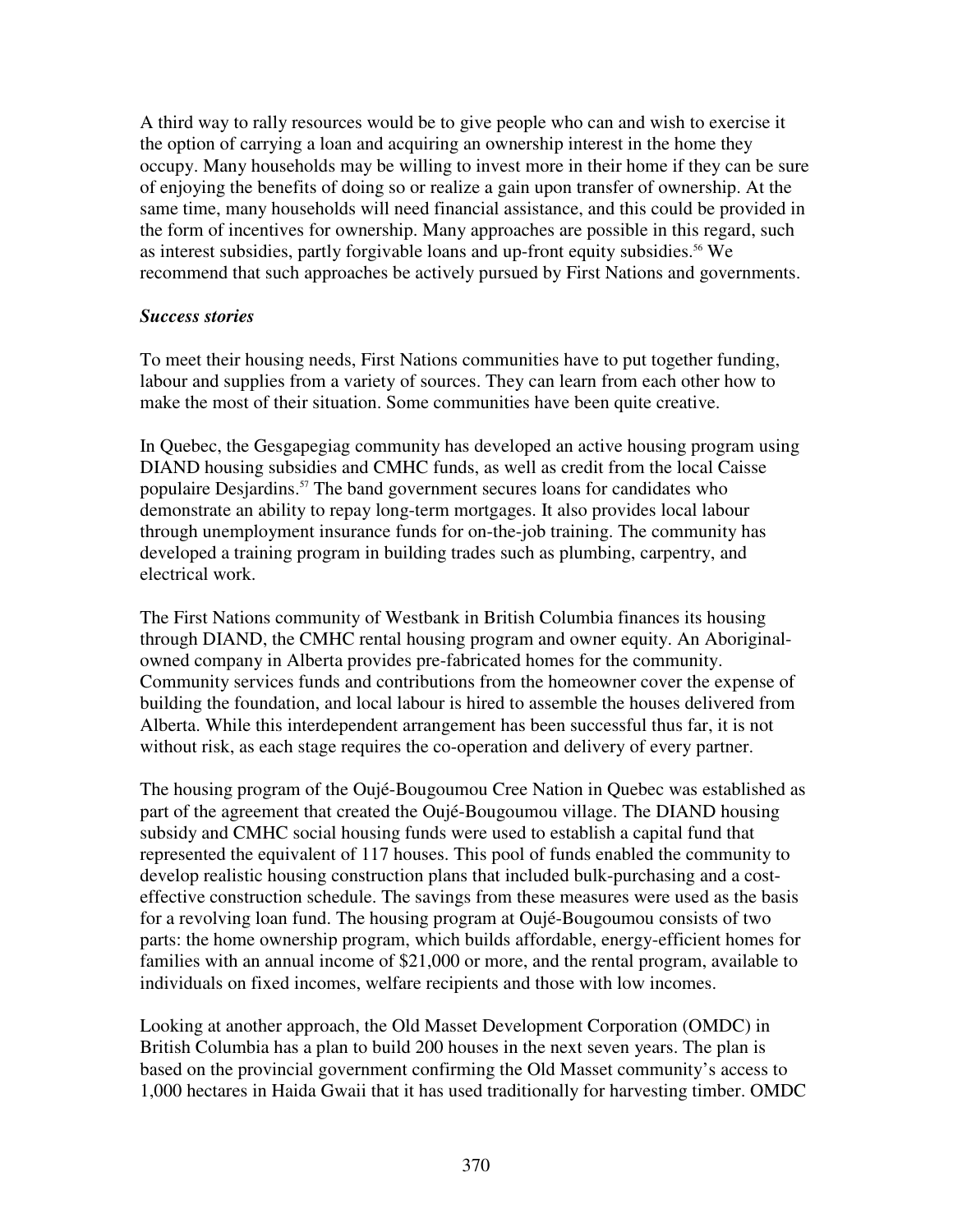would be entitled to harvest logs for export as well as for milling purposes. This would enable them to establish a housing capital fund and provide them with cheaper timber, reducing the cost of housing construction in their community. Spin-off economic activity is also expected to flourish under such an arrangement.

A few First Nations communities in Ontario, Quebec and Alberta have devised programs using government funds as a starting point, chiefly geared to fostering individual home ownership. Several communities, such as the Six Nations, Gesgapegiag and the Oujé-Bougoumou Cree, have been successful in financing housing through revolving funds, capitalized initially with DIAND housing subsidies and replenished continuously through housing loan repayments from members of the community.

These and other examples involve the exercise of effective community leadership, the creative use of existing programs, and the co-ordination of many different actors and resources to achieve results. These success stories, and others from Métis, Inuit and urban Aboriginal housing organizations, suggest what can be achieved by increasing Aboriginal control and by using housing as a means of wider community development and renewal.

In July 1995, the minister of Indian affairs announced a welcome demonstration program, to take place on five reserves across Canada, to investigate alternative approaches to house construction. The purpose of the program is to enhance the use of local resources to build lower-cost quality housing, allowing the community to be less dependent on outside contractors, suppliers and trades people. DIAND will support the construction of a maximum of five houses in five communities with a contribution of \$50,000 per unit. Projects must make use of local resources, including materials produced in the community such as logs, timber, sand and gravel, and hire unemployed workers from the community who are receiving social assistance benefits. These are the kinds of directions that should be explored more widely.

### *An estimate of government expenditures required*

A 10-year program, starting in 1997, to bring the housing stock on reserves up to standard, accommodate those now waiting for a home, and provide for future population growth will require an investment of \$5.1 billion. The bulk of this spending would go toward building new dwelling units. Present needs include replacing 6,500 houses and meeting a backlog of 11,000 houses; future needs consist of 30,100 units for new households and 4,000 units that will need to be replaced before better maintenance puts an end to the rapid deterioration of the existing stock. <sup>58</sup> Should implementation of this catch-up effort be delayed, its cost will increase, as the stock would deteriorate further.

Major repair and renovation is a further requirement. An estimated 14,000 units need major work at an average cost of \$30,000. This proposed activity would in part replace the current minor repairs of some 4,000 units per year, and it would ensure that units are brought up to standard. The cost of minor repairs would be met out of funds for regular maintenance of existing stock as well as contributions by households.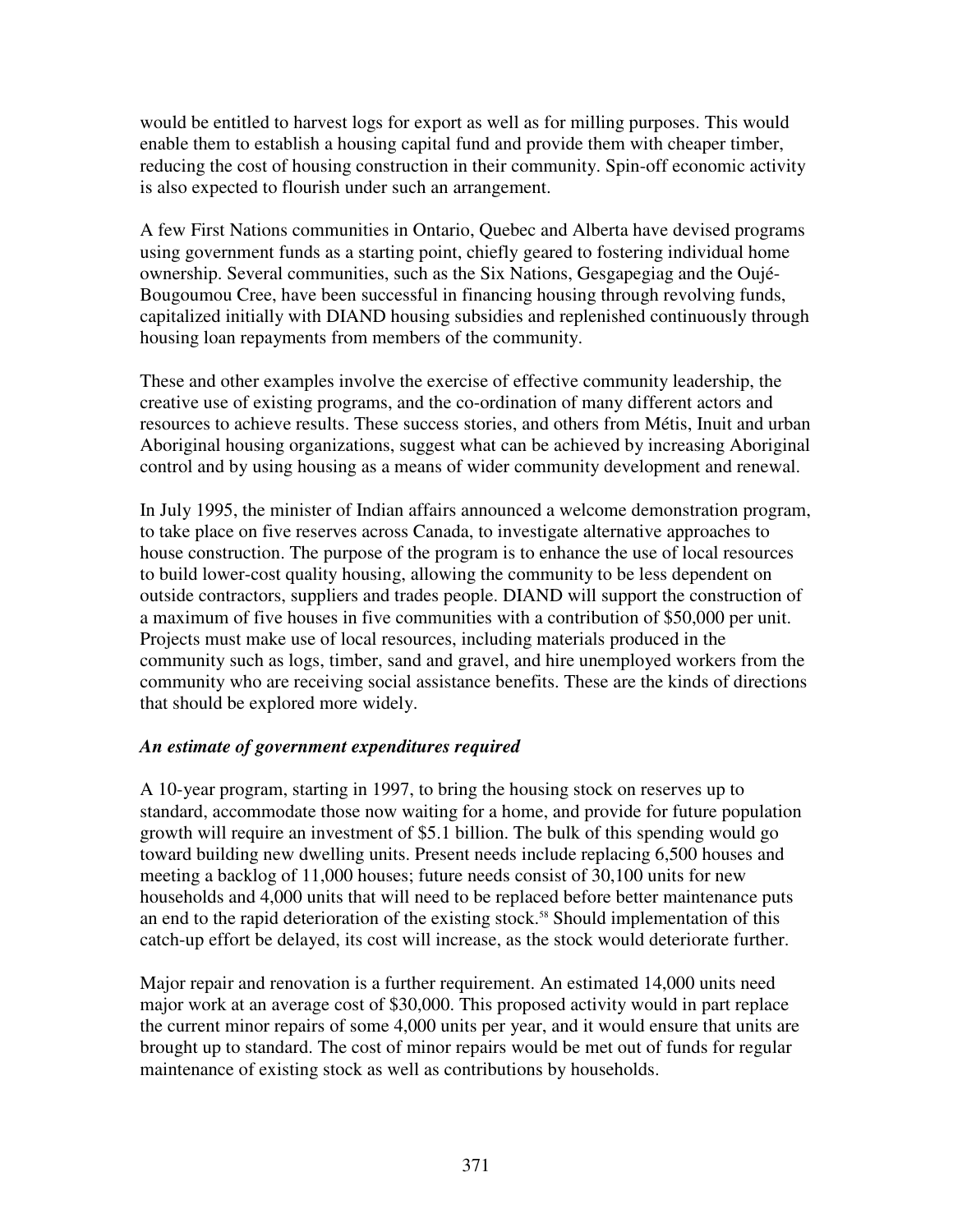There is also a cost associated with operating newly constructed homes. At a cost of \$2,100 per dwelling for heating and utilities, 5,160 new units per year will result in \$11 million in additional expenses for heating, electricity and utilities. There is also a need for more funding for program delivery.

How can these resources be generated? It is estimated that First Nations communities generate about \$140 million per year for housing costs at the present time. This includes charges for heat and utilities as well as rental and mortgage charges. Included in this amount is the contribution of about 6,000 households who assume full responsibility for housing and services costs. In addition, First Nations contribute to the cost of construction through training funds and sweat equity.

According to calculations by DIAND based on the 1991 census, only 16 per cent of households on reserves are able to pay the full cost of housing services. Of the other 84 per cent, half can contribute something toward the cost of housing, whereas the other half cannot. Clearly, First Nations communities are extremely dependent on government assistance for housing. For our projections we assume that First Nations people will be able to contribute one-third of the cost of construction and repair for a catch-up program and one-third of the cost of operating and maintaining the newly built dwellings. This estimate assumes that First Nations people will creatively use all resources at their disposal, as we have discussed. (The estimate is also global and approximate. The contribution will vary greatly from community to community, depending on the level of employment and income and the availability of materials, skills and other factors.)

For the purpose of estimating government expenditures, we further assume that the government will pay half its contribution to the capital costs of construction and repair in the form of capital subsidies and commit to making instalment payments on debt for the other half. <sup>59</sup> We are making this assumption since we do not want to propose that the government share of the catch-up program be financed entirely by loans. This would defer too large a share of the cost and result in First Nations incurring a very large debt.

On the basis of these data and assumptions, and if construction of new homes and repair take place steadily over the next 10 years, the government expenditures required are as set out in Table

4.4. The amount of capital subsidies required for new construction and major repair, \$169 million per year, is constant over time and a moderate increase from the \$136 million DIAND spends at present. However, additional funding is needed to service debts and to operate and maintain newly built stock, and the amounts needed escalate over time as the newly built stock grows. Finally, a constant annual amount of funding is required to maintain and insure existing stock. These estimates underscore the point that the housing challenge in First Nations communities lies not so much in the volume of new construction as in the quality of new dwellings and the maintenance of existing stock. New construction also requires site preparation and servicing. As the number of new units under the catch-up program is somewhat higher than at present (approximately 4,000 homes are built annually), an increase in the budget for construction of municipal service infrastructure is required.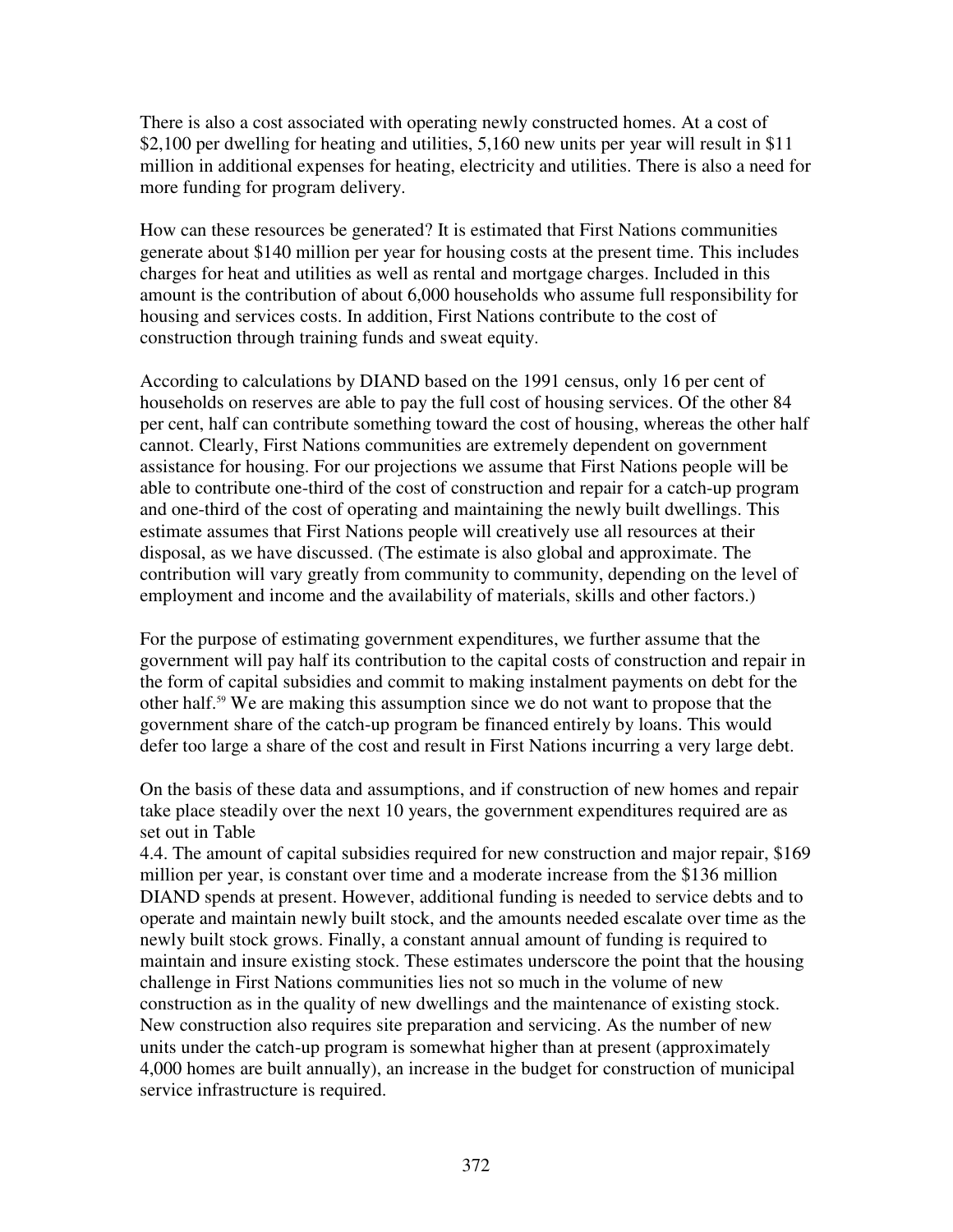After the 10-year period, when the backlog has been eliminated and the housing stock is of good quality and well-maintained, construction is required only to provide dwellings for new households. The volume of construction thus falls to somewhat less than half the annual level during the catch-up period. Capital subsidies drop sharply, and so does the amount of new commitments for housing loans and utilities.

### **4.4 Institutional Development**

Delivery of housing programs has been devolved to First Nations communities, but limited resources have been made available by DIAND to create and maintain managerial and administrative structures to operate programs. Based on an overhead cost ratio of 10 per cent of capital for administration, the amount provided by DIAND should be in the order of \$14 million annually. In reality, only \$5 million is allocated for this purpose. CMHC has devoted considerably more attention and resources to program delivery and housing stock management and maintenance. Subsidies for this purpose are built into the monthly transfers from CMHC to the bands as non-profit housing corporations. However, only about half of First Nations communities have taken up the CMHC program, and the stock covered by it amounts to only 20 per cent of the total located on-reserve.<sup>60</sup>

The most active tribal council and band organizations appear to be at work in southern Ontario, Saskatchewan, British Columbia and Quebec, with more isolated pockets in Alberta, Manitoba and Atlantic Canada. Elsewhere, housing is an adjunct of band council operations. In our view, the focus for developing new institutions or strengthening established ones should be at the nation level or above. Many First Nations communities are too small to maintain the full range of technical capabilities for housing program design, delivery and maintenance. There has been some movement among First Nations communities to develop broader regional or province-wide organizations, for example, in British Columbia (the First Nations Housing Society of B.C.) and Saskatchewan (the Saskatchewan Indian Housing Corporation under the Federation of Saskatchewan Indian Nations).

In British Columbia, the Commission received a presentation from the Secwepemc Nation, which recommended that housing programs be transferred to levels of government such as their own organization, which represents 17 communities.

It is a large enough organization that there is some flexibility there to be able to handle long-term programs or major projects. It is large enough to be administratively effective, but at the same time it is small enough to be accountable. It can meet on a regular basis. The communities can feel involved.

Bruce Mack Secwepemc Nation Kamloops, British Columbia, 14 June 1993 \*

The Commission is of the view that there is a need for regional institutions to work with managers at the community level to design programs and develop the capacity for housing construction, maintenance and community services. Under self-government, the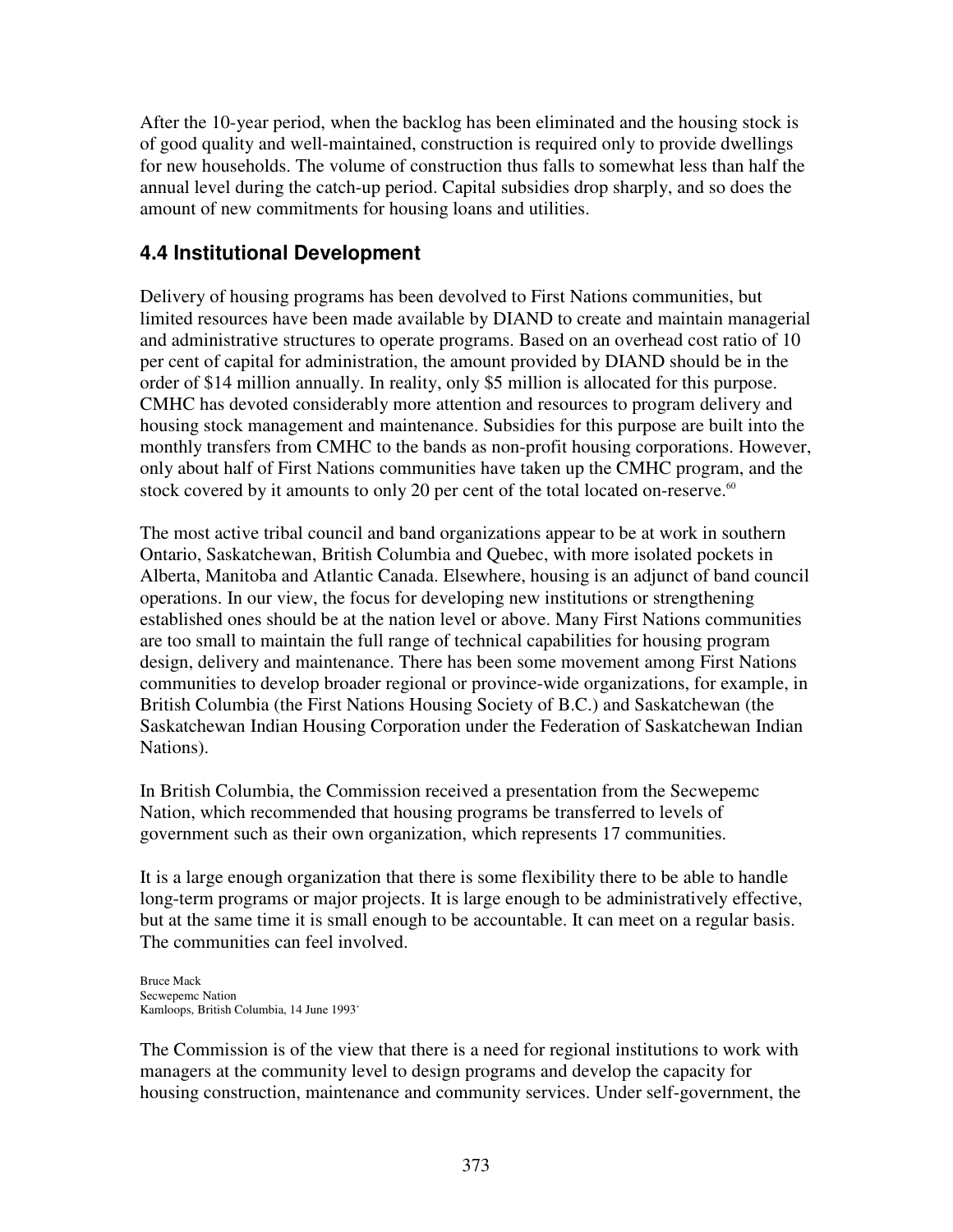natural locus for such organizations is at the nation level, but nations may want to join forces and develop capacity at a higher level of aggregation. Governments have a vital role to play in working with Aboriginal organizations to build up existing centres of strengths and, where they are absent, to assist their formation.

Such institutions may be able to develop particular expertise in arranging financing and brokering building materials supply as well as in providing technical support for housing and community services. Through the secondment of staff from CMHC and other housing resource groups, effective organizations could be put into operation very quickly. (Opportunities to develop financial institutions and building supply stores and production are examined later in the chapter when we discuss economic development.)

### **4.5 Conclusions and Recommendations**

On-reserve housing policy and programs have been under review since 1988. In 1990, DIAND issued a discussion paper, *Laying the Foundations*, and in 1992, the Standing Committee on Aboriginal Affairs published its report, *A Time For Action: Aboriginal and Northern Housing*. Policy proposals have apparently been brought to cabinet a number of times, but little changed until the proposals announced on 25 July 1996.<sup>61</sup> In the communities, while houses are being built and renovated, sound regimes to ensure maintenance of existing homes and build up resources for new construction are still lacking.

There is a way out of this deadlock. The parties have to make housing a priority and assume their responsibilities. Our main purpose in this chapter has been to exhort governments and First Nations households and governments to do so, to clarify their roles and to show how they can be fulfilled in an effective way.

Progress will be made only step by step. The need for adequate shelter is too pressing to wait for full self-government and economic self-reliance, although these are the basis for policy in the longer term. Much can be accomplished if the government removes program constraints and establishes conditions to enable better maintenance and repair of existing stock and the accumulation of capital for replacement. Communities that want to tackle their housing problem must be supported.

### **Recommendations**

The Commission recommends that

### **3.4.6**

The government of Canada and First Nations governments and people undertake to meet the need of First Nations people for adequate housing within 10 years.

### **3.4.7**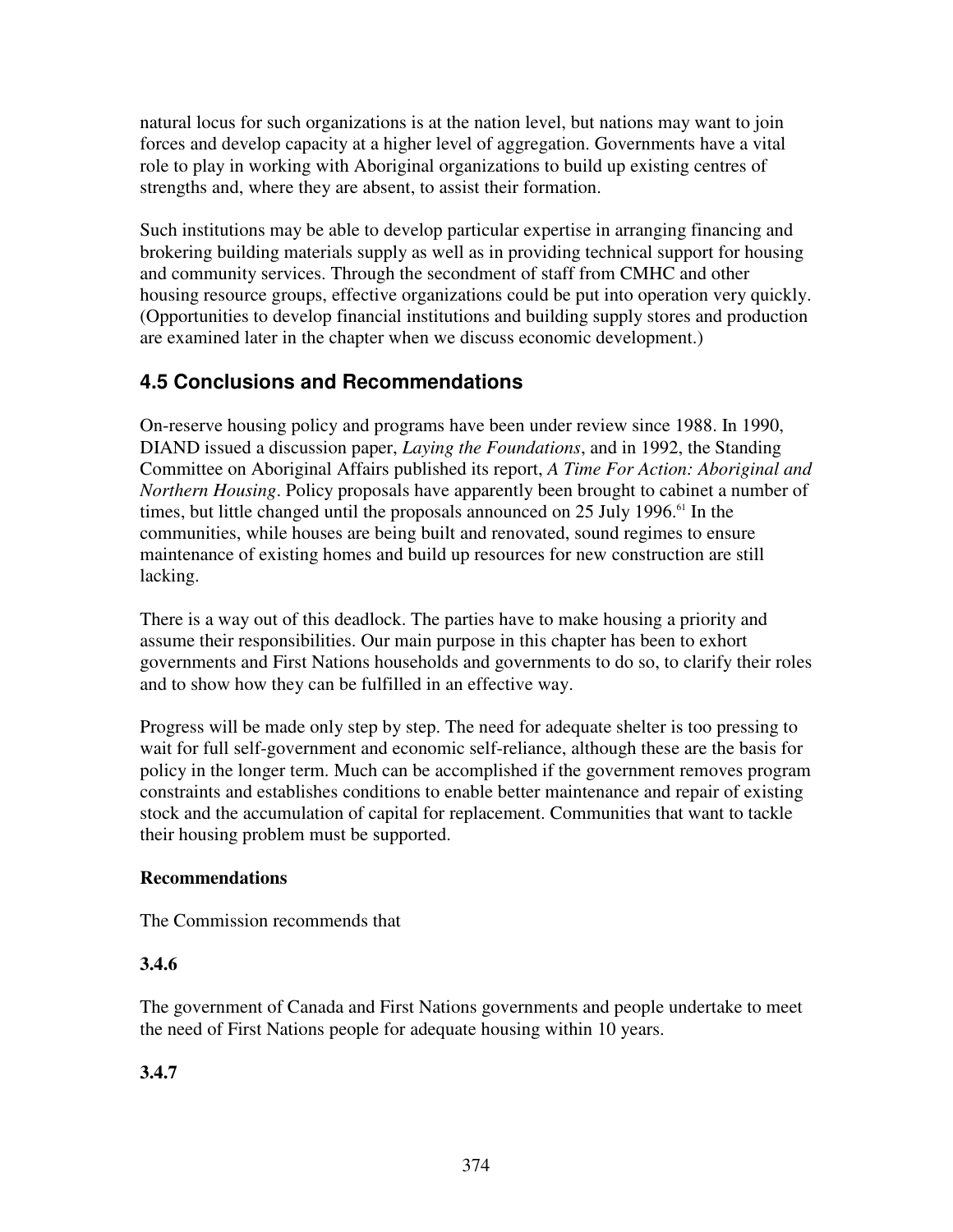The government of Canada complement the resources supplied by First Nations people in a two-to-one ratio or as necessary to achieve adequate housing in 10 years

by

• providing capital subsidies and committing to loan subsidies for construction of new homes and renovations;

• providing funds for property insurance and regular maintenance for home occupants receiving social assistance or with low earned incomes;

• paying rental subsidies for those receiving social assistance or with low earned incomes in amounts that are equitable compared to off-reserve programs; and

• offering financial incentives for private home ownership.

### **3.4.8**

First Nations governments and people make every effort to marshall more resources for housing and community services, through financial contributions from residents in the form of maintenance fees, rents or mortgage payments, and contributions in kind, such as sweat equity and local materials.

### **3.4.9**

First Nations governments assume jurisdiction over housing at the earliest opportunity, enact clear laws regarding housing tenure, and pursue authority to adjust other programs such as social assistance with a view to marshalling more resources for housing.

### **3.4.10**

First Nations governments develop institutions at the nation level or through inter-nation agreements to administer housing and tenure regimes and deliver housing programs with financial and technical support from the government of Canada.

### **3.4.11**

The government of Canada support the efforts of First Nations communities to develop and implement their own tenure systems and housing programs, innovative uses of social assistance to stimulate contributions to housing, and institutions above the community level.

# **5. Housing in Non-Reserve Communities**

The main impediments to creating adequate and affordable housing for Aboriginal people living in non-reserve communities are poverty and discrimination.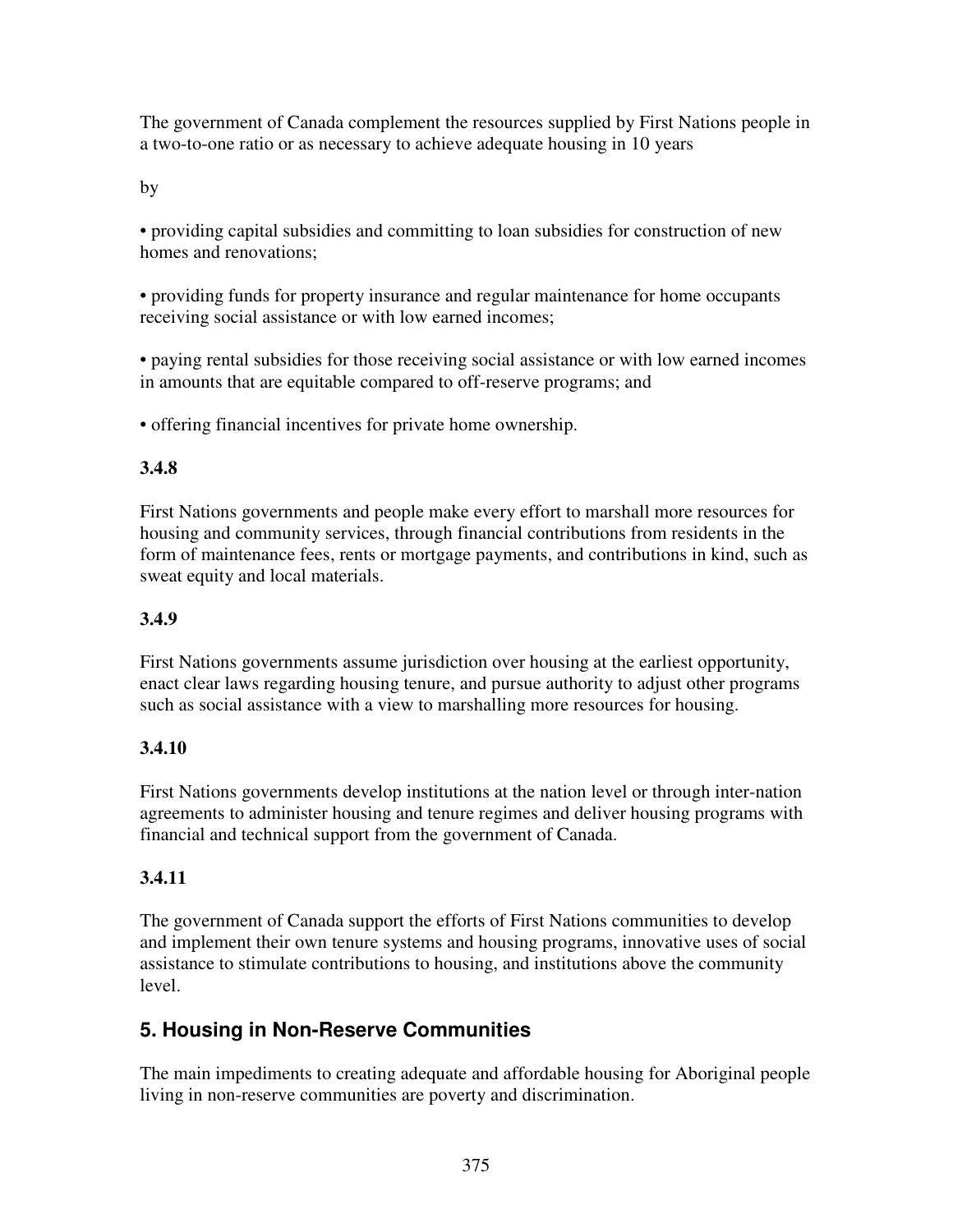### **5.1 Policies and Programs**

CMHC's Rural Housing Program for Aboriginal People was introduced in 1974 to address the needs of rural low-income non-Aboriginal people and Aboriginal people living in non-reserve communities of less than 2,500. The main program provided for home ownership (suspended in 1991) and for rental and lease-to-purchase options in which the client made a payment based on household income and the government covered the difference between that payment and the full cost of shelter. One-time grants for emergency repairs were also available. From 1992 to 1995, CMHC provided a selfhelp program that enabled clients to build their own homes in return for reduced monthly payments. The Residential Rehabilitation Assistance Program, also available on reserves, was still available in 1995 to Aboriginal people living in non-reserve communities.<sup>62</sup>

The corporation's urban housing program for Aboriginal people supported the acquisition of housing units by non-profit housing organizations for rental on a rent-to-income basis (25 per cent of gross income). CMHC subsidizes the difference between the housing organization's revenues from rents and its operating costs.

CMHC has also long acted as a lender of last resort in rural and remote areas. However, this function has declined somewhat as private lenders have shown greater willingness to lend. Still, their loans are provided at market rates, and relatively few Aboriginal people have the incomes to qualify.

CMHC stopped making commitments for new units under these programs as of 1 January 1994. Delivery of renovation units continued in 1994 and 1995. Thus, expenditures in 1994-95, shown in Table 4.5, are related almost entirely to social housing projects built in previous years. The lion's share of the monthly subsidy bill goes to repay loans insured or provided directly by CMHC; the remainder goes to maintenance of the stock and operations of the housing institutions.

#### TABLE 4.5 **CMHC Expenditures on Housing for Aboriginal People Not Living on Reserves, 1994-95**

|                                  | \$ millions |
|----------------------------------|-------------|
| Rural and Native Housing Program | 75.5        |
| Urban Native Housing Program     | 94.8        |
| Remote Housing Program           | 2.1         |
| <b>Emergency Repair Program</b>  | 1.1         |
| Total                            | 172.5       |

At 31 December 1994, 9,088 of the 24,815 units under adminstration under the rural housing program were estimated to be occupied by Aboriginal people, most of them home-ownership units, and there were 10,301 units under the urban Aboriginal program.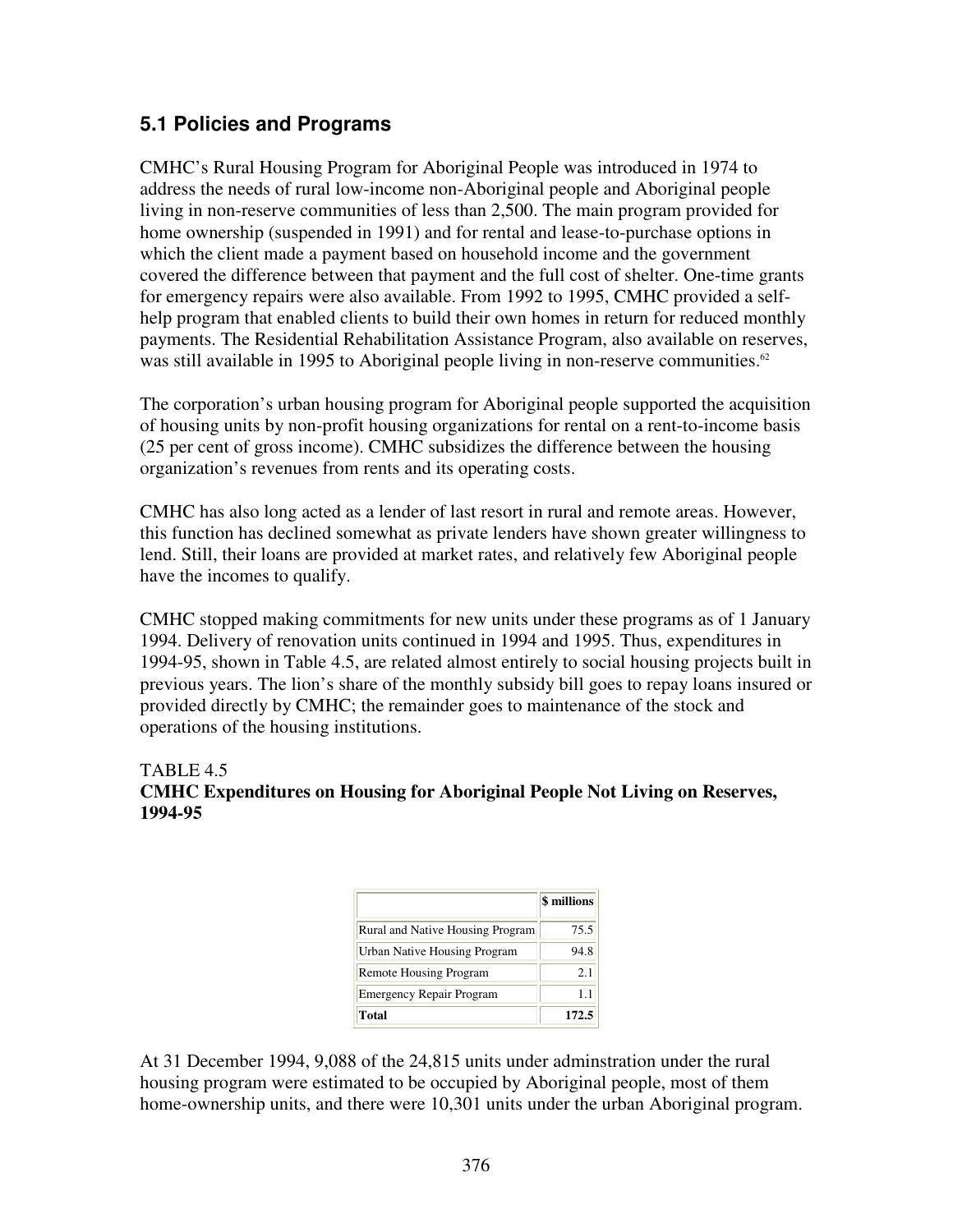Table 4.6 provides a picture of spending under the various programs between 1986 and the termination of new commitments for construction of units in 1994.

#### TABLE 4.6 **CMHC Expenditures on Housing for Aboriginal People Not Living on Reserves, 1986-87 to 1994-95**

|                                  | \$ millions |
|----------------------------------|-------------|
| Rural and Native Housing Program | 446         |
| Urban Native Housing Program     | 538         |
| Renovation                       | 42          |
| Total                            | 1,026       |

In addition to the program support listed earlier, CMHC provides assistance in program delivery, including training. CMHC does not support community infrastructure to provide water and sewerage services as such, but it finances site services to individual units, such as wells, septic tanks and hook-ups to subdivision services.

Most provinces and territories have participated in funding social housing. Since 1985, the urban Aboriginal program has been cost-shared by Newfoundland, Quebec, Manitoba and Saskatchewan. Also since 1985, Newfoundland, New Brunswick, Quebec, Ontario, Manitoba, Saskatchewan (partly), Alberta and the Northwest Territories have cost-shared the Rural and Native Housing Program. The province of Alberta had two housing programs serving predominantly Aboriginal households, but new delivery has been terminated.

Aboriginal people are eligible for general housing programs. However, almost all provincial housing programs have been substantially reduced or eliminated in the past few years, and competition for new and existing housing units is intense. The government of the Northwest Territories delivers housing assistance through an access to home ownership program. Aboriginal people constitute such a large proportion of the population that they are the key clientele of this program.

Of the 645,000 non-reserve social housing units under CMHC administration as of 31 December 1994, 19,389 were identified by the corporation as being exclusively for Aboriginal people. Thus, about three per cent of all social housing has been assured to non-reserve Aboriginal households in need, who make up five to six per cent of the Canadian population in core need. Aboriginal people can gain access to the general social housing stock by meeting the relevant criteria in different localities. Aboriginal people are known to do so, but the extent to which they do is not known.

No official data on use of general social housing by Aboriginal people are available, but some indications can be found. In Saskatchewan, according to an unpublished survey by the provincial government, Aboriginal people live in public housing at a rate in excess of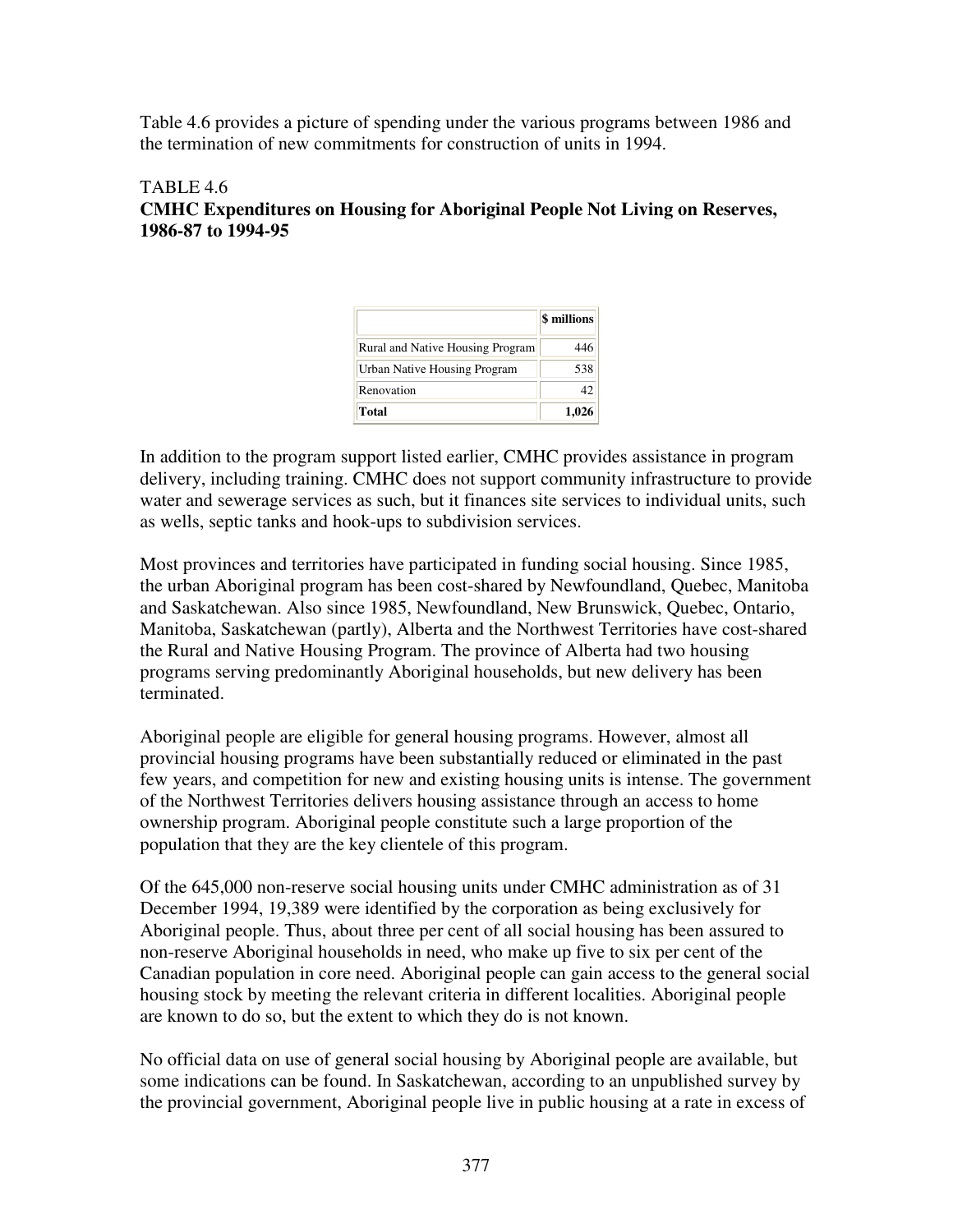their share of the population but not in proportion to their share of households in need. As well, in 1994 CMHC paid more than \$32 million in housing subsidies to Inuit in northern Quebec under general non-profit and housing programs.

Hence, it is not possible to say how well Aboriginal people's needs are met relative to those of other Canadians. What is clear, however, is that programs targeted to Aboriginal people have made a major contribution to meeting the need for adequate housing, without meeting it fully.

# **5.2 The Institutional Base for Self-Reliance**

### *Rural, remote and northern housing*

In an urban setting, most economic activity occurs through the market system. People build houses as investments as well as to provide shelter. The whole process is shaped by potential resale when a household decides to move.

But in rural, remote and northern locations, few of the rules governing housing in a market-driven context apply. There is not enough cash income, and the communities are too small to have a market for housing. Homeowners have little or no hope of a good return on their investment through rental or resale. At the same time, rural and remote communities face substantially higher unit costs for construction and operation. Costs of sewer and water servicing in particular can be dramatically higher than in heavily settled southern areas because there are no economies of scale for central plants and trunk lines.

Cash incomes in remote areas are often very low, especially where people engage in traditional activities, and the cost of goods is higher than in urban and most southern areas. For these reasons, many groups representing Aboriginal people in rural and remote areas were critical of CMHC's requirement that rent and loan repayments under its leaseto-purchase option be paid at the rate of 25 per cent of gross income. By the same token, Inuit Tapirisat of Canada has indicated that the Northwest Territories Housing Corporation's home ownership assistance program (HAP) is of interest to Inuit but that they are often too poor to afford their own share of costs. 63 In his presentation to the Commission, Don Morin, minister of housing for the Northwest Territories, indicated that only one applicant out of 100 was qualified for a unit under HAP.<sup>64</sup>

Various ways of meeting housing needs have been tested. Between 1985 and 1990, CMHC offered a self-build alternative to the lease-to-purchase option under a rural and Aboriginal housing demonstration program. This enabled people to build their own homes as partial payment for ownership in lieu of paying 25 per cent of income over 25 years. This option proved quite successful in northern areas of the country.<sup>65</sup>

In our hearings, we were told of some frustration people felt with the lack of flexibility in housing programs that were ill-suited to the circumstances of rural and remote communities. For instance, Jacqueline Ellsworth, the manager of the housing program for off-reserve Aboriginal people in Prince Edward Island, asked why CMHC requires that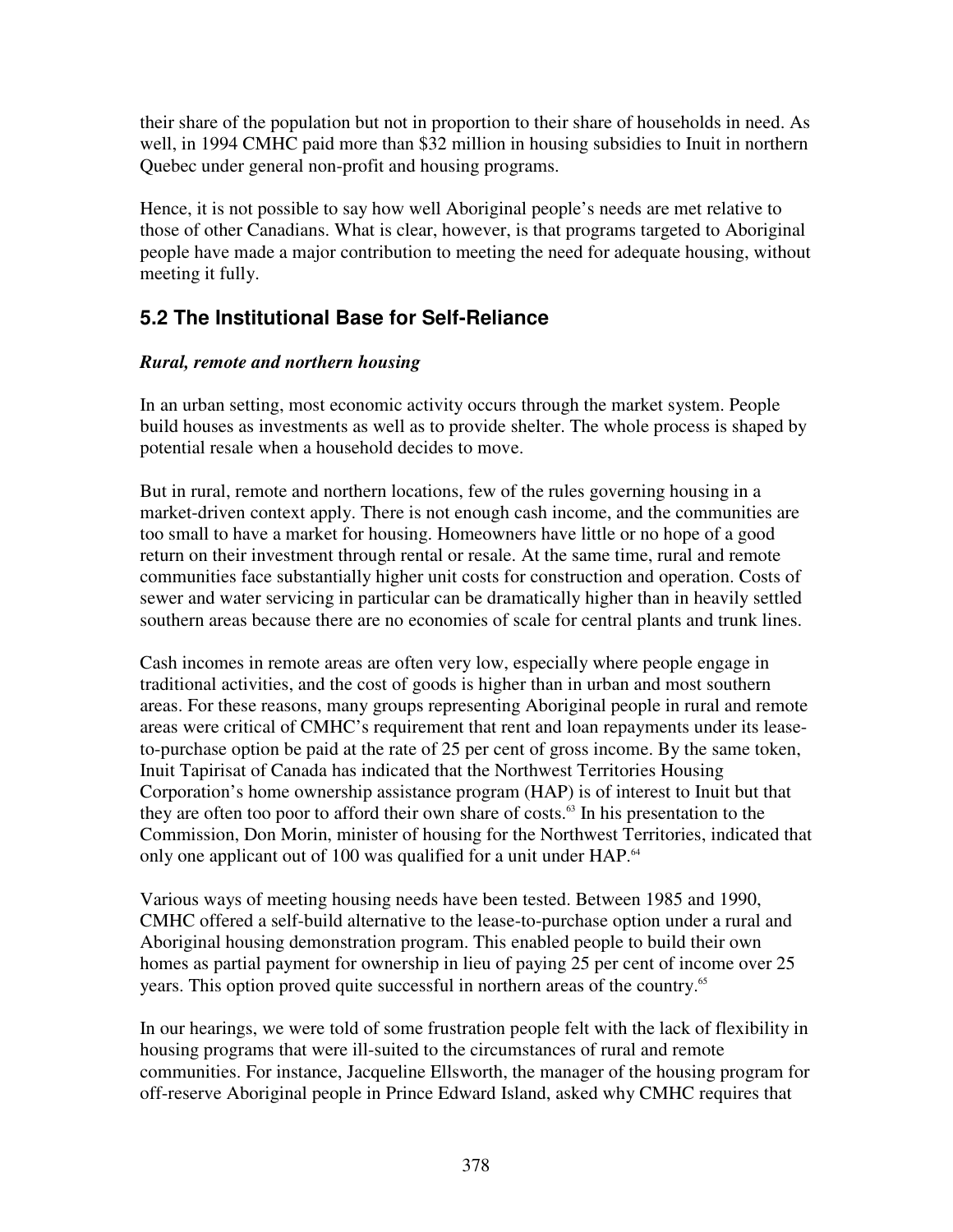their organization participate in a national competitive process when the first five-year term of a mortgage is up for renewal. They have found that services cannot be provided as effectively from a distance and that designated contact persons are sometimes practically impossible to reach. CMHC's rigid rules for distinguishing between market and non-market areas were also criticized as inappropriate to Prince Edward Island. CMHC reacted unfavourably to a proposal to use the home ownership component of the rural housing program for Aboriginal people to help build a small village, stating that it would not qualify because the site was in an area designated as a market area. Ellsworth took issue with CMHC's position: "The fact is that the national market versus nonmarket policy…leaves virtually no area in Prince Edward Island that is not designated as a market area". 66

Tony Andersen, chairman of the board of directors of the Torngat Regional Housing Association in Labrador, told us that houses built in the 1960s and '70s based on southern designs without regard for the northern environment immediately showed structural deficiencies and had at best a life expectancy of 20 years without expensive structural upgrading. He went on to say:

The design is still very much dictated to us, especially when it comes to delivering dollars from *National Housing Act* programs…by engineers from other parts of the world or other parts of Canada at least. The association maintains that the units designed from the foundation to the finish must have our input to gain the respect of the people who live in them.

Tony Anderson Torngat Regional Housing Association Nain, Newfoundland and Labrador, 30 November 1992

Aboriginal control and the institutional base to exercise that control are seen as essential to the improvement of programs so that they meet the needs of local communities. Substantial progress has been made in the development of an institutional base over the past decade, but this achievement is now seriously threatened. In rural and remote areas, institutions delivering programs on a fee-for-service basis predominate. With the end of off-reserve housing programs, their existence is threatened as revenues dry up.

The oldest of these housing organizations belongs to the Manitoba Metis Federation. In its brief to the Commission, the federation indicated that it has been active in housing since it was formed in 1967 and it helped to create the rural and Aboriginal housing program. 67 It established a housing branch in 1979 and, since then, has delivered the rural and Aboriginal housing program. For seven years, it has delivered housing programs under tripartite arrangements with CMHC and the Manitoba Housing and Renewal Corporation. In 1992, income from fee-for-service arrangements was \$1,731,245, and the federation had one or more housing development officers and housing counsellors in each of its six regional offices. In 1995, however, virtually no income was earned.

In his presentation to the Commission, the minister of housing for the Northwest Territories documented the series of cutbacks in the N.w.T. since 1991 and the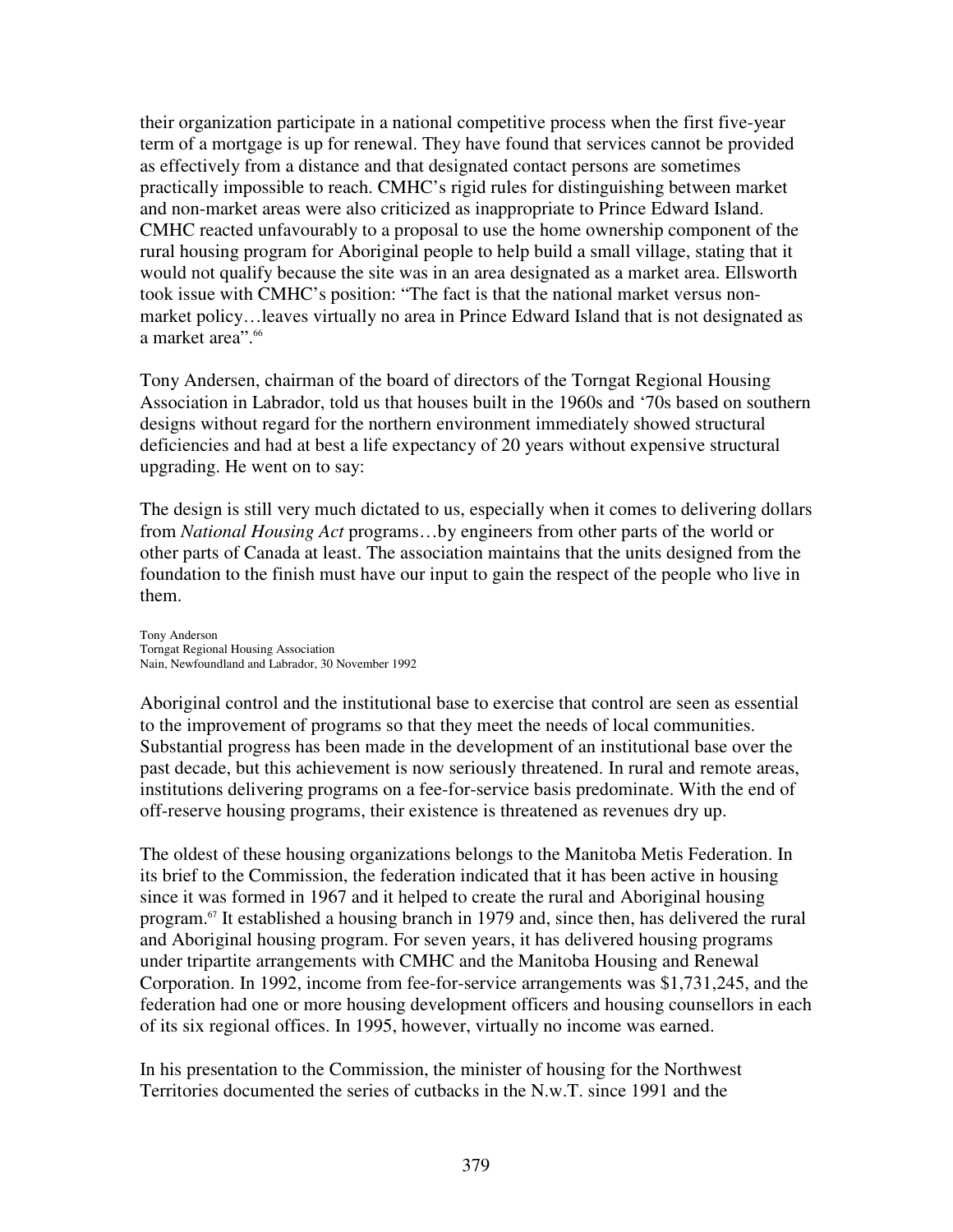government's difficulties in meeting housing needs. He pointed out that their housing backlog in 1993 was 3,500 units, and there is a need to build at least 400 to 500 units a year just to keep up with the growth.

We have a plan on how to end the dependency on the federal government as well as the territorial government, to create more home ownership for our people and so our people can take care of their own problems. The problem is with any plan you need some capital funding and that's what we don't have.

Don Morin Minister of Housing, Government of the Northwest Territories Hay River, Northwest Territories, 17 June 1993

Over the past two decades, the federal government has provided significant leadership in social and Aboriginal housing and has engaged provincial governments in this effort through cost-sharing agreements. The federal government's withdrawal from this area, at the same time as many provinces are also reducing support for social housing, threatens to halt progress and undermine gains already made in meeting the basic shelter needs of Aboriginal people not living on reserves.

There is a clear need for joint strategies and concerted support from all governments and Aboriginal housing organizations to marshall the resources needed for the major catch-up effort we propose in this chapter. We call upon all parties to commit resources, including those that could be available through self-build initiatives, to this effort.

### *Urban markets*

Adequate and affordable housing has long been, and continues to be, a priority concern and need for Aboriginal people living in urban environments. As many presentations to the Commission stressed, the core problem in urban centres is clearly the lack of supply of inexpensive, adequate housing from the private sector, coupled with discrimination by private landlords. 68

The past three decades have seen a large increase in Aboriginal migration to cities. In 1991, 25.6 per cent of all Aboriginal people lived in the census metropolitan areas of Halifax, Montreal, Ottawa-Hull, Toronto, Winnipeg, Regina, Saskatoon, Calgary, Edmonton, Vancouver and Victoria.<sup>69</sup> Rural-urban migration of Aboriginal people will continue, creating mounting pressures for affordable accommodation. Aboriginal people often move to specific areas of cities where landlords are willing to rent to them. Some of these areas have the characteristics of urban ghettos. with aggressive policing, barred windows, and routine drug- and alcohol-related violence. They are not good neighbourhoods in which to raise a family.

Efforts to address Aboriginal concerns about adequate and affordable housing in urban areas began in the late 1960s and early '70s. In 1970, Kinew Housing was formed as a non-profit corporation to begin meeting the housing needs of Aboriginal people in Winnipeg, and this was followed by other programs in Toronto, Fredericton, Edmonton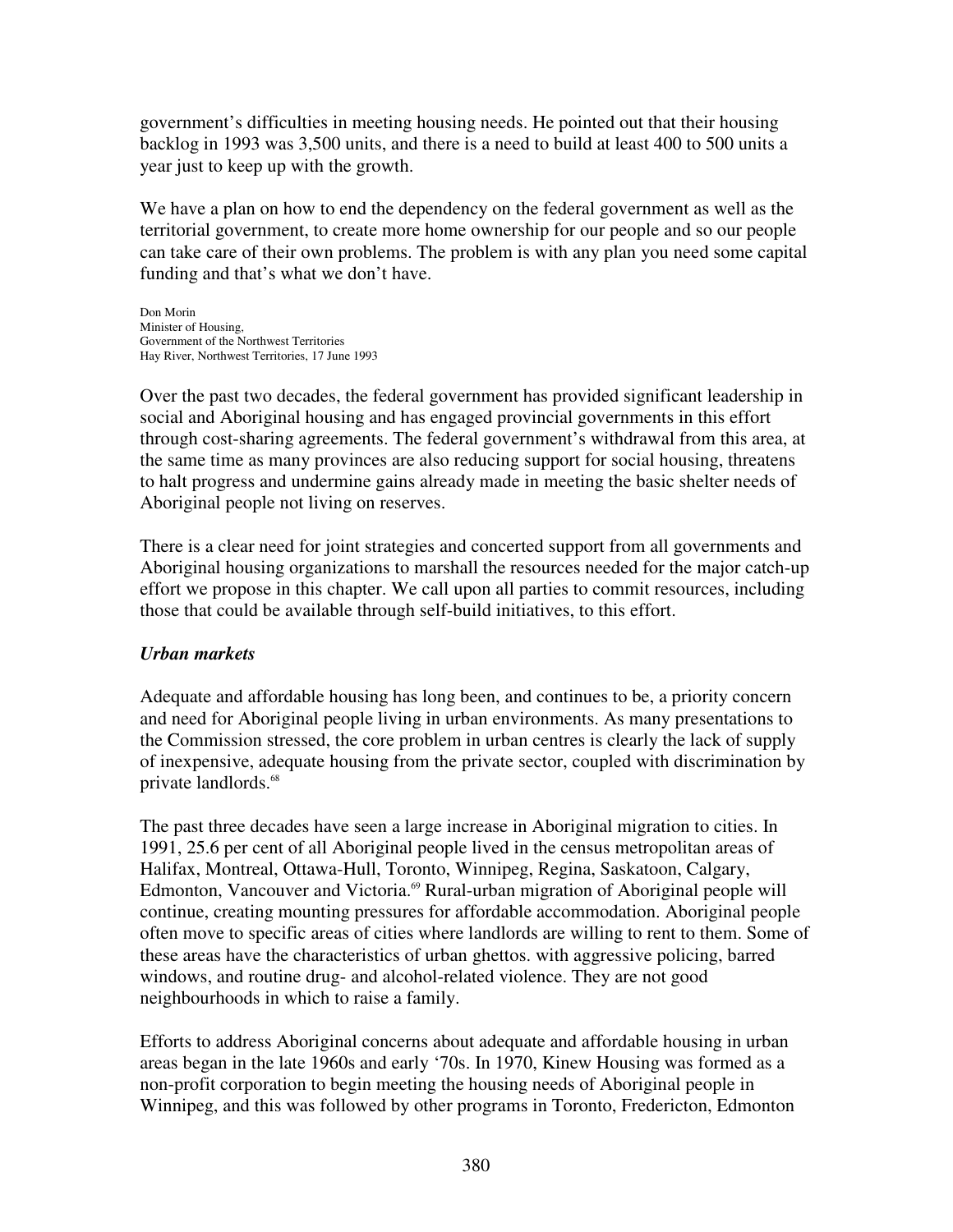and Saskatoon. CMHC's urban housing program for Aboriginal people was established in 1978 to provide assistance to non-profit housing corporations or co-operatives to acquire, build, renovate and operate subsidized rental housing. There are now 92 Aboriginal urban housing corporations in Canada, with assets estimated at more than \$500 million.<sup>70</sup> At 31 December 1994, these corporations administered 10,301 units, according to CMHC data.

The accommodation provided through these housing corporations, as revealed in tenant interviews, has had considerable benefits, including family stability, access to education opportunities, the preservation and reinforcement of cultural identity and, for the most part, a positive impact on relations between Aboriginal and non-Aboriginal people. In addition, the stable environment provided by these corporations has enabled tenants to take advantage of employment opportunities, to further their education and, in some instances, to buy their own homes. Through counselling services, the corporations have also helped tenants gain access to government and other resources to increase their chances for self-reliance.

Housing corporations face several challenges, as the government has ceased making new commitments under the urban Aboriginal housing program. The immediate consequence is that the corporations cannot meet the continuing need for social housing. Representatives of urban Aboriginal groups appearing before the Commission told us they have long waiting lists and expressed concern that these lists will grow.

A lack of new funding is not an immediate threat to the survival of the corporations, as they have assets and income from rents and government subsidies on existing units. They do not have much equity, however. For instance, the Gabriel Housing Corporation in Regina, the subject of one of four case studies carried out for the Commission, has assets of \$13 million and mortgage debt amounting to 96 per cent of the value of assets, with replacement reserves making up the remaining four per cent.<sup>71</sup>

The age of the housing stock is a problem. About 23 per cent of the 11,000 units managed by these corporations were purchased between 1971 and 1983, when few subsidies were available. The corporations often purchased older homes that were more affordable and fell within the maximum unit prices defined by CMHC, resulting in more maintenance and repair costs.

Current CMHC regulations prevent housing corporations from selling a house that is not cost-effective, since the mortgage on the house cannot be transferred to a different unit. If corporations were also allowed to move earnings around within a portfolio of units and to apply surpluses to buying new units, they could expand their housing stock at a modest rate without additional subsidies. (Over time, the loans for these projects are paid off, and non-profit corporations find themselves in the same fortunate position as any other debtfree owner.) We believe that the government should relax current restrictions to give social housing corporations greater freedom to manage their assets and thus maximize the services they provide.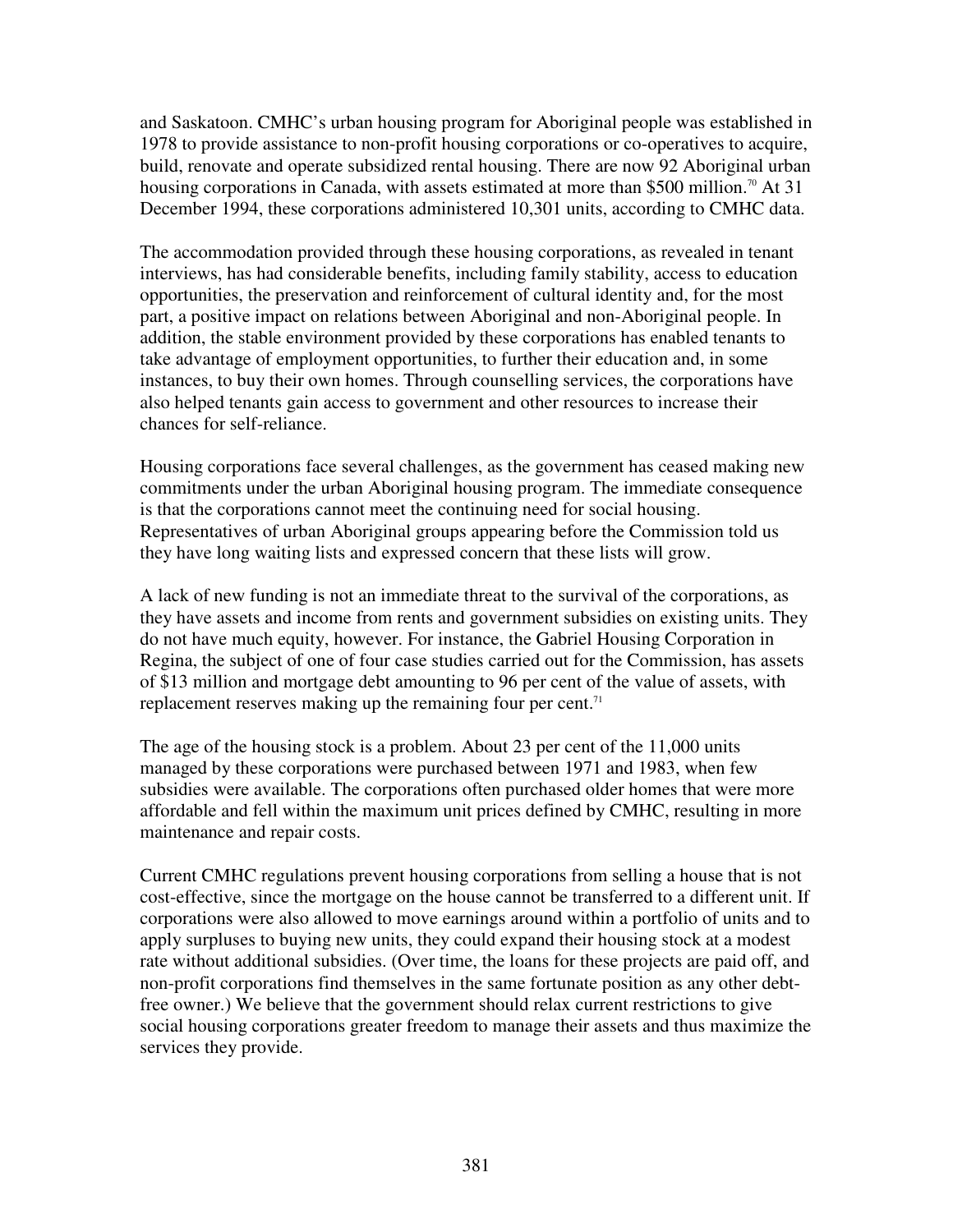Urban Aboriginal housing corporations should be encouraged to expand their mandate in a way that increases individual self-reliance through home ownership. Additional activities to serve the needs of the growing Aboriginal population in urban areas could include self-build initiatives for low-income people who wish to become homeowners, lease-to-purchase options for tenants, and the direct sale of properties to tenants. With a broader mandate, the corporations would continue to meet social needs through the provision of subsidized, affordable rental accommodation. But they would also open doors to the future self-reliance of urban Aboriginal people.

Self-reliance and home ownership can also be promoted through approaches like that of Habitat for Humanity. We believe that this approach holds promise in urban areas as well as in Aboriginal communities and urge Aboriginal people, particularly youth, to work with this organization in meeting their housing needs (see also Volume 4, Chapter 4).

Aboriginal housing corporations face other challenges. <sup>72</sup> Few resources have been allocated for staff and board training and development. A report prepared for CMHC in 1988 stated:

There was no start-up management training provided to the Native institutions — some staff were encouraged by CMHC to attend local Real Estate Board courses, but generally speaking, the Native groups had to make it on their own within the tight financial and time constraints of the program.<sup>73</sup>

The portfolios of many urban Aboriginal housing corporations may not be large enough to achieve efficient management systems. (A critical mass, in the view of professional property management firms, ranges from 250 to 400 units.) In addition, these corporations have tended to purchase widely dispersed single units, increasing their administrative load.

While social housing provided through Aboriginal non-profit corporations is a viable and productive approach to meeting Aboriginal needs in urban areas, it is unlikely that it could meet all the need in a reasonable period of time. A rapid solution to urban Aboriginal housing problems must make use of private rental stock. In many regions with substantial Aboriginal populations, there is a large supply of reasonably priced rental accommodation. For example, in October 1994, the following vacancy rates existed in major urban centres in western Canada: Calgary — 5.1 per cent; Edmonton — 8.7 per cent; Regina — 3.1 per cent; Winnipeg — 5.6 per cent. A three per cent rate is considered sufficient to provide for healthy competition in the rental market. Rent subsidies are a cost-effective way to make adequate accommodation available to lowincome households in urban areas. Households whose main source of income is social assistance receive shelter allowances as a supplement. However, households with low earned incomes may not be able to afford adequate housing, and these households need assistance.

Rent subsidies can be attached to particular dwelling units, or they can be made available to households in the form of shelter allowances that bridge the gap between the market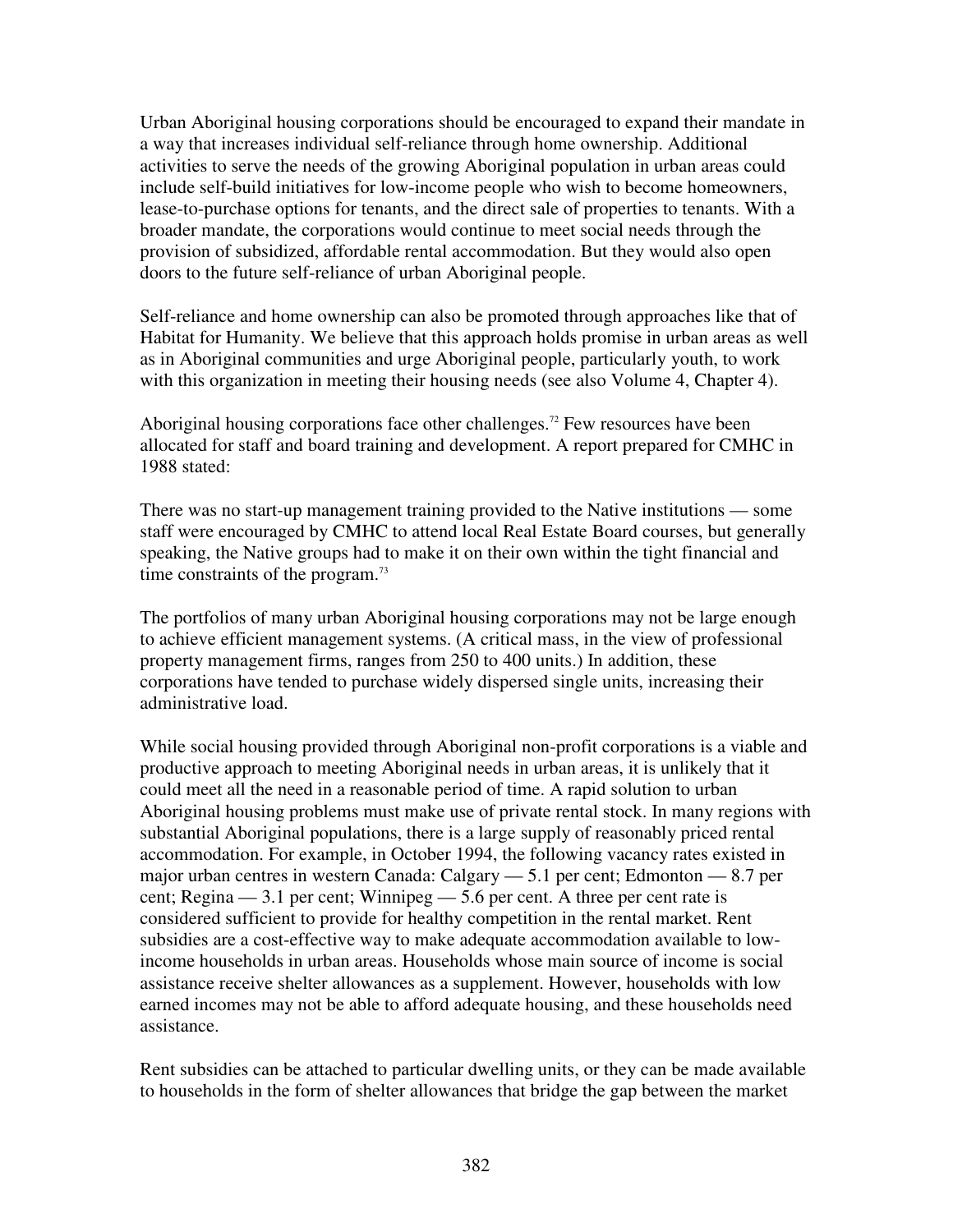rent of adequate accommodation and what the household can afford. The latter type of assistance leaves maximum choice to the household. This approach has been tested in several provinces, with generally favourable results.

Shelter allowances are at least a partial response to the problem of discrimination in rental housing markets in that they give landlords greater assurance that rents will be paid. It is generally acknowledged that discrimination exists and that Aboriginal people as a group rarely find what they need in the private housing market. <sup>74</sup> However, as protection against discrimination is ineffective, there will remain a need for social housing corporations.<sup>75</sup>

# **5.3 An Estimate of Government Expenditures Required**

According to a preliminary estimate by CMHC, based on data from the 1991 Aboriginal peoples survey (APS), approximately one-third of Aboriginal households off-reserve are in core need: adequate housing does or would take up more than 30 per cent of these households' income, and assistance from government is generally required for them to have their needs met. The amount of assistance required varies and is generally higher in the North.

According to the APS and population projections prepared for the Commission, an estimated 17,000 new units are required to meet the needs of those who do not live in their own dwelling, and 37,000 dwellings need major repair. In addition, population growth over the next 10 years will add 21,600 households in need of assistance.<sup>76</sup>

As discussed in the previous section, the form of assistance will vary by location. In urban centres where there is a rental market, needs can be met by rent subsidies, obviating the need for new construction. This could meet the needs of about one-third of those in need. For the other two-thirds, housing assistance will take the form of mortgage subsidies. If it is assumed that households in need can afford to pay one-third of the cost, government funding for a ten-year catch-up program will amount to \$37 million in the first year, rising to \$366 million by the tenth year. <sup>77</sup> After the 10-year period, new construction is required only to keep up with new household formation, that is, 2,160 instead of 3,860 units per year. New loan commitments will also drop sharply, and rental and mortgage subsidies will rise by \$10 million per year from then on, instead of by \$31 million as during the catch-up period.

# **5.4 Conclusions and Recommendations**

There is clearly a need for subsidized housing for Aboriginal people living in non-reserve communities. Whatever differences may exist about details, the Commission found broad agreement among leaders, experts, and community representatives that CMHC programs directed to Aboriginal people who do not live on-reserve need to be restored, with appropriate modifications for greater effectiveness and to stimulate individual selfreliance.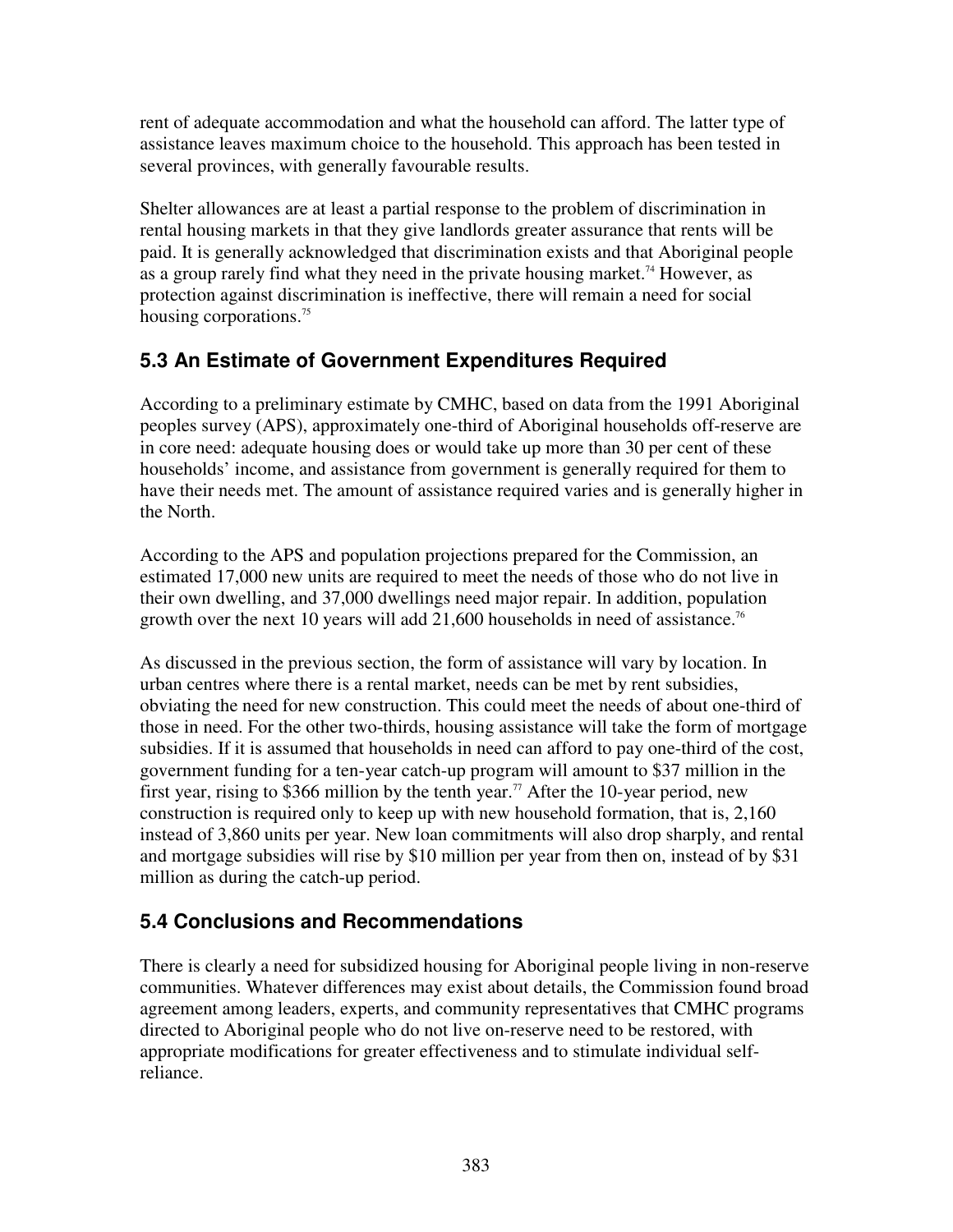Over the past decade, Aboriginal people have made significant progress in developing the institutional capacity to address housing problems in non-reserve communities. The Commission is concerned that the federal government, having helped to create the institutional base for housing programs, is now undermining that base with the elimination of key CMHC programs. We understand that the federal government's 1994- 95 program review was based on the principle of reducing program activities that are not core functions of the federal government. Many programs, in addition to CMHC's social housing programs, have been affected.

However, the Commission believes that the federal government's withdrawal from this area is unrealistic and at odds with one of its responsibilities to Aboriginal people. Governments have a duty to ensure that Aboriginal people have the means to afford their own housing and, failing that, to supplement the resources Aboriginal people can supply. A major catch-up effort requires collaboration by all parties. In this constrained fiscal environment, the federal government cannot assume that its withdrawal from CMHC programming in non-reserve communities will mean that provinces will take over. If anything, the federal withdrawal creates a vacuum and loss of the critical mass of resources needed to leverage other resources, private sector and Aboriginal, necessary for a catch-up effort.

### **Recommendations**

The Commission recommends that

### **3.4.12**

The government of Canada and the governments of the provinces and territories undertake to meet fully, in co-operation with Aboriginal people and within 10 years, the need for adequate housing of Aboriginal people not living on reserves.

### **3.4.13**

Aboriginal people not living on reserves make every effort to marshall more resources for housing in a variety of ways, through contributions in kind, use of local materials, and effective housing organizations.

### **3.4.14**

The government of Canada engage the provincial and territorial governments in a strategy to meet the housing needs of Aboriginal people living in non-reserve communities by

• reinstating and increasing funding for new social housing and mortgage subsidies under the Aboriginal off-reserve programs of CMHC;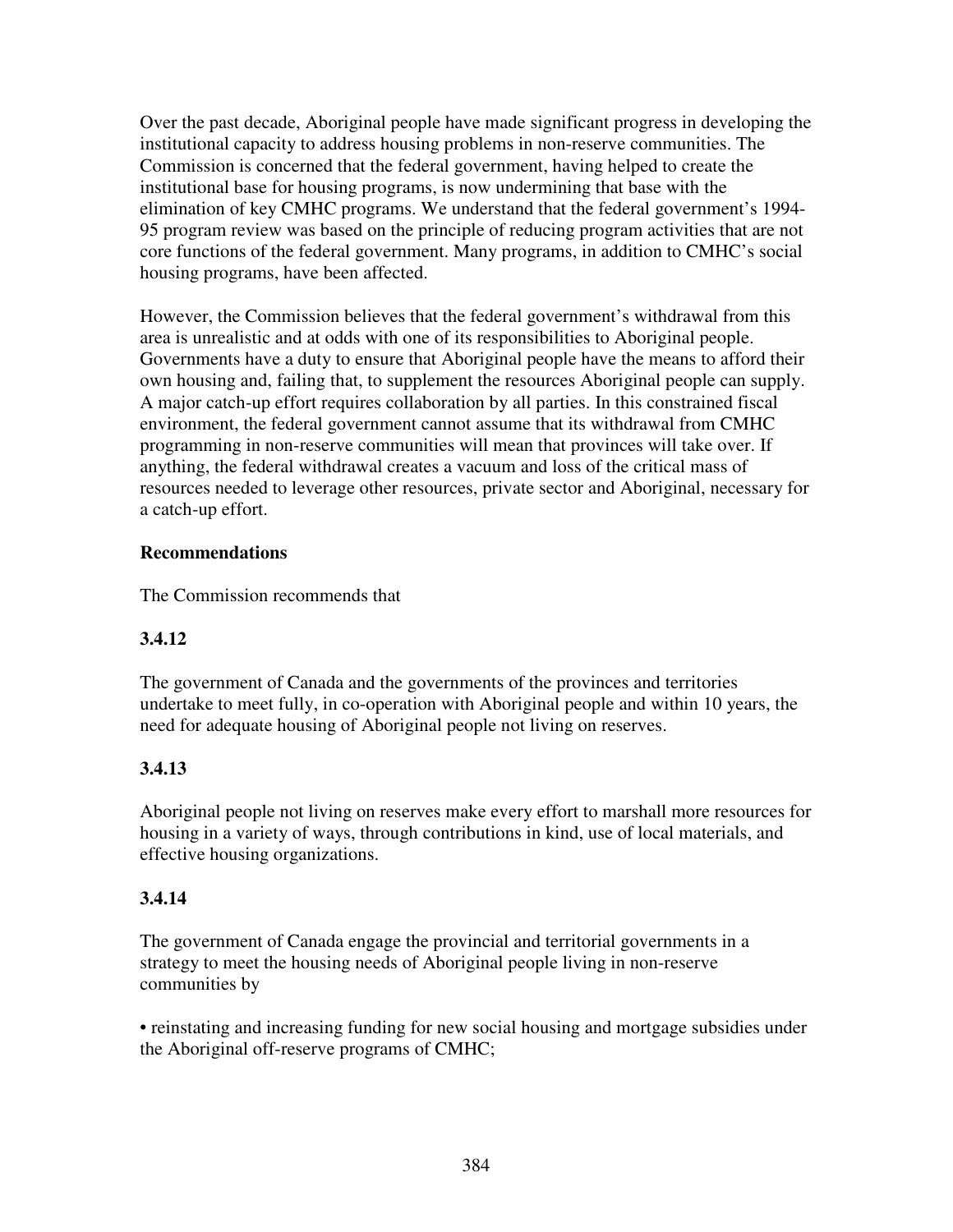• providing greater autonomy and flexibility to Aboriginal organizations delivering the program in rural areas and to urban social housing corporations; and

• providing rental subsidies as a cost-effective option where rental markets exist.

### **6. Government Expenditures to Achieve Adequate Housing for Aboriginal People in 10 Years**

To summarize the financial implications of our approach to the Aboriginal housing challenge, we propose that governments and Aboriginal people undertake to meet fully the needs of the Aboriginal people for adequate and suitable shelter by the year 2007. This means that sufficient new dwelling units are provided to accommodate new household formation, to supply homes to those on waiting lists, and to replace unsalvageable units on-reserve. In addition, all major repairs and renovations currently needed should be completed within 10 years. In First Nations communities, the federal government would complement the resources brought to bear by people in the communities by supplying funds covering two-thirds of the cost of new construction and major repair — half of it through capital subsidies, the other half to be financed by loans. The federal government would also pay for regular maintenance and insurance of newly built stock and the cost of heating and utilities. In addition, the federal government would immediately supply funds for regular maintenance and insurance of existing dwellings whose residents are dependent on social assistance. Elsewhere, federal, provincial and territorial governments would provide two-thirds of the cost of upgrading and expanding the housing stock or, where rental markets exist, of rental subsidies for households in core need. Clearly, the federal government would have to take the lead and supply all the necessary finances on reserves and a major share of the off-reserve requirements.

As shown in Table 4.7, implementation of this 10-year catch-up program will require additional government spending of \$228 million in the first year, rising to \$774 million by the tenth year. If the federal government maintains the capital subsidy on reserves at about its present level, new funds are needed for payment of mortgage or rental subsidies for newly built and renovated dwellings (in the first year, \$23 million on-reserve and \$37 million off-reserve). These payments double in the second year and increase by the same amount every year over the 10-year period. New funds are also needed for acceleration of installation and repair of water and sewage systems in communities that have unsafe and inadequate systems. These extra expenditures, however, come to an end after five years.

### TABLE 4.7

### **Additional Government Expenditures Required to Achieve Adequate Housing for Aboriginal People over 10 Years**

|                   | $\  1997 \  2006 \  2007$<br>\$ millions |  |
|-------------------|------------------------------------------|--|
| <b>On-Reserve</b> |                                          |  |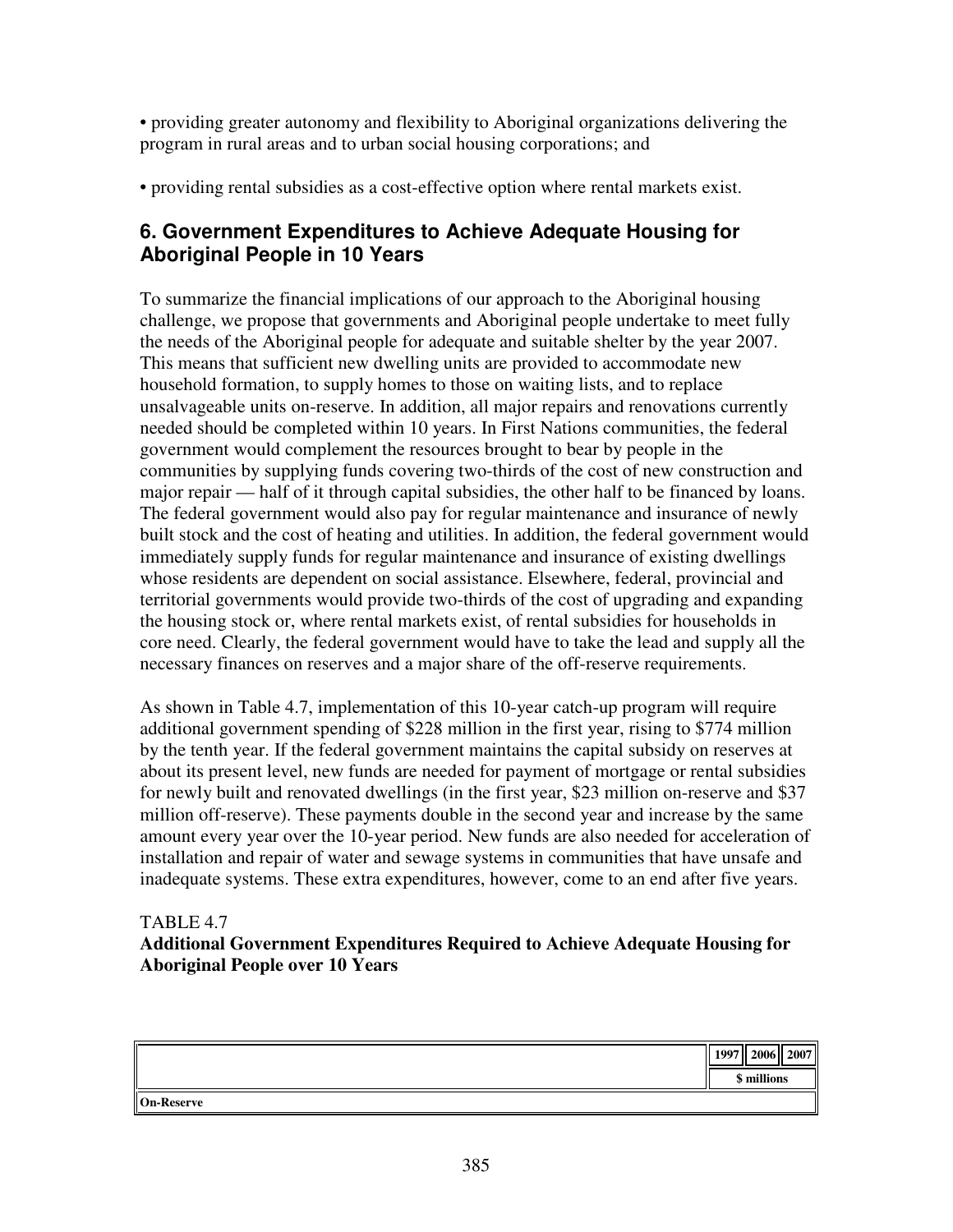| Construction of new dwellings and major repair (5,160 units per year, dropping to 3,000 units after 2006)                                      |                 |                         |       |  |  |
|------------------------------------------------------------------------------------------------------------------------------------------------|-----------------|-------------------------|-------|--|--|
| Capital subsidies                                                                                                                              | 169             | 169                     | 90    |  |  |
| Debt servicing (including maintenance)                                                                                                         | 23              | 230                     | 242   |  |  |
| Heating, electricity and utilities                                                                                                             | 7 <sup>1</sup>  | 72                      | 76    |  |  |
| Program delivery                                                                                                                               | 15              | 15                      | 15    |  |  |
| Government expenditures related to new and repaired dwellings                                                                                  | 214             | 486                     | 423   |  |  |
| Maintenance and insurance on existing stock                                                                                                    | 40              | 40                      | 40    |  |  |
| Total federal housing expenditures on-reserve                                                                                                  | 254             | 526II                   | 463   |  |  |
| Less existing expenditures                                                                                                                     |                 | $(141)$ $(141)$ $(141)$ |       |  |  |
| Net new federal housing expenditures on-reserve                                                                                                | 113             | 385                     | 322   |  |  |
| Net new federal expenditures on water and sanitation systems on-reserve                                                                        | 78              | 23                      | $-20$ |  |  |
| <b>Off-Reserve</b>                                                                                                                             |                 |                         |       |  |  |
| Mortgage and rental subsidies (federal, provincial and territorial governments; 3,860 units per year, dropping to<br>$2,160$ units after 2006) | 37 <sup>1</sup> | 366                     | 382   |  |  |
| Total incremental government expenditures for housing, water and sanitation                                                                    | 228             | 774                     | 684   |  |  |

*Note:* The estimate for water and sewer systems includes \$55 million to make existing systems adequate and safe and \$23 million to accommodate the increase in the annual volume of new construction.

By the end of the 10-year period, the backlog will have been eliminated and major repairs will no longer be needed. Accordingly, the level of construction and repair activity onreserve will have dropped by about one-half, and capital subsidies will have been reduced by the same proportion, as will expenditures for expanding infrastructure. The expenditures for infrastructure investment in Table 4.7 are estimated on an assumed cost of \$20,000 per unit. After the year 2006, the number of new homes constructed annually on-reserve is projected to decline by 2,150 units, from 5,160 to 3,010 units. Expenditures for debt servicing and heating, electricity and utilities on-reserve and for mortgage and rental subsidies off-reserve are related to the size of the stock of subsidized dwellings and will continue to be required after the catch-up period. Amounts required will increase over the years as more dwellings are added but at a lower rate than during the catch-up period.

On the basis of these projections, additional government expenditures related to housing for Aboriginal people would resume an upward trend after a one-time reduction at the end of the catch-up period. Two other factors need to be considered, however. First, loans for dwellings built before 1996 will be paid off at some point, and subsidies for payments on this debt will no longer be required. Further into the future, loans for construction during catch-up will be repaid. Hence, total government expenditures for Aboriginal housing will not keep rising inexorably in the future.

Second, and more important, if the economic circumstances of Aboriginal people improve, they will assume a larger share of housing costs, and the government share will be reduced accordingly. As noted elsewhere in this report, little progress is evident in this regard, but much greater economic self-reliance certainly is possible if policies are changed. We are convinced that on the basis of policies recommended in this report, significant economic gains are possible for Aboriginal people within 10 to 20 years. This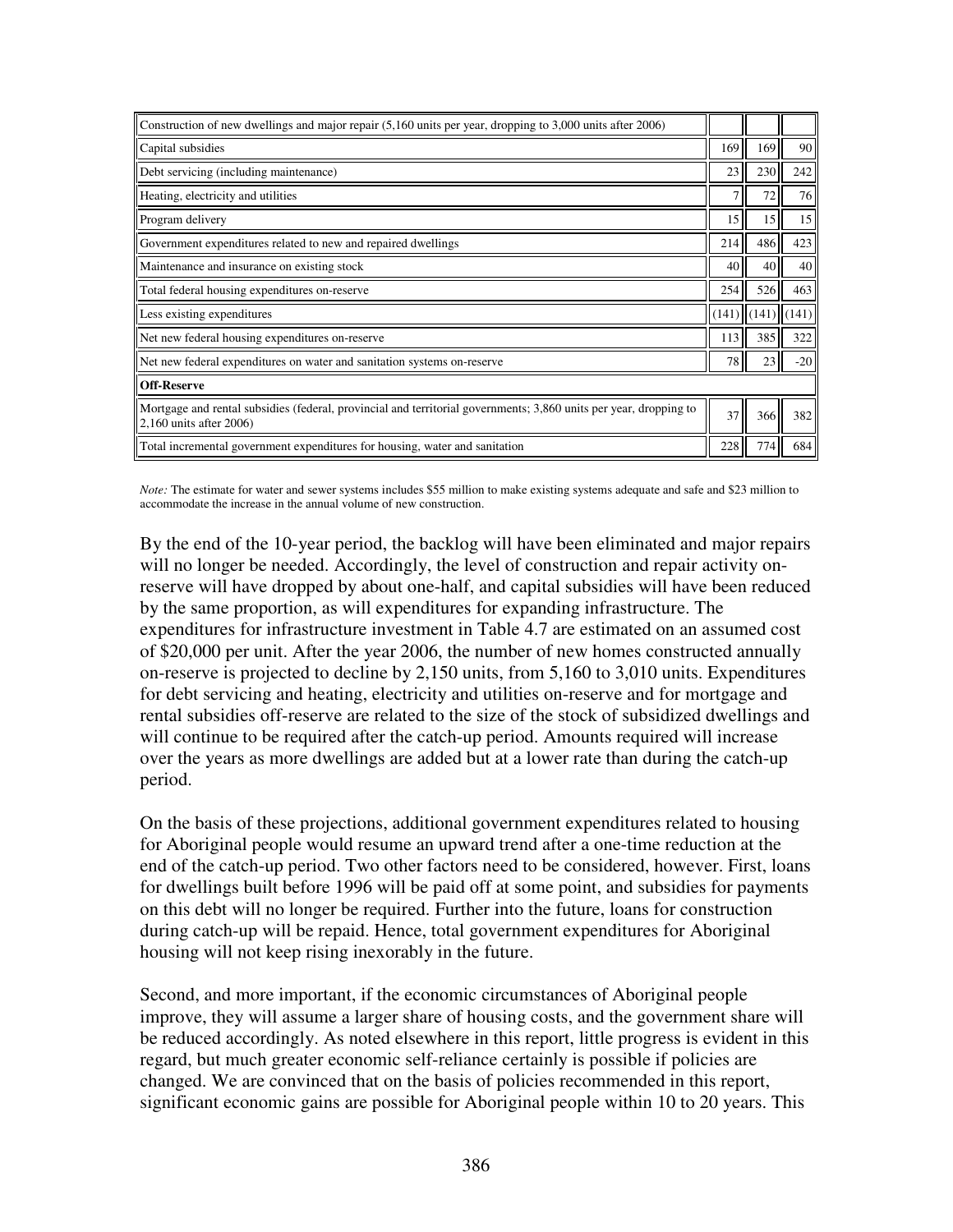is a key objective of our proposals. If poverty among Aboriginal people were eradicated, not only would expenditures on housing programs be sharply reduced, Aboriginal people would also contribute more revenues to governments. The implications of increasing economic self-reliance for government finances are examined in Volume 5, Chapter 3.

# **7. Revitalizing Aboriginal Communities Through Housing**

# **7.1 Economic Development**

Housing construction and maintenance provide excellent opportunities for Aboriginal employment and business creation because of their high local labour content. It is assumed that construction of a new unit requires 1.5 person-years, and major renovations 0.5 person-years. Needs are as estimated in this chapter, including all 42,700 new dwellings needed off-reserve to accommodate population growth off-reserve. A 10-year effort to meet housing needs will generate approximately 178,000 person-years of employment in the construction sector alone — not counting employment from maintenance and minor renovations and repair — or 17,800 full-time, full-year jobs. This would be close to twice the present level of Aboriginal employment in the sector.<sup>78</sup> To maximize benefits to Aboriginal communities, a focused effort to exploit new economic opportunities must accompany the building program. There will be opportunities to establish new businesses and acquire skills not just in construction, building supplies and financing but also in many other lines of business as more income earned in construction activity is spent in communities.

Considerable Aboriginal capacity already exists. In 1991, 6.1 per cent of Aboriginal adults reported an occupation in the construction sector, compared to 4.0 per cent of Canadians. <sup>79</sup> The proportion of construction businesses in Canada owned by Aboriginal people exceeds the Aboriginal share of the adult population. These businesses provide a wide range of services, from excavation to drywalling, road grading and paving to landscaping.<sup>80</sup> But they tend to be small, counting about three employees per firm, compared to five for other construction firms, and have low revenues per employee. In relation to the distribution of the Aboriginal population, private construction businesses are rather numerous in British Columbia and off-reserve and less common elsewhere.<sup>81</sup> On-reserve one finds more community-owned businesses and independent trades persons.

In isolated Aboriginal communities the construction sector tends to be locally oriented. On remote reserves, a small number of homes are built year after year, and because of the lack of alternative employment opportunities, band governments try to maximize the amount of paid work and on-the-job training. Often, geographic isolation means that there are few opportunities for businesses to expand and for tradespeople to earn income outside the community.

In more densely populated areas, Aboriginal businesses are participating increasingly in the larger markets. At the same time, Aboriginal governments are aiming to get the best value for their housing budgets and will give preference to local contractors only if they are competitive.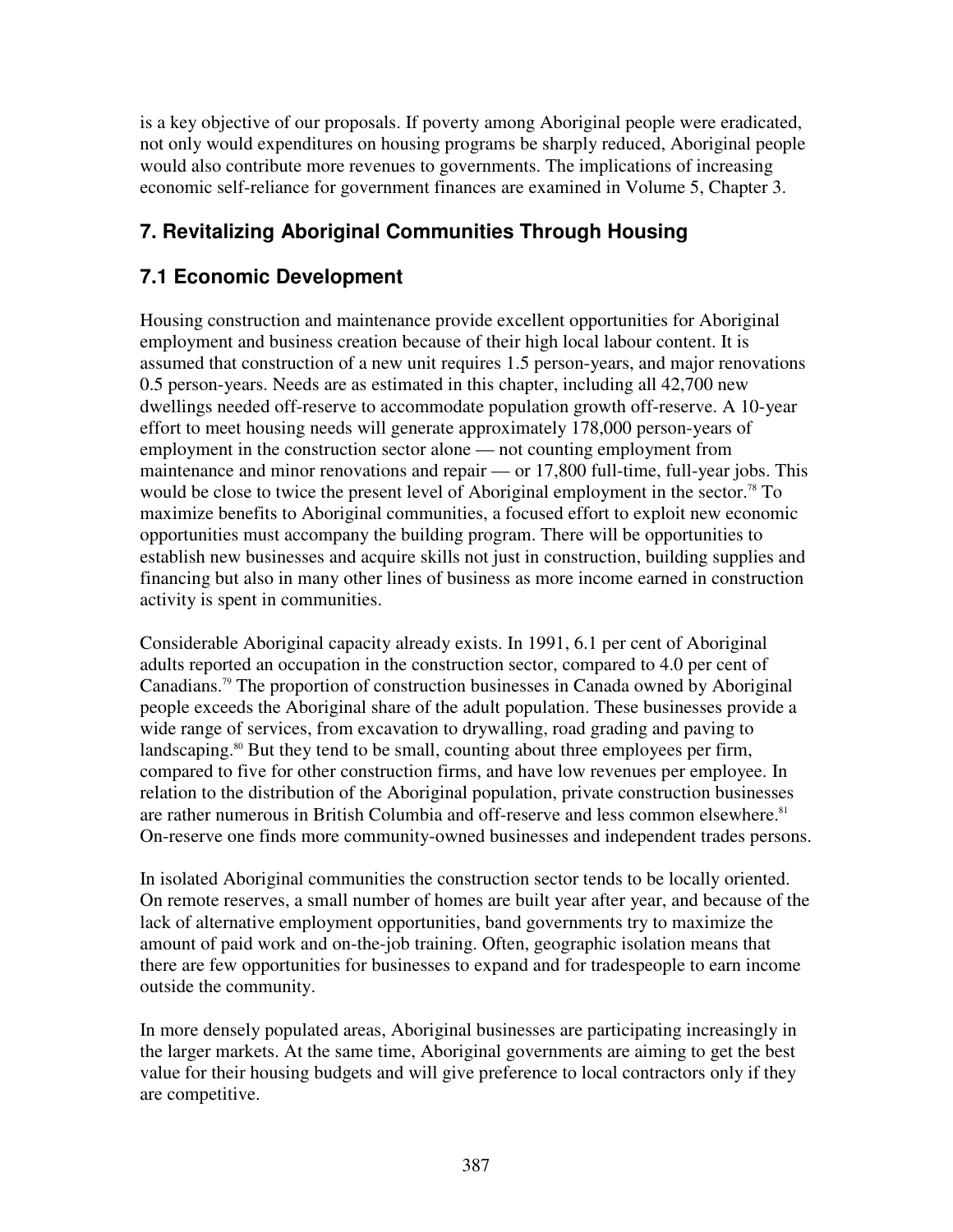A boom in housing construction and repair would do more than create jobs and higher profits. It would enable contractors to take on larger projects and gain experience before venturing into the wider regional market. The Aboriginal construction industry would be able to acquire the more advanced technical and large-project management skills in which it still lags. (See Volume 2, Chapter 5 for a discussion of specialized knowledge and skills needed for economic development.)

Greater gains are possible if communities work together, pooling their resources. For instance, through pooling, construction activity may reach the threshold at which acquisition of specialized equipment becomes profitable. Communities could own and operate businesses jointly or agree to rely on each other's specialized tradespeople, in particular if there is no regional market that offers opportunities for growth and specialization of Aboriginal businesses. An example of the potential for joint action, and one cited in Volume 2, Chapter 5, is the Cree Construction Company (Quebec), established in 1976 with a mandate to construct houses in Cree communities. It later expanded into road construction and maintenance, infrastructure and renovation works, and environmental projects. The company reached just under \$66 million in business volume in 1993-94, with a profit of \$4,253,000 before taxes and a net profit of \$2,678,082. During the peak season that year, 250 Cree were employed throughout the territory. 82

A similar approach could be taken with building supplies. As almost all Aboriginal communities are too small to have a building supply store and sawmill, pooling of local demand that is boosted by catch-up construction activity will create new opportunities to establish businesses and factories or to make them more competitive. For instance, in Wikwemikong on Manitoulin Island, a building supply store is jointly owned by the First Nations communities in the region. Some communities have not been satisfied with the service and cost-competitiveness of the store, but these problems are now being addressed. There are plans to open a store in Sioux Lookout to supply communities in the region, but it is feared that this might trigger a price war with current suppliers. An increase in demand for materials flowing from greater housing activity will make this store and others like it more viable. There is also potential for spin-off businesses, as illustrated by the community-owned construction company in Fort Chipewyan, which has developed an equipment rental operation.

There is growing interest in using locally produced materials in home construction, and some communities are looking into design and pre-fabrication as a way to provide yearround employment. With building materials, building kits, log homes and prefabricated dwelling components, possibly with Aboriginal designs, it may be feasible to break into national or international markets. In the past decade, the technology of pre-engineered dwellings in Canada has advanced tremendously, to the point where companies are exporting the majority of their products, especially log houses, to the most demanding markets in the world. A Canada-wide Aboriginal building materials corporation could be created to assemble and ship housing kits at lowest cost and with maximum Aboriginal content.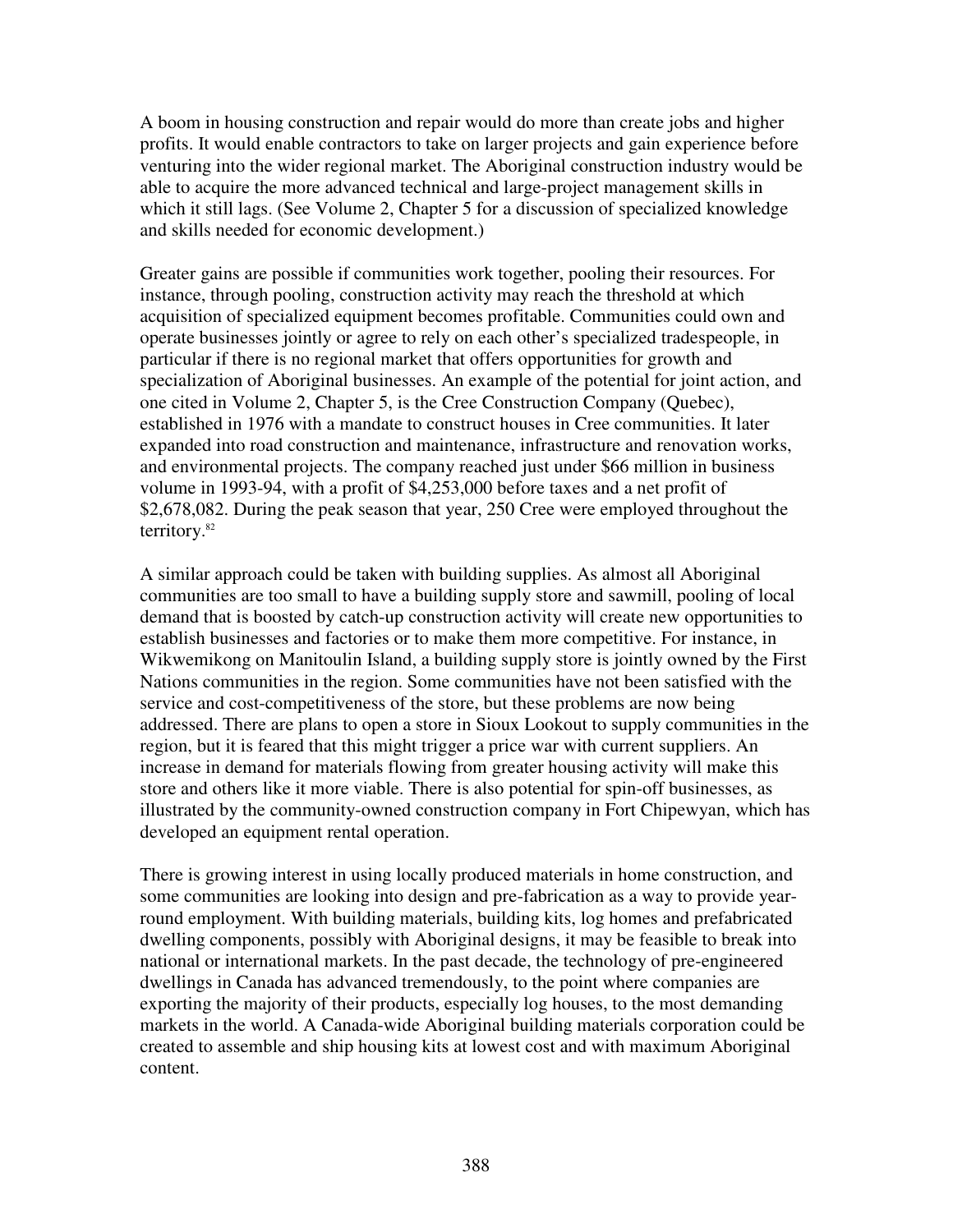The indirect effects of a housing construction boom on the economic development of Aboriginal communities could far outweigh the opportunities in sectors directly related to housing. A housing boom would bring much more income into communities, which, together with income now spent outside communities, could provide a sufficient market for new local services such as general stores, repair of automobiles and equipment and other services. In Volume 2, Chapter 5 we cited a study conducted for the Shuswap Nation Tribal Council in British Columbia, which found that 81 per cent of all consumer expenditures in the six communities studied were made off-reserve. At an average of \$16,700 per household, the 457 households in these communities inject \$7.3 million annually into the non-Aboriginal economy. <sup>83</sup> This indicates the potential for developing services in the communities, a potential that would be larger still with the incomes generated by an intensive housing program. Communities would also be able to accumulate savings and build capital for further investment.

To maximize business development, capital needs to be available. As construction activity accelerates, the government should stand ready to supply equity capital to new and expanding businesses. It is unfortunate that business development programs have taken the brunt of federal expenditure restraint; this should be reversed. In Volume 2, Chapter 5 we recommended that the federal government restore funding for programs that provide equity contributions to businesses to the highest level experienced in the last decade.

Small Aboriginal construction firms as a rule are unable to obtain performance bonds, making it difficult for them to break into the wider market and undertake larger projects. Governments sometimes waive the bonding requirement, and some Aboriginal capital corporations have provided a line of credit on occasion, but no general remedy is available. It appears that specific support of Aboriginal firms at strategic moments is necessary. These firms can boost their own preparedness through joint ventures or subcontracting on larger projects.

Throughout our hearings, organizations involved in housing argued that an Aboriginal financing institution should be created to capitalize on opportunities related to housing and ensure that the substantial profits from interest on loans remain within the Aboriginal community. At present, there is only a minimal Aboriginal presence in the financial sector. A few communities have caisses populaires and credit unions involved in local lending activities. The largest independent Aboriginal financial institution is Peace Hills Trust, a full-service trust company.

In Volume 2, Chapter 5 we argued that banking services should be made available in or be accessible within a reasonable distance of all Aboriginal communities, through the establishment of credit unions and bank branches. The demand for mortgage loans, especially during a catch-up housing construction program, will make establishment of credit unions or bank branches more feasible. In a number of First Nations communities, private mortgages without ministerial and band guarantees are a realistic possibility, as methods now exist to use real property on-reserve effectively as security for loans without violating the *Indian Act* or risking alienation of reserve land.<sup>84</sup>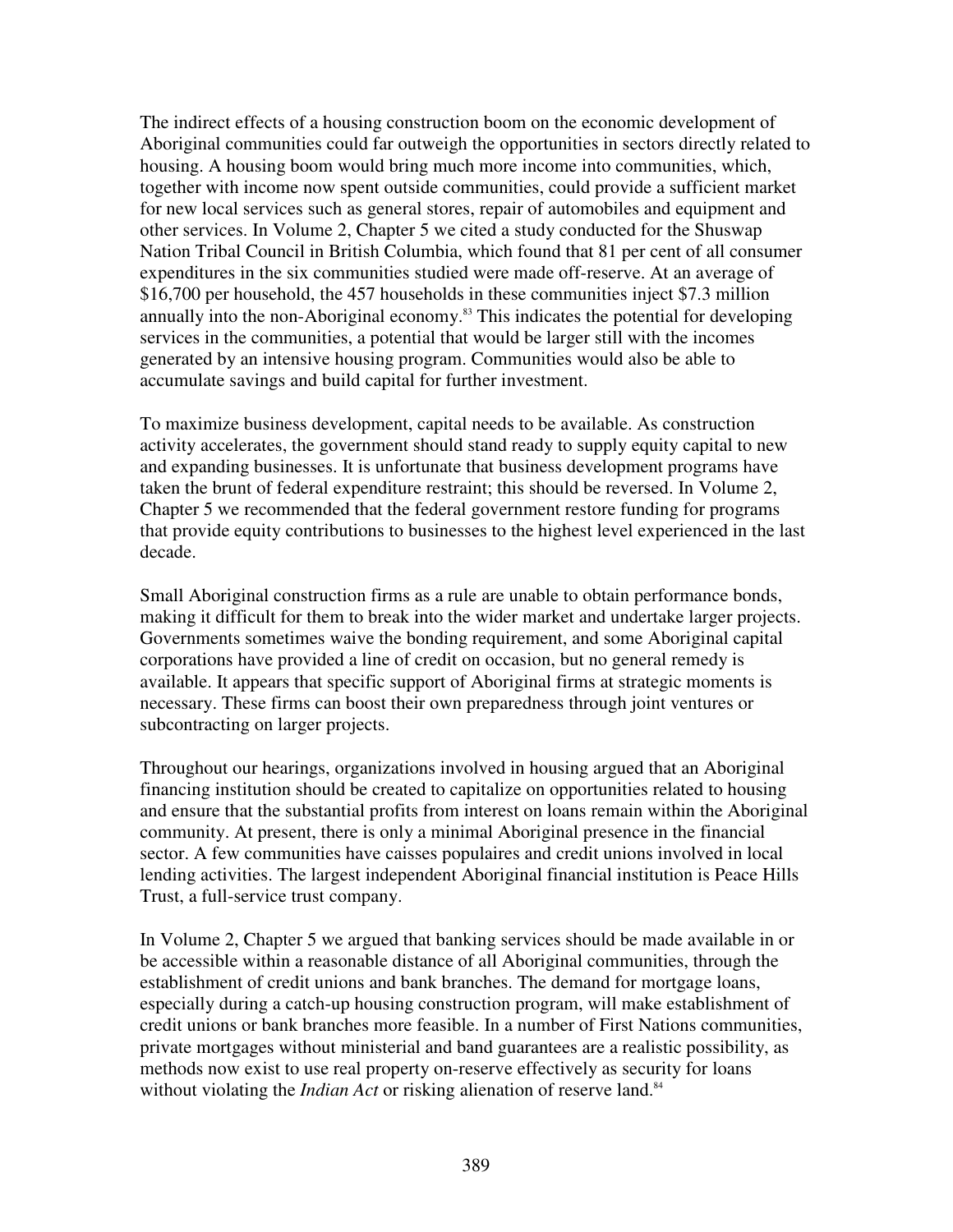Such opportunities may multiply in the future as economic development proceeds and arrangements for housing tenure are clarified.

For many First Nations communities, band governments will continue to deliver housing, and the financing of CMHC-subsidized units will remain the model for some time. This involves loans centrally financed by CMHC or by private institutions or capital market funds. (An example of a private fund is the proposal to create a First Peoples trust, as described in Volume 2, Chapter 5.) Here too opportunities for Aboriginal involvement exist. Two Aboriginal capital corporations (ACCs) have recently begun to act as agents for CMHC. One of these, All Nations Trust of Kamloops, B.C., is incorporated as a trust company and could evolve to become a full-service deposit-taking financial institution. Other ACCs are not so well-positioned, and their small capital base and high-risk lending for small business development do not constitute a good starting point for becoming banking or trust companies. However, involving ACCs and similar Aboriginal institutions in the delivery of mortgage loans makes good business sense, and we believe governments should expand participation of Aboriginal institutions in financing residential mortgages and other loans as opportunities to do so increase and Aboriginal financial and institutional capacity grows.

For maintenance and repair of housing, small-scale solutions that reflect the smaller amount of capital involved may be appropriate. A community savings institution could be involved in lending for renovation projects or new pieces of household equipment, with repayment over a shorter period and with community 'loan circle' repayment schemes. (For more information on community loan circles, see Volume 2, Chapter 5.)

### **Recommendation**

The Commission recommends that

### **3.4.15**

The government of Canada help Aboriginal people exploit the economic development opportunities arising from an increase in construction, repair and maintenance of dwellings for Aboriginal people

• by providing funding and support through training and business development programs; and

• by actively expanding the involvement of Aboriginal financial institutions in mortgage financing as agents of CMHC and as mortgage lenders.

# **7.2 Political, Social and Cultural Benefits**

To conclude this chapter, we return to one of its leading themes: the significance of housing for community activity, self-expression and healing. To illustrate this theme, we look at the story of a community that was relocated and obtained funding to rebuild.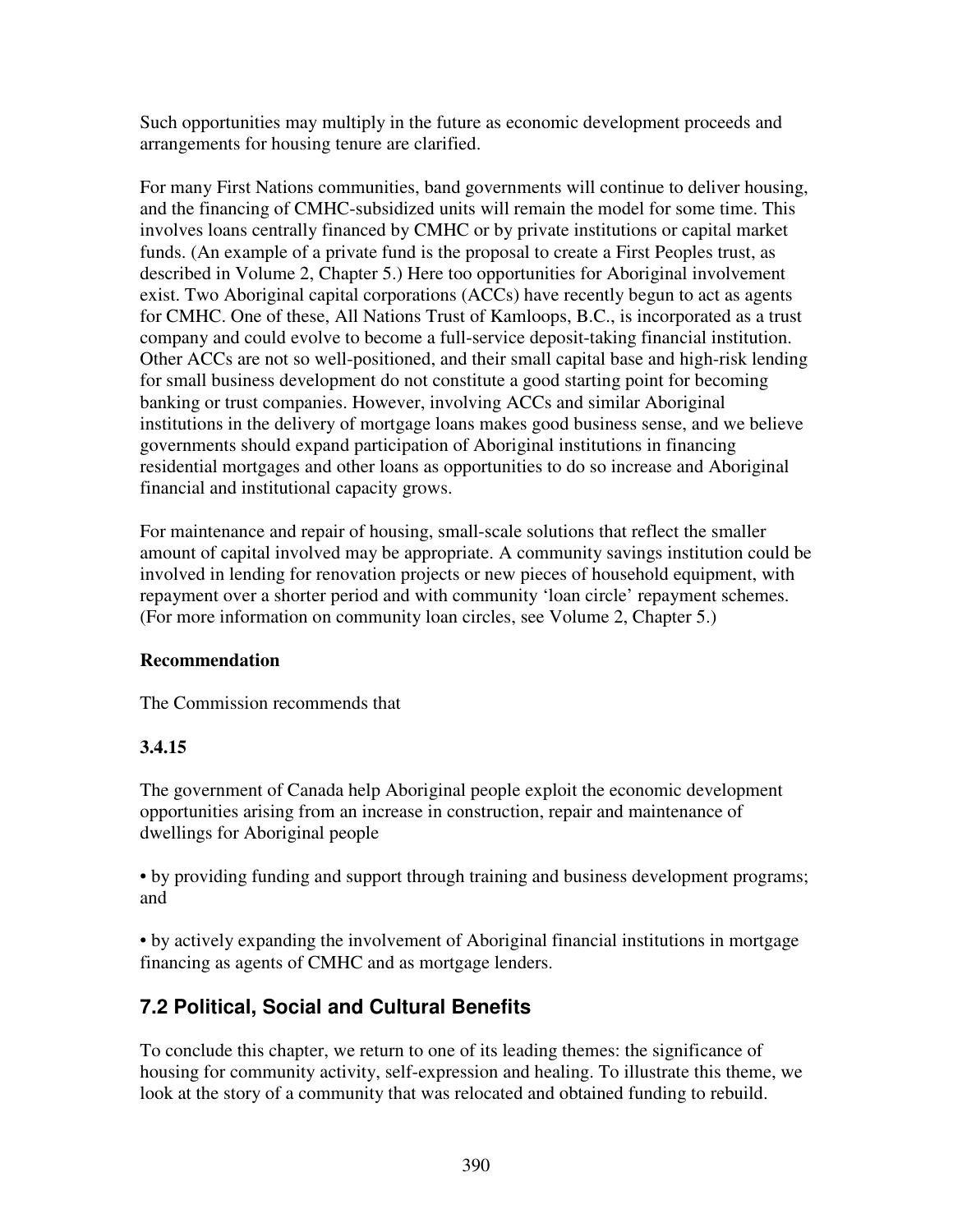While most communities will not be able to focus on their housing needs in the same intensive way, the example is nonetheless instructive.

The Cree community of Oujé-Bougoumou, Quebec, chosen by the United Nations as one of 50 exemplary communities around the world, provides a vivid example of how traditional values and culture can be combined with modern design and technology, providing the basis for cultural renewal. <sup>85</sup> Forced out of their homes seven times over five decades to make way for mining developments, deprived of their independent status as a band in 1936, and finally dispersed in 1974 to other communities or relegated to living in shacks beside logging roads, the living conditions of the Oujé-Bougoumou Cree had degenerated by 1986 to a state described in a report prepared for the Grand Council of the Crees of Quebec as the worst in the developed world.

In 1982, they began a long and difficult campaign to regain their rights to their land. An agreement with Quebec was concluded in 1989, though only after a high profile blockade of the main logging road to Nemaska. The agreement provided surface rights to 167 square kilometres of land, together with \$25 million toward the construction of a village for their 525 community members and the development of socio-economic programs. In 1992, the federal government contributed an additional \$50 million.

The design of the village takes into account more than physical accommodation and encompasses concerns about cultural renewal, economic development, environmental sustainability and social healing. The depth of the feeling about this new village is captured in the words of three of its residents, as recorded by John Goddard:

I still shiver when I say the word 'home'.

I can't find the words to describe the joy, the happiness, the love I feel in this community.

The hurt and pain is in the past now. I am happy that my two children will not grow up with a lonely feeling in their hearts like I did.<sup>86</sup>

Goddard reports that when Chief Abel Bosum opened the medical clinic, he said that he thinks of the entire village as a healing centre, a place of learning, physical sustenance and spiritual renewal, an environment that produces healthy, secure, confident and optimistic people.

The village, designed by Aboriginal architect Douglas Cardinal, with extensive involvement of community members, has a number of features to foster renewal:

• central buildings that combine teepee shapes with modern forms, houses designed to echo the style of the central buildings and a layout reflecting traditional Cree settlement patterns;

• an open pavilion or *saptuan*, a longhouse-style meeting place that doubles as a skating rink in the winter;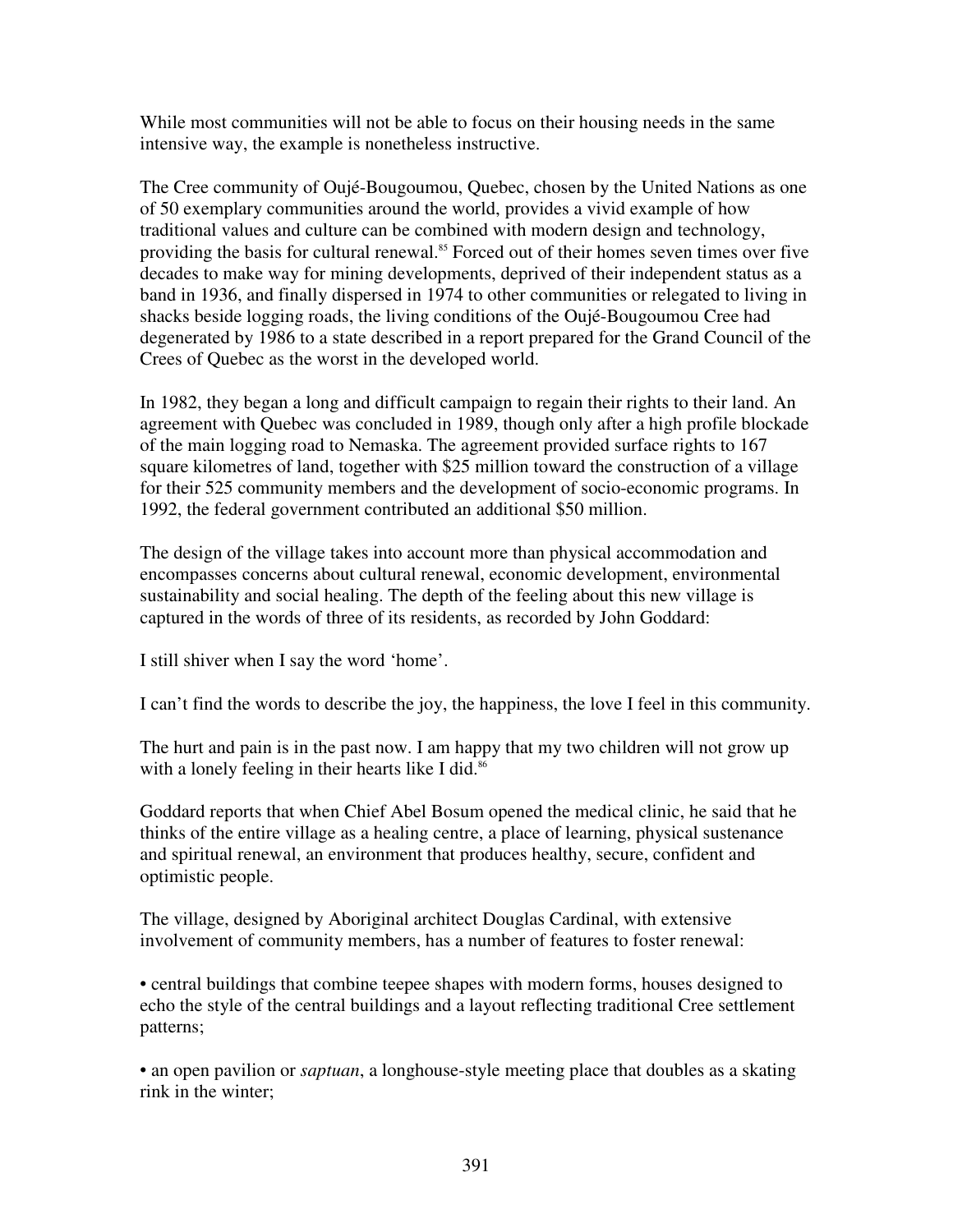- an innovative district heating system that uses waste sawdust from nearby mills;
- a home ownership program with payments geared to income;

• a school that functions as a place for both learning and recreation and that has become a centre of village life;

• regular workshops to discuss the roles and responsibilities of community living to make the transition from 23 years of dispersion to a significantly altered way of life; and

• a summer work program for youth to help foster a new attitude toward personal effort and wealth creation.

Deciding to develop their village with a district heating system was one of the major decisions the community had to make, because it required a substantial capital investment and the building of energy-efficient homes, while the revenues expected from those houses would be so low that the viability of the district system was not assured. The Oujé-Bougoumou community report, *On the Road to Self-Reliance,* documents their reason for proceeding with the system:

The key to understanding the community's decision is that they viewed the district heating system as an integral part of the future socio-economic development of the community, and thereby, having an impact on local employment, on future community projects and on their innovative housing program. They were not looking strictly at shortterm economic return. They had instead adopted a profoundly comprehensive view of community economics and were convinced that the community as a whole would reap substantial benefits from the installation of a district heating system.

Over the long term, the Commission sees an increasing capacity to make housing and community services a centrepiece of cultural and community renewal because they are so tangible and visible. Indeed, we believe housing can and should be a key part of community healing and of cultural revival and self-definition among Aboriginal peoples. Aboriginal design and environmental technologies could reflect the rich history and the deep environmental sensitivity of communities and regions.

The opportunities range from actual use of heritage designs to new versions of housing that capture the spirit of historical dwelling designs and carry it forward in a contemporary way. Distinctive Aboriginal housing could make a significant contribution to a more vibrant and liveable Canada.

Because poor quality housing and community services are reflections of poverty and a deeper malaise as well as contributors to them, appropriate actions to improve living conditions are a vital part of community building. However, when provided without participation or close attention to individual and community needs, housing and community services become yet another message of dependency and subordinate status.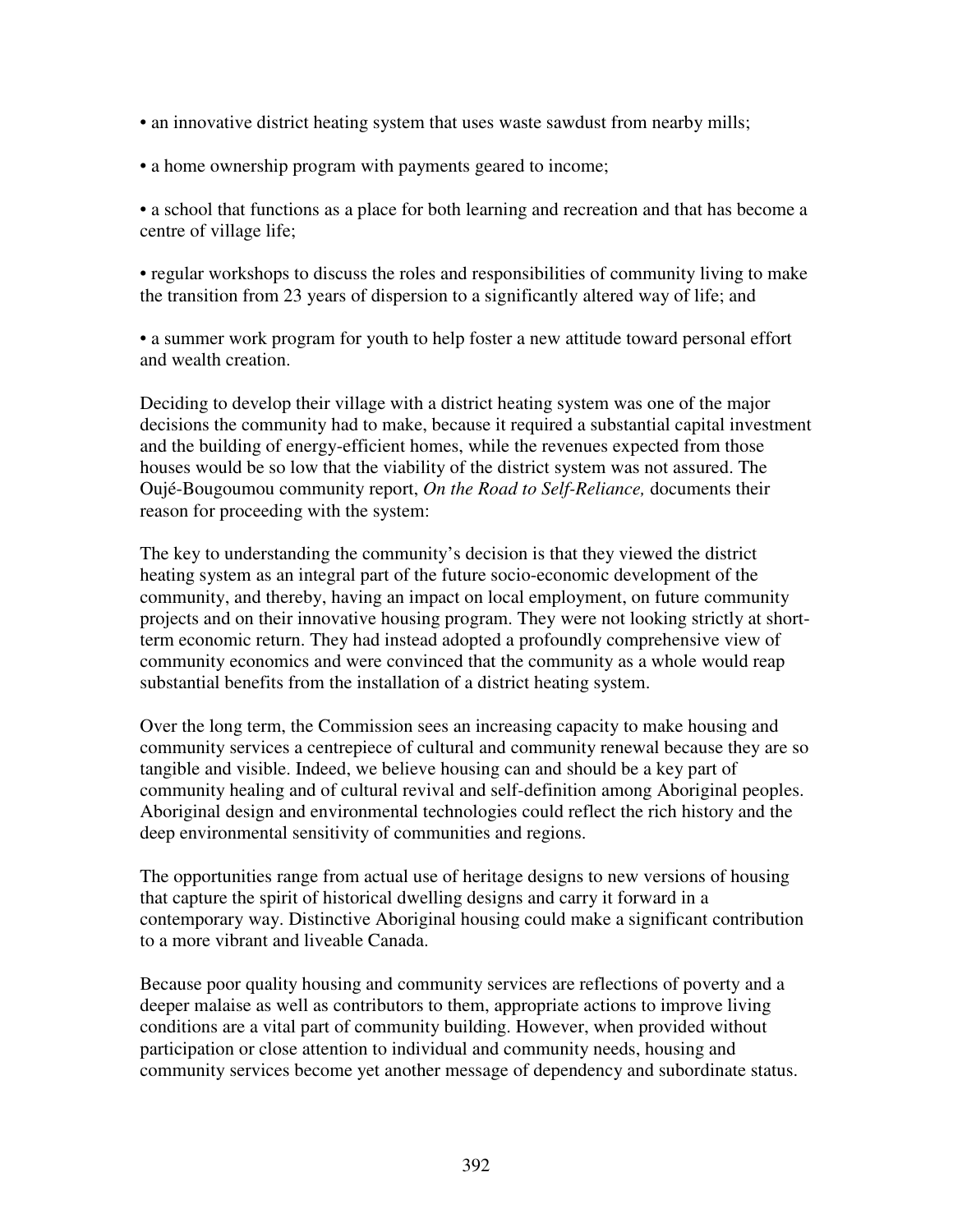The lessons of Oujé-Bougoumou underscore this point. In the words of Chief Abel Bosum:

Now we are no longer the 'forgotten Crees'. We are no longer the passive victims of industrial forces, no longer the pathetic, oppressed people seeking the sympathy of others. Instead, we have become daring innovators and self-confident planners.

Instead of winning people's sympathy, we are now gaining their respect.<sup>87</sup>

### **Notes:**

**1** To place these expenditures in context, in 1993-1994, all governments combined spent \$3.9 billion on housing for Canadians in need. (Statistics Canada, "Public Sector Finance, 1994-1995: Financial Management System", catalogue no. 68-212, Table 1.33.) Expenditures on social housing (assistance to households in need that cannot obtain affordable, suitable and adequate shelter in the private market) by the Canada Mortgage and Housing Corporation (CMHC) were in excess of \$2 billion in the same year. In addition, governments provide shelter allowances to households dependent on social assistance.

**2** Statistics Canada, Aboriginal Peoples Survey (APS), "1-Disability, 2-Housing", catalogue no. 89-535.

**3** The source of the figures for Canada as a whole is Statistics Canada, "Household Facilities and Equipment, 1995", Catalogue No. 64-202. Caution must be used in comparing data from this catalogue with APS figures since categories and samples used are somewhat different. (For a general discussion of the sources of data used by the Commission in this report, see Volume 1, Chapter 2, particularly the endnotes.) However, overall patterns seem clear enough. Since the Canadian data include Aboriginal households (except those living on reserves), disparities may appear somewhat smaller than if Aboriginal households were excluded. In Table 4.1 and Table 4.2, the general Canadian data include only non-farm, non-reserve dwellings. The Aboriginal data include all non-farm dwellings, including those on reserves, where at least one of the occupants self-identifies as an Aboriginal person. Note that tenant-occupied dwellings do not include band-owned housing, which is treated as a separate category (see Table 4.2). 'Owner's major payments per month' refers to the average monthly payments made by the owner to secure shelter.

**4** DIAND and CMHC made their estimates of housing need available to the Royal Commission on Aboriginal Peoples.

**5** The estimate of Canadian households in core need was published by CMHC in *Research and Development Highlights*, Socio-Economic Series "Canadian Housing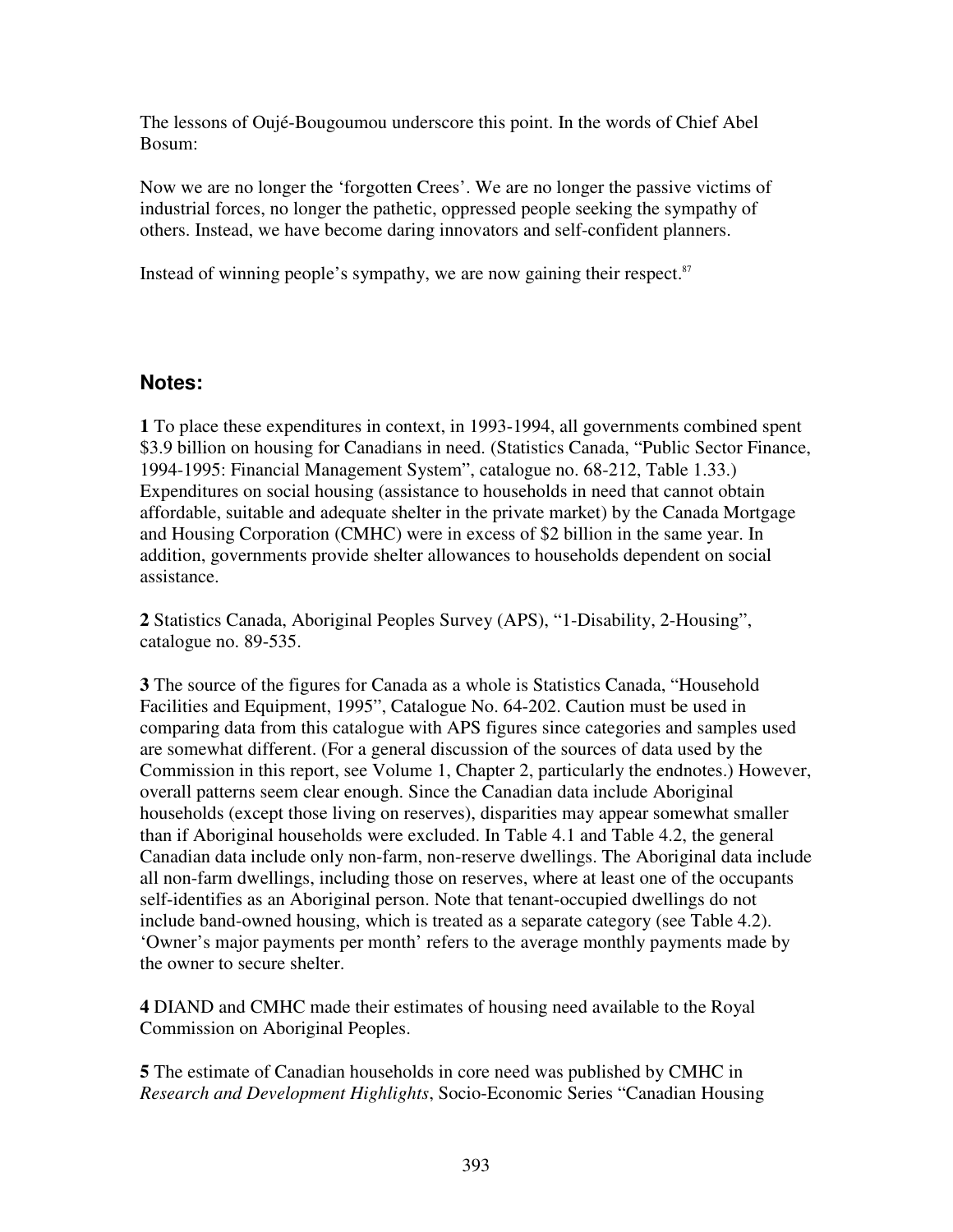Need, 1991", Issue 11 (Ottawa: CMHC, 1993). This estimate is based on the household income, facilities and equipment data base at Statistics Canada (which contains data from several sources, including the household facilities and equipment survey, on which the Canadian data in Table 4.1 are based), whereas the estimate for Aboriginal people offreserve is based on the Aboriginal peoples survey. The two sources are not consistent, and the number given for the Aboriginal share of households in core need must therefore be treated with caution.

**6** Transcripts of the Royal Commission on Aboriginal Peoples [hereafter RCAP transcripts], Orillia, Ontario, 12 May 1993.

**7** RCAP transcripts, Lethbridge, Alberta, 25 May 1993.

**8** RCAP transcripts, Vancouver, British Columbia, 3 June 1993.

**9** According to 1993-94 data from *Canadian Housing Statistics, 1994*, CMHC social housing made up about 20 per cent of housing on reserves, 13 per cent of urban Aboriginal housing, and less than 9 per cent of Aboriginal housing in rural areas and smaller communities. DIAND also provides assistance for housing in First Nations communities, but its program has tended to deliver poorly built, rapidly deteriorating dwellings.

**10** Chapter 3 of this volume documents the higher rates among Aboriginal people of illness and death due to infectious diseases. Press reports continue to add to the body of evidence. For example, the Mathias Colomb Cree Nation in northern Manitoba recently reported 300 cases of hepatitis and 12 cases of TB among the 1,960 residents of the reserve, and several other health problems. Among the probable causes are overcrowding (few homes have been built in the past few years because of large debts), a water supply contaminated by seepage from a sewage lagoon, toxic gases from an old industrial site over which a school gymnasium was built, and methane gas build-up from a deteriorated sewer line under one of the homes. "Home, horrible home", *Winnipeg Free Press*, Sunday, 5 November 1995, p. A5; and "Indians blame polluted land for epidemic of hepatitis, TB", *Globe and Mail*, 23 November 1995, p. A3.

**11** The Aboriginal rate of deaths from fire is 3.5 times the non-Aboriginal rate, as reported in House of Commons, Fourth Report of the Standing Committee on Aboriginal Affairs, *A Time for Action: Aboriginal and Northern Housing* (Ottawa: December 1992).

**12** Obonsawin-Irwin Consulting, "Aboriginal Self-Determination: The Role of Aboriginal Urban Housing Initiatives", research study prepared for the Royal Commission on Aboriginal Peoples [RCAP] (1994). For information about research studies prepared for RCAP, see *A Note About Sources* at the beginning of this volume. The four case studies (research studies prepared for RCAP) are MEwS Corporation (Stan Willox), "Urban Aboriginal Housing Project, Case Study: Gabriel Housing Corporation" (1993); H.P. Consultants, "Skigin-Elnoog Housing Corporation" (1993); George W. Miller, "Inuit Non-Profit Housing Corporation of Ottawa: A Case Study"; and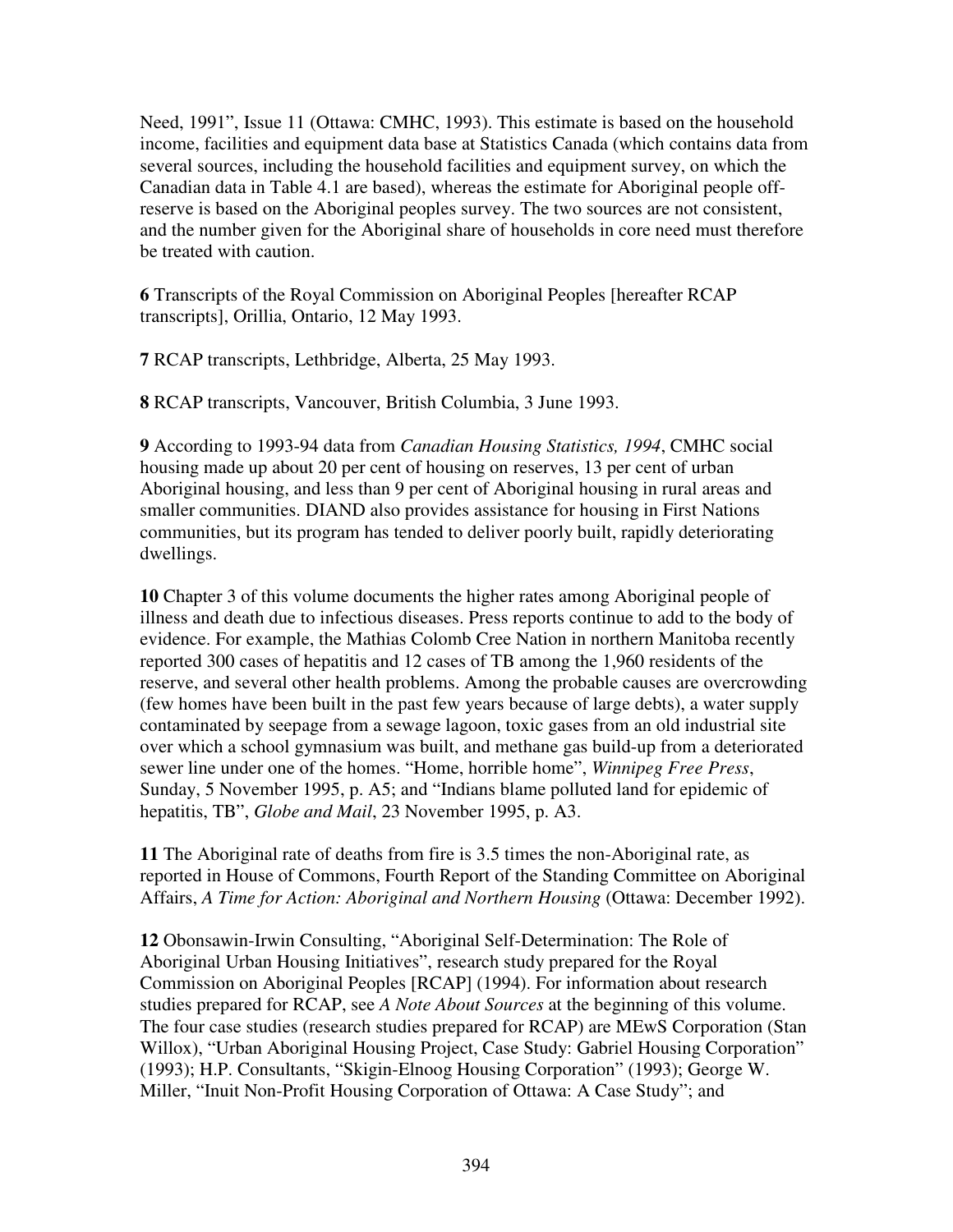Obonsawin-Irwin Consulting, "A Case Study of Urban Native Homes Inc. of Hamilton" (1993).

**13** Department of Indian Affairs and Northern Development [DIAND], *Laying the Foundations of a New On-Reserve Housing Program, Discussion Paper* (Ottawa: Supply and Services, 1990), pp. 1-2.

**14** Liberal Party of Canada, *Creating Opportunity: The Liberal Plan for Canada* (Ottawa: Liberal Party of Canada, 1993), p. 100.

**15** Assembly of First Nations, Presentation to the Standing Committee on Aboriginal Affairs on First Nations' Housing, 18 February 1992, as quoted in *A Time for Action*, Standing Committee on Aboriginal Affairs (cited in note 11), p. 23.

**16** Assembly of First Nations, "Reclaiming Our Nationhood, Strengthening Our Heritage: Report to the Royal Commission on Aboriginal Peoples (1993), recommendation 92. For information about briefs submitted to RCAP, see *A Note About Sources* at the beginning of this volume."

**17** Tony Coté, director, Saskatchewan Indian Housing Corporation, in House of Commons, *Minutes of Proceedings and Evidence of the Standing Committee on Aboriginal Affairs*, Issue No. 23 (Ottawa: Queen's Printer, 1992), p. 9.

**18** Statistics Canada, "Public Sector Finance" (cited in note 1).

**19** The first steps toward a review of the on-reserve housing policy were taken in 1988. The discussion paper *Laying the Foundations* (cited in note 13) was issued in 1990. To date, no new policies have been announced.

**20** National Aboriginal Housing Committee, "First Our Lands, Now Our Homes---A Response to the Urban and Rural Native Housing Crisis Created by Canada's Federal Budget Cutbacks", brief submitted to RCAP (1993), p. 5.

**21** National Aboriginal Housing Committee, "First Our Lands, Now Our Homes", p. 8.

**22** See also Attorney General of Ontario, "The Protection of Social and Economic Rights: A Comparative Study", Staff Paper, Constitutional Law and Policy Division, Ministry of the Attorney General of Ontario, 19 September 1991.

**23** The right of Aboriginal people to a land and economic base is also beginning to be asserted in international law. A Draft Declaration on the Rights of Indigenous Peoples is being developed by the United Nations Working Group on Indigenous Populations and recognizes Indigenous peoples' rights to territory and to "freely pursue their economic, social and cultural development".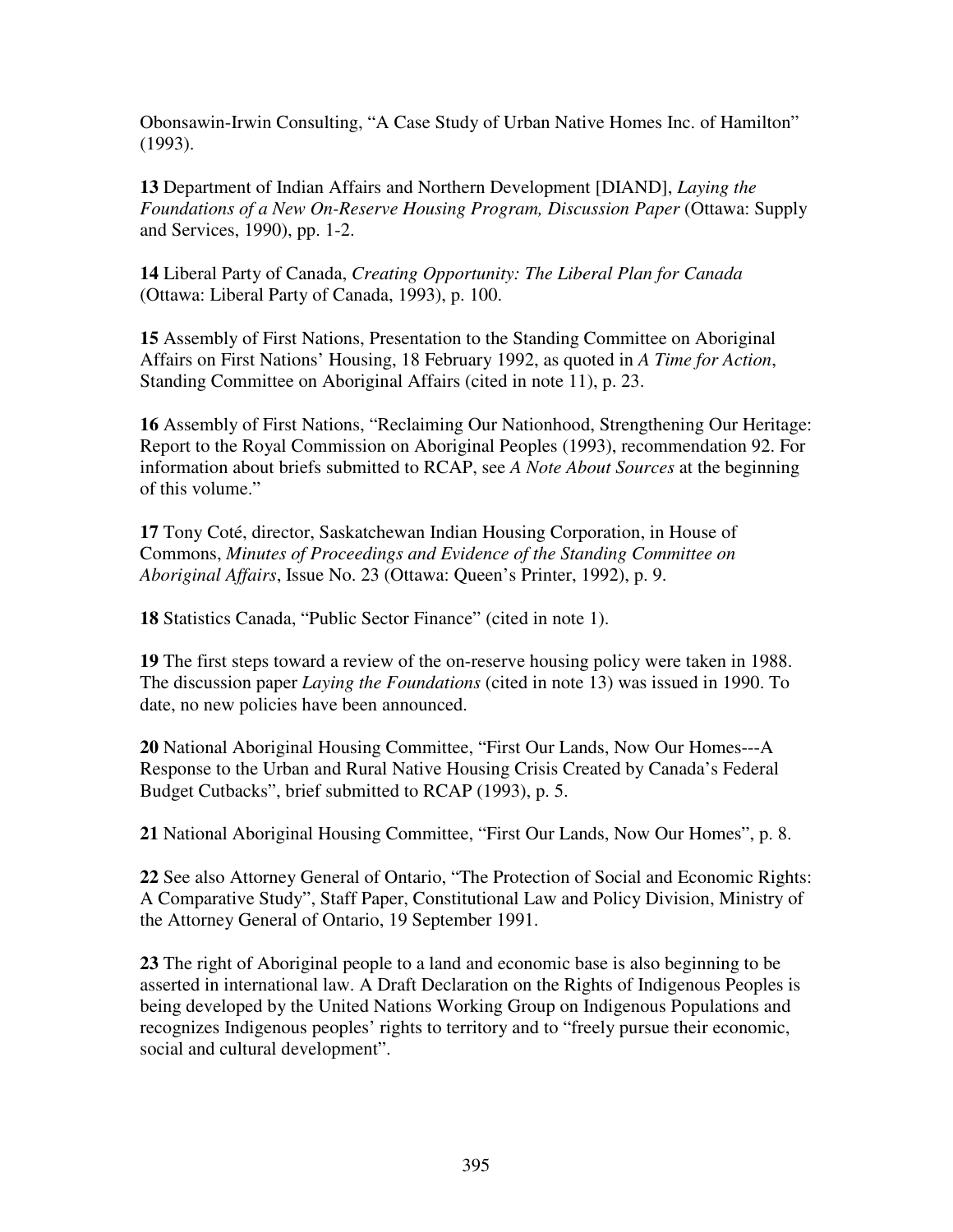**24** This obligation of governments is also being asserted in international forums. Article 22 of the UN Draft Declaration on the Rights of Indigenous Peoples states: "Indigenous peoples have the right to special measures for the immediate, effective and continuing improvement of their economic and social conditions, including in the areas of employment, vocational training and retraining, housing, sanitation, health and social security."

**25** Health Canada and DIAND, *Community Drinking Water and Sewage Treatment in First Nations Communities* (Ottawa: Public Works and Government Services, 1995).

**26** The federal government pays about 80 per cent of the cost of installing and operating sewage systems; service charges cover the remaining 20 per cent.

**27** Government of Canada, *The State of Canada's Environment* (Ottawa: Supply and Services, 1991).

**28** DIAND, *Arctic Environmental Strategy Progress Report* (Ottawa: 1995).

**29** The Green Plan funds have been integrated into the annual budgets for DIAND and are not identified separately in the estimates or the public accounts. See DIAND and Canadian Polar Commission, *1995-96 Estimates*, Part III: *Expenditure Plan* (Ottawa: Supply and Services, 1995).

**30** Health Canada and DIAND, *Community Drinking Water and Sewage Treatment* (cited in note 25), pp. 10 and 13. Probably close to two-thirds of the amount spent was for site preparation and servicing of new dwellings. At an average investment of \$20,000 per dwelling (an average reflecting recent experience) and approximately 4,000 dwellings per year, \$320 million would have been needed over four years for new dwellings. Thus, \$167.6 million or just over one-third of the total of \$487.6 million would have been available for improvement of inadequate systems. This is confirmed by data from the *Housing and Infrastructure Report, 1994*, and the main estimates of 1991-92 to 1995-96, showing that \$98 million out of \$270 million for water and sewer projects was spent in communities lacking adequate systems or having only partial systems, while the other two-thirds was used to hook up newly built homes. (Only projects with a total value of more than \$1 million are listed in the estimates.)

**31** DIAND and Canadian Polar Commission, *1995-96 Estimates* (cited in note 29). No comparable data are available for Canadian homes.

**32** This estimate is based on the assumption that the systems for which no engineering studies have been completed will cost as much, on average, as those costed. As costs of construction and repair vary widely among systems, this figure is only an approximation. On 10 July 1996 the government announced that it would reallocate \$98.5 million within the existing DIAND budget to accelerate work on First Nations community water and sewage systems.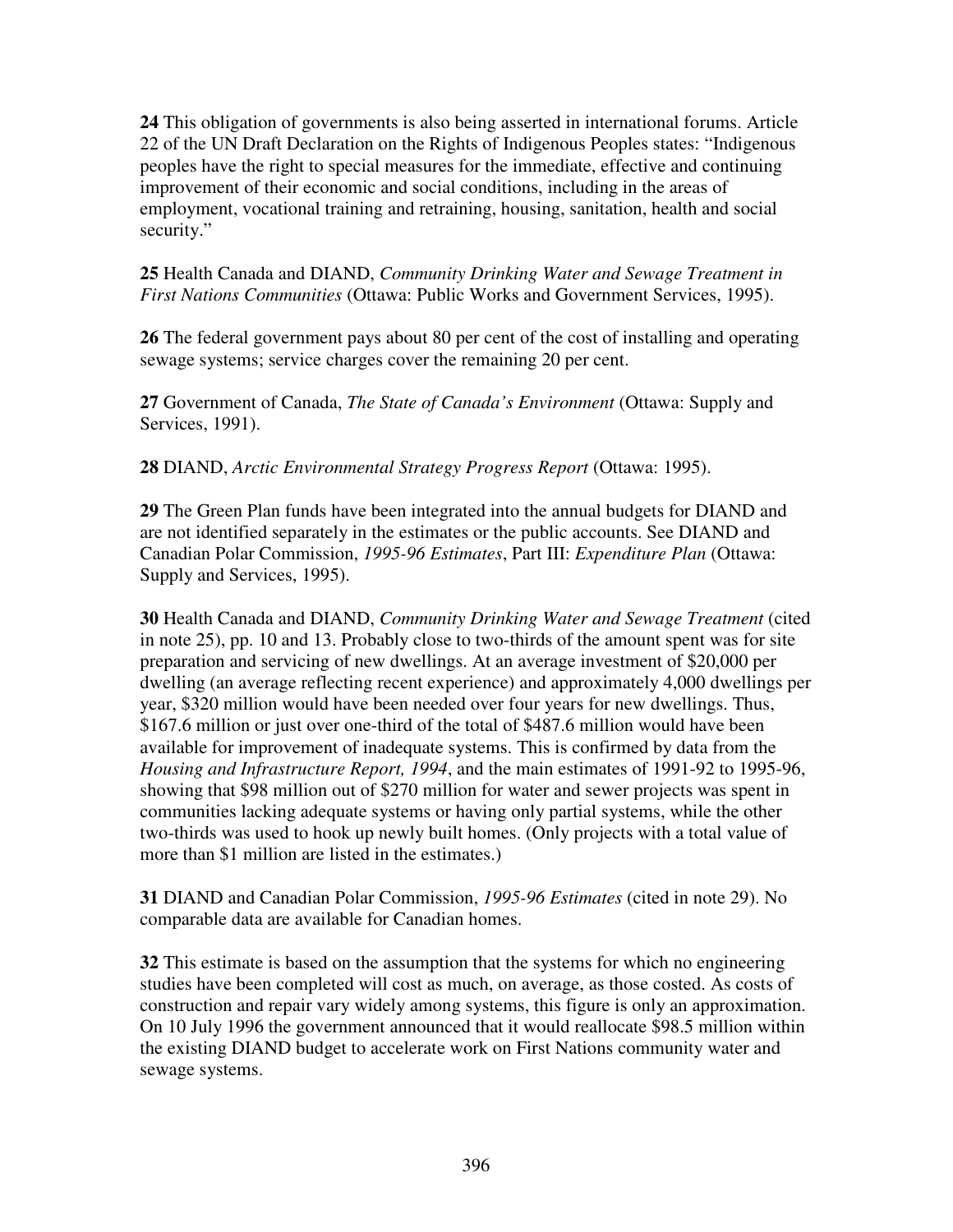**33** Approximately one-third of capital spending on sewer and water systems over the past four years was on sites with inadequate facilities.

**34** See Figure 40, Details of Major Capital Projects, in *1995-96 Estimates* (cited in note 29).

**35** 'Small community flows' refers to miniaturized water and sewage systems. Facilities in dwellings are designed to minimize use of water and accumulation of wastewater. Water is supplied and wastewater collected by small haul tanks pulled by tractors, snowmobiles or all-terrain vehicles.

**36** Health Canada and DIAND, *Community Drinking Water and Sewage Treatment* (cited in note 25), p. 14.

**37** In 1994-95, DIAND allocated \$27.5 million to operating water systems and \$12.6 million for wastewater. Almost half the funds relates to water delivery and wastewater removal by truck plus payments to municipalities for services. In addition, DIAND allocated \$1.2 million to management and training related to community service systems. Information provided by Finance Branch, DIAND.

**38** Health Canada and DIAND, *Community Drinking Water and Sewage Treatment* (cited in note 25), p. 19.

**39** These numbers are based on data provided by DIAND and differ from Tables 4.1 and 4.2, which are based on the Aboriginal peoples survey (APS).

**40** As of 1995, the maximum loan size was \$27,000, and the forgivable portion ranged from \$12,000 to \$18,000. A supplement of 25 per cent for both the loan and forgivable portion is provided in areas defined as remote. Between 1988 and 1995, CMHC also delivered an initiative to counter violence within families, in which forgivable loans were provided for emergency and interim accommodation for victims of family violence, with expenditures of \$7.2 million in Aboriginal communities.

**41** The cost of maintenance and loan repayment for CMHC units is covered by three sources: rents paid by occupants based on their income; shelter allowances from DIAND for social assistance recipients; and the CMHC rental subsidy. A large majority of households in CMHC units on-reserve are dependent on social assistance. DIAND had also made commitments to pay shelter allowances for social assistance recipients living in housing projects that are privately financed without CMHC subsidies, but only when most of the cost of the project was met by charges to the occupants. However, DIAND is now making virtually no new commitments to pay shelter allowances as there is no guarantee it can meet these obligations under its present budget.

**42** Approximately 32,000 households on-reserve receive social assistance (43 per cent of 74,000). Of these, about 10,000 are in CMHC-subsidized social housing (two-thirds of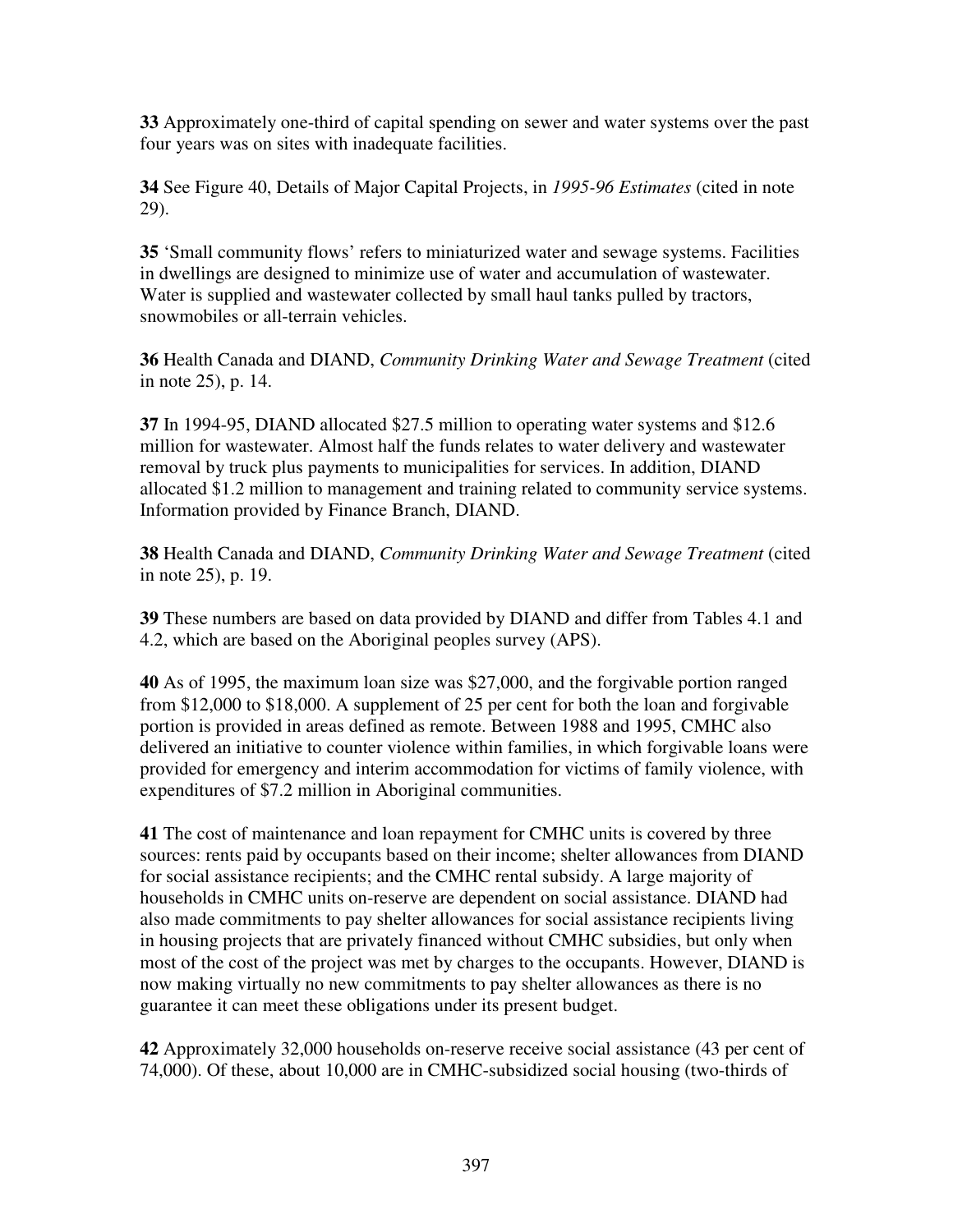15,000) and receive shelter allowances. The residual, 22,000 households, accounts for 29.7 per cent of the 74,000 households on-reserve.

**43** Among other arguments made to defend this policy is the government's opposition to 'double dipping' into two types of DIAND subsidies, that is, for both construction and maintenance costs. However, the construction subsidies offered by DIAND do not cover the cost even of building an adequate dwelling for a low-income household, much less provide for maintenance and insurance costs. The full construction cost of an adequate dwelling on a typical reserve is between \$80,000 and \$90,000, with annual maintenance and insurance costs of around \$1,200 to \$1,500. Against this total, DIAND contributes from \$19,000 to \$46,000 (with an average of \$30,000) on a one-time basis. Moreover, there is no provision against such double-dipping for social housing elsewhere or for dwellings on reserves built with CMHC assistance, where many people on social assistance live.

It is also argued that people should be accountable for the funds they are given for rent. It may be that these funds are not being used for housing at all but for other purposes according to decisions made by the chief and council. This of course can be addressed by developing maintenance systems and keeping separate accounts.

**44** This statement concerns only the cost of maintenance and insurance of dwellings. The average cost of maintaining a dwelling is \$1,000 per year, according to Statistics Canada figures, and a modest insurance package may cost \$300 per year. To pay the 22,000 households dependent on social assistance and not living in CMHC-subsidized homes a shelter allowance of \$1,000 would cost approximately \$40 million annually, or \$400 million over 1983 to 1992.

**45** This estimate is based on evaluation research by Ekos Limited and is reported in DIAND, *Laying the Foundations* (cited in note 13), p. 6.

**46** Housing corporations on reserves either did not actively seek or failed to obtain the benefits of greater social housing subsidies made available in 1986, when the overall design of CMHC's programs was modified. From 1979 to 1986, the aim of Canada's social housing policy was to foster an income mix in housing developments, and CMHC provided a subsidy related to the interest cost of financing projects. This policy continued to apply on reserves after 1986. The subsidy reduced the cost of financing eligible capital cost from market rates of interest to interest at two per cent. As the DIAND capital subsidy and a nominal value for land could be included in eligible capital, the actual loan amount taken out by bands was often much lower than the amount on which the subsidy was based. When interest rates declined, the CMHC subsidy dropped more sharply than the cost of loan servicing and operations related to social housing on reserves.

**47** Bands take out loans in connection with CMHC projects and are responsible for meeting monthly debt payments. CMHC pays its subsidy to the band. If a band fails to meet its loan payments, the lender has the right to demand payment under the ministerial guarantee. DIAND will then pay the lender and recover funds from the band. CMHC may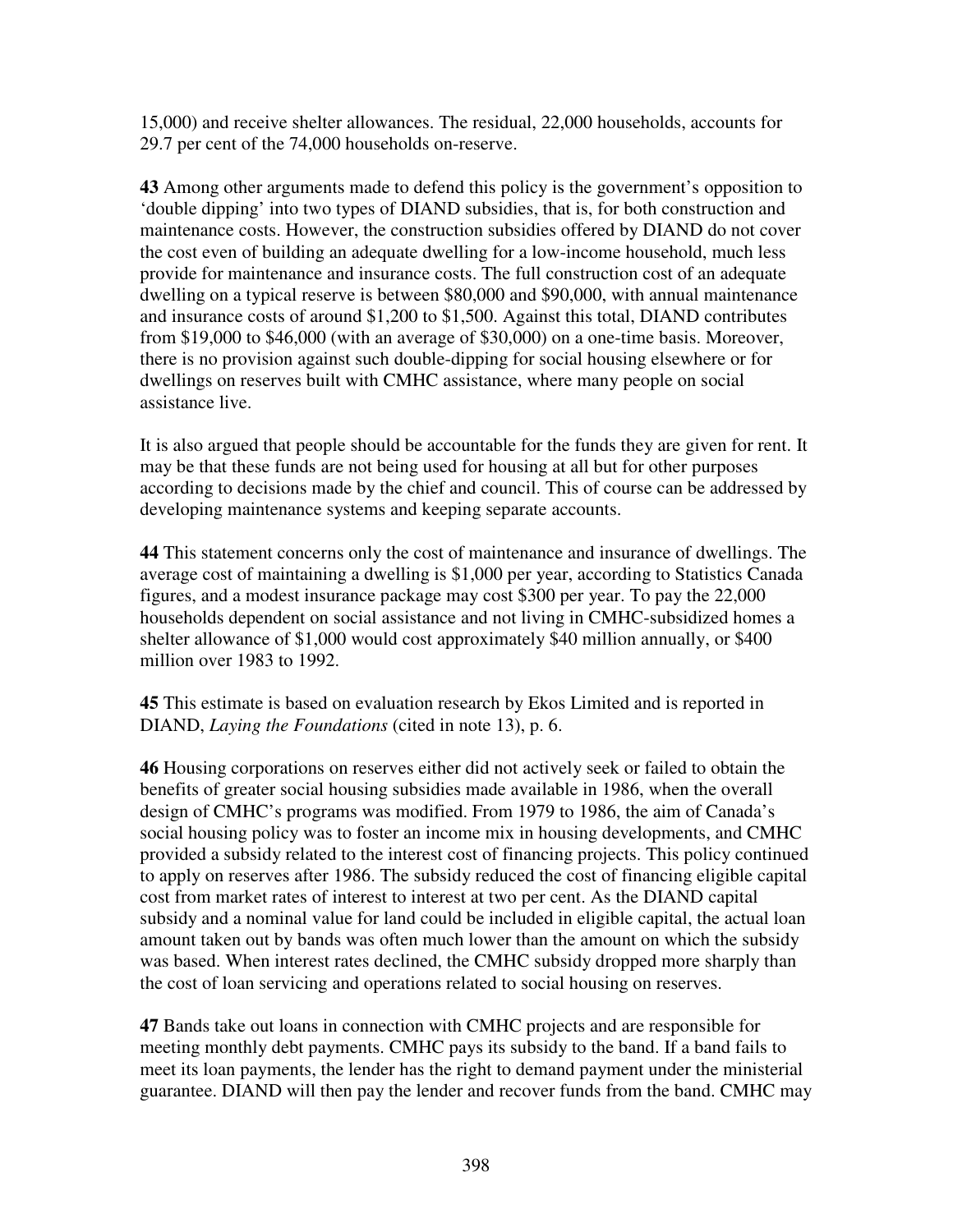withhold its subsidy if the band fails to meet terms of its agreements with CMHC and may also cease to undertake new housing projects with that band.

**48** DIAND, *Laying the Foundations* (cited in note 13), p. 19.

**49** Section 83(1)(a) of the *Indian Act* provides that the council of a band may, subject to the approval of the minister, make by-laws for "taxation of interests in land in the reserve of persons lawfully in possession thereof---".

**50** DIAND, *Laying the Foundation* (cited in note 13), p. 19.

**51** Greater economic self-reliance will also generate extra government revenues that can help cover the cost of housing assistance programs. See Volume 5, Chapter 3 for further comments on the fiscal effects of greater economic self-reliance of Aboriginal people.

**52** "Historic housing program a lesson for La Loche", letter from Dennis Strom, *The Northerner*, La Ronge, Saskatchewan, 12 September 1995.

**53** Habitat for Humanity is a non-profit, charitable organization that over the past 20 years has built and renovated homes for low-income families in need in more than 40 countries. The organization has been active in Canada for more than 10 years and has 46 affiliates. From its Canadian headquarters in Waterloo, Ontario, the organization assembles volunteers, uses many donated materials, and offers preferential loans to homeowners and prospective homeowners, who must contribute a substantial amount of time (500 hours) to building their own and other homes. In Volume 4, Chapter 4 we advocate the Habitat for Humanity approach as a way of bridging the wage and non-wage economies and empowering youth, who by volunteering labour can learn marketable skills and acquire credits that can be put toward home ownership.

**54** Under the Australian community development program introduced in 1977, remote Aboriginal communities can initiate economic and social development projects that are funded in part by social assistance payments to members of the community. Social assistance recipients become employees of the community in these projects, which have to be approved by the Aboriginal and Torres Strait Islanders Commission.

**55** It should be noted that this standard approach was criticized throughout the Commission's hearings as being too inflexible in remote areas, where cash incomes are low and many people are engaged in traditional activities.

**56** For instance, in *Laying the Foundations* (cited in note 13), DIAND raised the possibility that the government would make payments to match the equity contributions of home buyers.

**57** Gesgapegiag (population, 400) is a Mi'kmaq community located in the Gaspé on the Baie des Chaleurs, 60 kilometres east of Restigouche.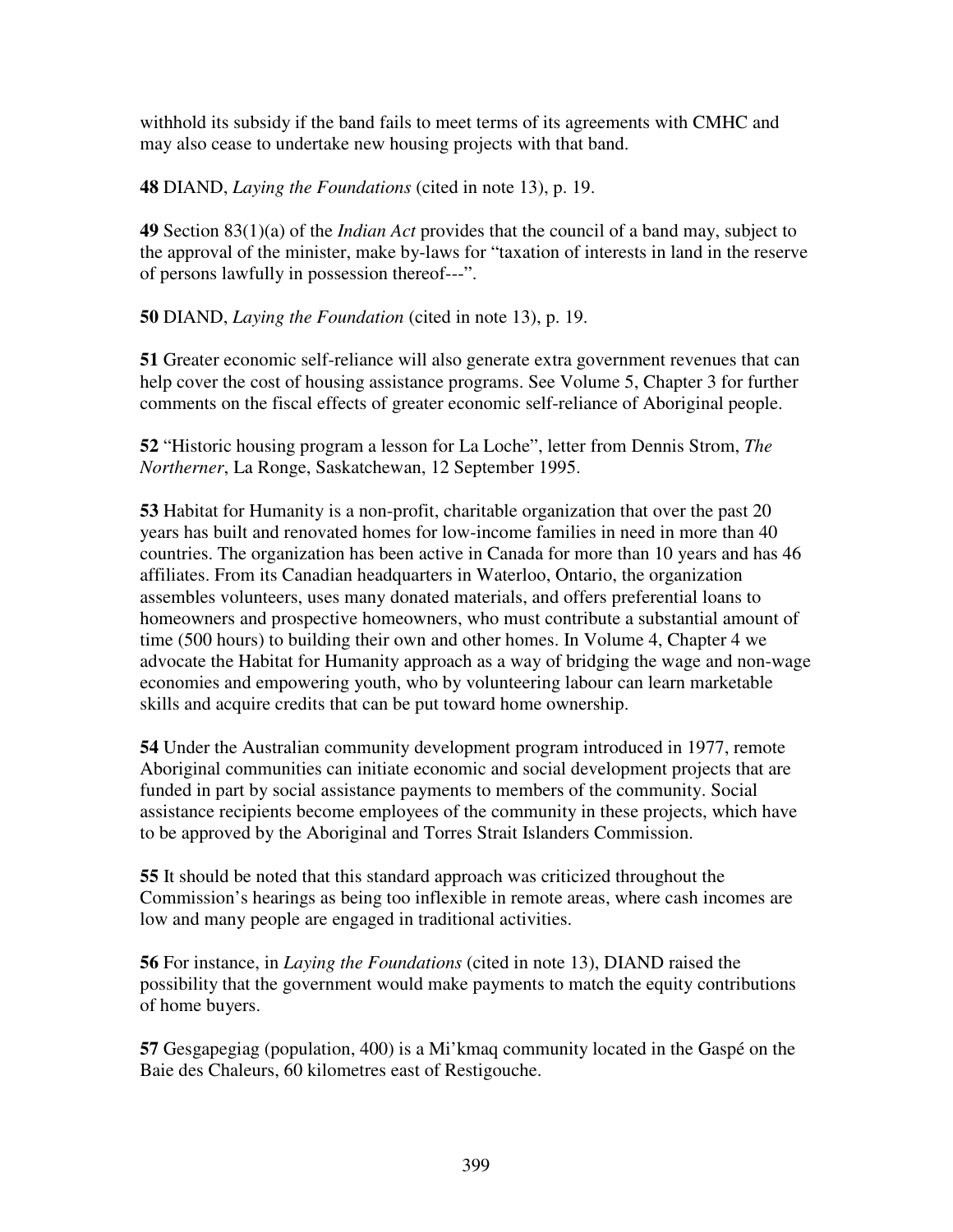**58** Of the approximately 74,000 dwelling units counted in 1993-94, 6,000 needed to be replaced and 13,000 needed major repair, according to DIAND data. There was also a backlog of 11,000 people wanting their own homes. It is expected that 7,800 more units will have been built by the end of 1995-96, of which 1,800 will be financed with CMHC assistance. Over the same period, 1,500 units will be lost (one per cent of the stock per year). The net result is that the housing stock will have increased to just over 80,000 by the spring of 1997. Assuming that the need for replacement and major repair is proportional to the size of the stock and that the backlog will remain the same, by 1997 17,500 new units and major repairs to 14,000 units will be needed. These are current needs.

To assist in assessing future needs, the demographic projections prepared for RCAP foresee the on-reserve population aged 15 to 64 increasing from 184,100 to 245,900 by the year 2006. With 91,000 households in 1996 (80,000 dwelling units plus a backlog of 11,000 homes), 30,100 more units will have to be built over the 10 years from 1997 to 2006 if household formation keeps pace with the increase in the population aged 15 to 64. It is further assumed that one per cent of the stock will be lost or fall into disrepair every year for five years, after which regular maintenance programs, and in particular funding by DIAND of regular maintenance for social assistance recipients, will prevent homes being lost. We also assume that no further major renovations are necessary as a result of improved maintenance. Hence, future needs consist of 30,100 units to accommodate the growth in the number of households on reserves and 4,000 replacement units, for a total of 25,000.

Thus, over the period 1997-2006, the value of construction is 51,600 new units at \$90,000 each, for a total of \$4,644 million, plus major repairs at \$30,000 each to 14,000 units for \$420 million. Spread out over the ten years, the value of construction would be \$506 million per year.

It is worth noting that these estimates reflect a very high standard: a fully adequate housing stock in excellent condition. For instance, we assume that all major repairs and renovations required will be made by the year 2006. Compare this with the fact that in 1991 eight per cent of the Canadian housing stock was in need of major repair or renovation.

**59** The government could make this contribution by maintaining the DIAND capital subsidy and adding CMHC-subsidized loan financing for the large majority of new homes built on-reserve. Alternatively, it could rely on loans to a greater extent and reduce the amortization period below the usual 25 years so that loans are repaid faster.

**60** CMHC has supported First Nations communities and tribal councils in establishing a capacity to conduct Native Housing Inspection Services inspections on a fee-for-service basis.

**61** This chapter is based on housing conditions and government policy as of mid-1995. On 25 July 1996, just before this report was printed, the government announced a new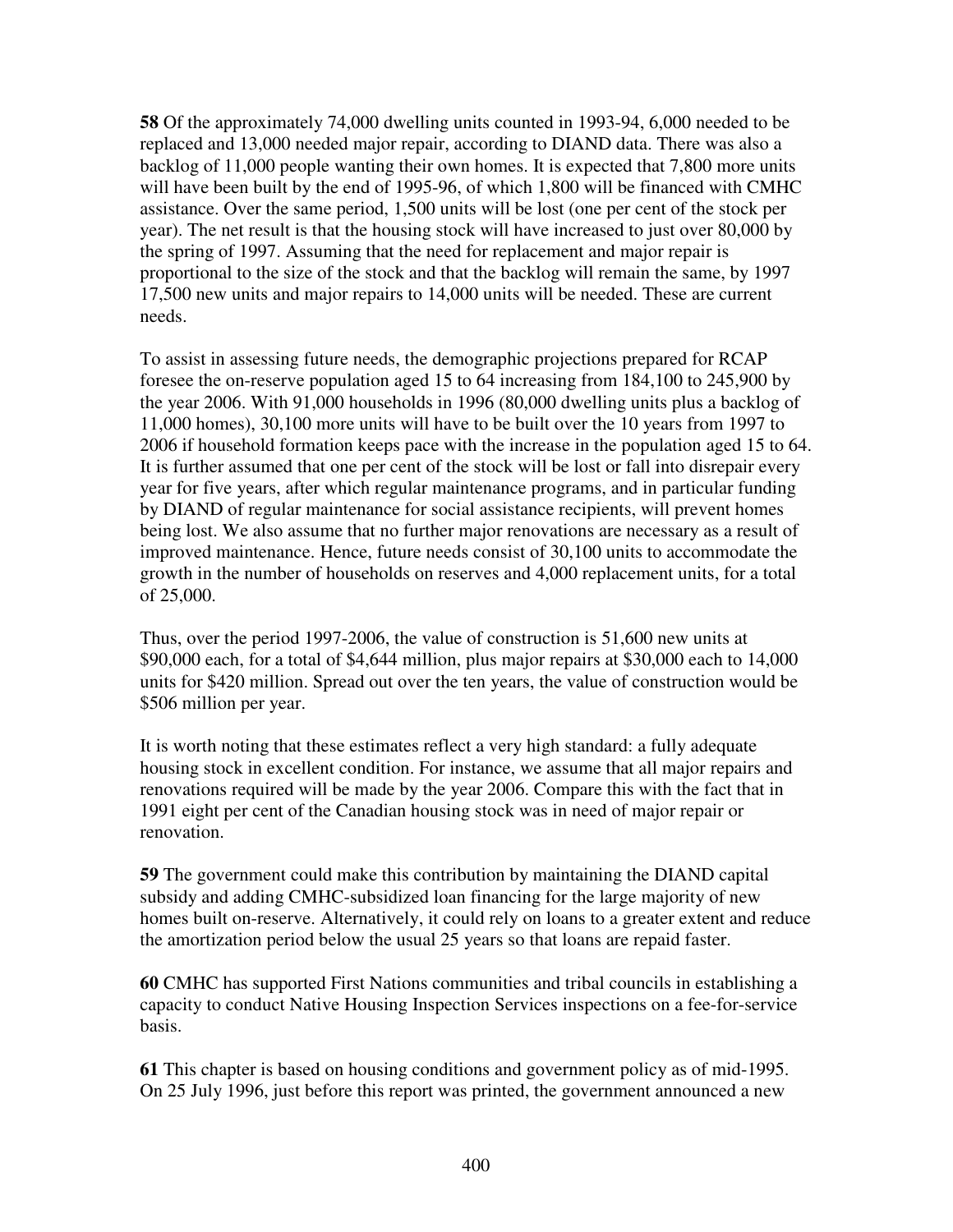approach for on-reserve housing that includes some of the directions we propose in this chapter and an increase in the budget for on-reserve housing of \$140 million over the next five years. The amount will be found through reallocations within existing DIAND and CMHC budgets.

**62** On the whole, CMHC programs cannot be restricted according to the ethnic or racial origin of recipients. Accordingly, only the Urban Native Housing Program provides assistance exclusively to Aboriginal people. It is estimated that, between 1986 and 1993, 44 per cent of the funding in the Rural and Native Housing Program was directed to Aboriginal people, and for the Emergency Repair Program Aboriginal people received 51 per cent. Aboriginal people accounted for about seven per cent of the Residential Rehabilitation Assistance Program in rural areas.

**63** Inuit Tapirisat of Canada, *Towards an Inuit Housing Policy*, paper prepared for CMHC (1994).

**64** RCAP transcripts, Hay River, N.w.T., 17 June 1993.

**65** See Tony Andersen, Chairman, Board of Directors, Torngat Regional Housing Association, RCAP transcripts, Nain, Newfoundland and Labrador, 30 November 1992.

**66** RCAP transcripts, Charlottetown, Prince Edward Island, 5 May 1992.

**67** Manitoba Metis Federation, "Submission to the Royal Commission on Aboriginal Peoples", Intervenor Participation Program report to RCAP (1992).

**68** See presentation by the National Aboriginal Housing Committee, RCAP transcripts, Vancouver, British Columbia, 3 June 1993.

**69** Statistics Canada, 1991 Aboriginal Peoples Survey, custom tabulations, 1994.

**70** Obonsawin-Irwin Consulting, "Aboriginal Self-Determination" (cited in note 12).

**71** MEwS Corporation (Stan Willox), "Case Study: Gabriel Housing Corporation" (cited in note 12).

**72** The discussion on Aboriginal housing corporations draws from the research study prepared by Obonsawin-Irwin Consulting, "Aboriginal Self-Determination" (cited in note 12).

**73** Peter Holland, DEL Support Centre, "Management Training Needs of Urban Native Housing Projects", research project prepared for CMHC (1988).

**74** See for instance CMHC, *Strategic Plan, 1992-1996* (Ottawa: Canada Mortgage and Housing Corporation, 1991), p. 26.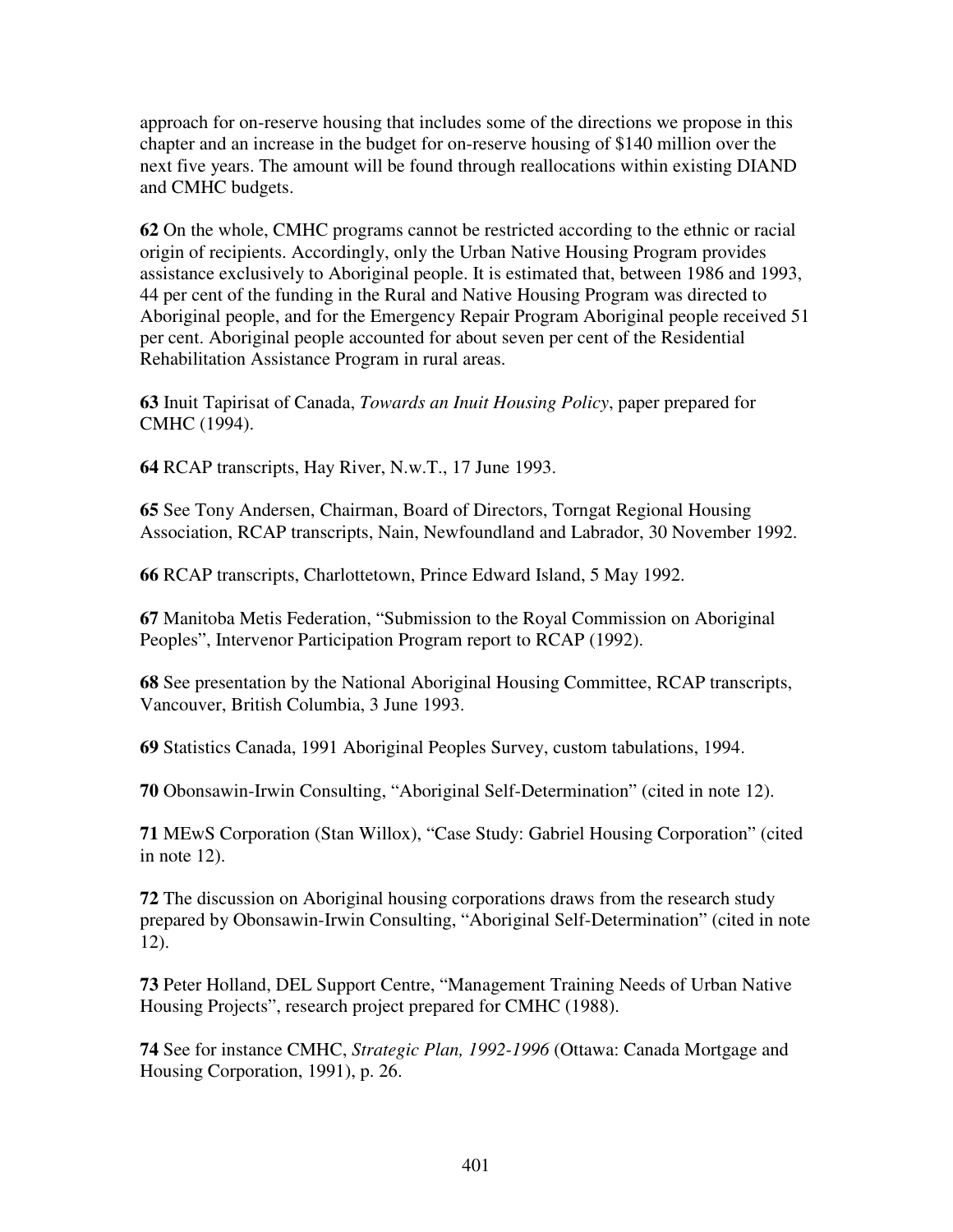**75** There has never been a successful case under provincial human rights legislation of proven discrimination by a private landlord on the grounds of the applicant's poverty. Few cases have been brought to human rights tribunals on the basis of racial discrimination. The reality has been that, by the time lengthy inquiry and hearing processes are completed, the dwelling in question has long since been rented to another household. Evicting the new occupants would lead to further legal challenges if they are reliable tenants. Moreover, in the case of other forms of discrimination in housing æ such as not providing adequate services or living conditions æ recourse has rarely been sought by Aboriginal people, who have been too concerned about keeping the dwelling they have, regardless of its condition, or unaware of their rights as tenants.

**76** According to the APS, of householders with at least one member identifying as an Aboriginal person, there were 199,400 households not living on reserves. Of the dwellings they occupied, 31,600 were in need of major repair, and 14,400 respondents indicated that there were people living in the dwellings who were on a waiting list for housing. As of 1996, these numbers are assumed to be 17.5 per cent larger, reflecting population growth and adjustment for the APS population for underreporting. This Aboriginal population is expected to grow by 26 per cent over the 10 years from 1996 to 2006, from a base of 251,300 units (234,300 units plus a backlog of 17,000). Thus, to accommodate household formation resulting from population growth, 64,800 units will be required. One-third of the new households are assumed to be in core need.

**77** At a cost of \$90,000 per new dwelling and \$30,000 for a major repair, the total capital cost of 38,600 new units and 37,000 major repairs is \$4,584 million. It is assumed that rent or mortgage payments plus the cost of maintenance and insurance are one per cent of these capital values per month, and that construction takes place evenly over the 10 years. Note that the estimate of construction and repair needs includes only dwellings with major deficiencies and households that are in core need or do not have a home of their own. This narrow definition of needs warrants a high government share of cost. It is assumed that households will meet the cost of heating, electricity and utilities of new dwellings.

As mentioned earlier in the chapter, in the case of housing on reserves, these estimates reflect a high standard, one that exceeds the present quality of the Canadian housing stock as a whole. To realize the proposed program, governments will probably also have to provide more assistance to non-Aboriginal people in housing need. By contrast, part of the backlog in housing can possibly be met by renovating existing homes, at considerable savings.

**78** See Informetrica, "Aboriginal Construction Sector Capability Study", final report prepared for DIAND (1995), note 3.

**79** 1991 Aboriginal Peoples Survey, custom tabulations; and Statistics Canada, "Occupation æ The Nation", catalogue no. 93-327.